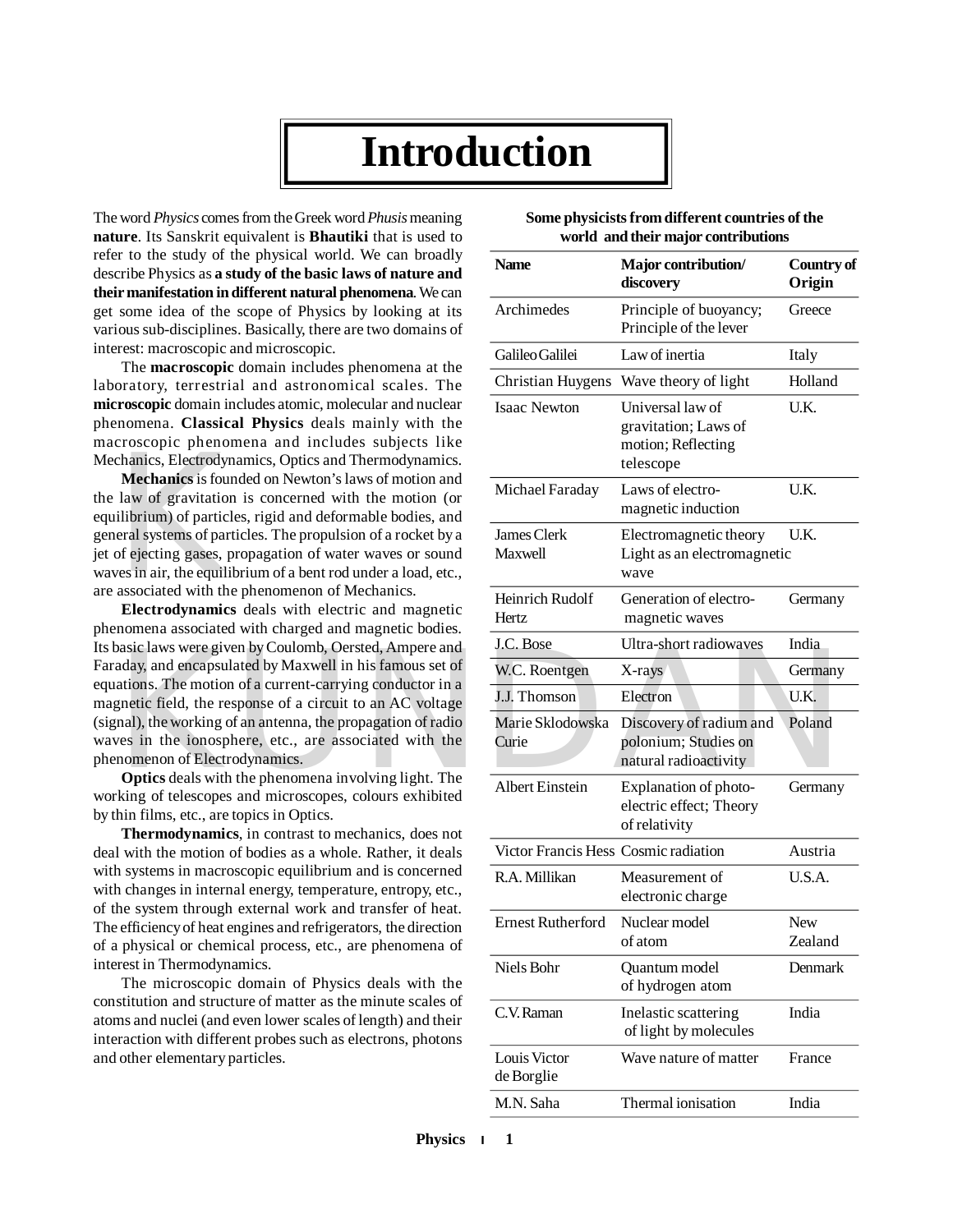| S.N. Bose                  | <b>Quantum</b> statistics                                     | India    | Hydroelectric power                                                                                                  | Conversion                                                   |  |
|----------------------------|---------------------------------------------------------------|----------|----------------------------------------------------------------------------------------------------------------------|--------------------------------------------------------------|--|
| Wolfgang Pauli             | Exclusion principle                                           | Austria  |                                                                                                                      | gravitational potenti<br>energy into electric                |  |
| Enrico Fermi               | Controlled nuclear<br>fission                                 | Italy    |                                                                                                                      | energy                                                       |  |
|                            | Werner Heisenberg Quantum mechanics;<br>Uncertainty principle | Germany  | Aeroplane                                                                                                            | Bernoulli's principle in flu<br>dynamics                     |  |
| Paul Dirac                 | Relativistic theory of<br>electron; Quantum<br>statistics     | U.K.     | Particle accelerators                                                                                                | Motion<br>of<br>charg<br>particles<br>electromagnetic fields |  |
| Edwin Hubble               | Expanding universe                                            | U.S.A.   | Sonar                                                                                                                | Reflection of ultrasor<br>waves                              |  |
| Ernest Orlando<br>Lawrence | Cyclotron                                                     | U.S.A.   | Optical fibres                                                                                                       | Total internal reflection<br>light                           |  |
| James Chadwick             | Neutron                                                       | U.K.     | Non-reflecting coatings                                                                                              | Thin<br>film<br>optic                                        |  |
| Hideki Yukawa              | Theory of nuclear<br>forces                                   | Japan    | Electron microscope                                                                                                  | interference<br>Wave nature of electron                      |  |
| Homi Jehangir              | Cascade process of                                            | India    | Photocell                                                                                                            | Photoelectric effect                                         |  |
| Bhabha                     | cosmic radiation                                              |          | Fusion test reactor (Tokamak)                                                                                        | Magnetic confinement                                         |  |
| Lev Davidovich<br>Landau   | Theory of condensed<br>matter; Liquid helium                  | Russia   |                                                                                                                      | plasma                                                       |  |
| S. Chandrasekhar           | Chandrasekhar limit,                                          | U.S.A.   | Giant Metrewave Radio<br>Telescope (GMRT)                                                                            | Detection of cosmic<br>radio waves                           |  |
|                            | structure and evolution<br>of stars                           |          | Bose-Einstein condensate<br>Trapping and cooling<br>atoms by laser beams a                                           |                                                              |  |
| John Bardeen               | <b>Transistors: Theory</b>                                    | U.S.A.   |                                                                                                                      | magnetic fields                                              |  |
|                            | of superconductivity                                          |          | There are four fundamental forces in nature, which ha<br>been described below.                                       |                                                              |  |
| C.H. Townes                | Maser, Laser                                                  | U.S.A.   |                                                                                                                      |                                                              |  |
| <b>Abdus Salam</b>         | Unification of weak<br>and electromagnetic                    | Pakistan | <b>Gravitational Force</b>                                                                                           |                                                              |  |
|                            | interactions                                                  |          | The gravitational force is the force of mutual attracti                                                              |                                                              |  |
|                            | Link between technology and physics                           |          | between any two objects by virtue of their masses. It is<br>universal force. Every object experiences this force due |                                                              |  |
| <b>Technology</b>          | <b>Scientific Principle(s)</b>                                |          | every other object in the universe. All objects on the ear                                                           |                                                              |  |

#### **Link between technology and physics**

| <b>Technology</b><br>Steam engine             | <b>Scientific Principle(s)</b><br>Laws of thermodynamics      |  |
|-----------------------------------------------|---------------------------------------------------------------|--|
| Nuclear reactor                               | Controlled nuclear fission                                    |  |
| Radio and Television                          | Generation, propagation<br>and detection                      |  |
| Computer                                      | Digital logic                                                 |  |
| Laser                                         | Light amplification by<br>stimulated emission of<br>radiation |  |
| Production of ultra height<br>magnetic fields | Superconductivity                                             |  |
| Rocket propulsion                             | Newton's laws of motion                                       |  |
| Electric generator                            | Faraday's laws<br>οf<br>electromagnetic induction             |  |

| Hydroelectric power                       | Conversion<br>of<br>gravitational potential<br>energy into electrical<br>energy |  |  |
|-------------------------------------------|---------------------------------------------------------------------------------|--|--|
| Aeroplane                                 | Bernoulli's principle in fluid<br>dynamics                                      |  |  |
| Particle accelerators                     | Motion of charged<br>particles<br>in<br>electromagnetic fields                  |  |  |
| Sonar                                     | Reflection of ultrasonic<br>waves                                               |  |  |
| Optical fibres                            | Total internal reflection of<br>light                                           |  |  |
| Non-reflecting coatings                   | film<br>Thin<br>optical<br>interference                                         |  |  |
| Electron microscope                       | Wave nature of electrons                                                        |  |  |
| Photocell                                 | Photoelectric effect                                                            |  |  |
| Fusion test reactor (Tokamak)             | Magnetic confinement of<br>plasma                                               |  |  |
| Giant Metrewaye Radio<br>Telescope (GMRT) | Detection of cosmic<br>radio waves                                              |  |  |
| Bose-Einstein condensate                  | Trapping and cooling of<br>atoms by laser beams and<br>magnetic fields          |  |  |

## **Gravitational Force**

The gravitational force is the force of mutual attraction between any two objects by virtue of their masses. It is a **universal force**. Every object experiences this force due to every other object in the universe. All objects on the earth, for example, experience the force of gravity due to the earth. In particular, gravity governs the motion of the moon and artificial satellites around the earth, the motion of the earth and planets around the sun, and, of course, the motion of bodies falling on the earth. It plays a key role in the largescale phenomena of the universe, such as formation and evolution of stars, galaxies and galactic clusters.

## **Electromagnetic Force**

Electromagnetic force is the force between charged particles. In the simpler case, when charges are at rest, the force is governed by Coulomb's law: attractive for unlike charges and repulsive for like charges. Charges in motion produce magnetic effects and a magnetic field gives rise to a force on a moving charge. Like the gravitational force, electromagnetic force acts over large distances and does not need any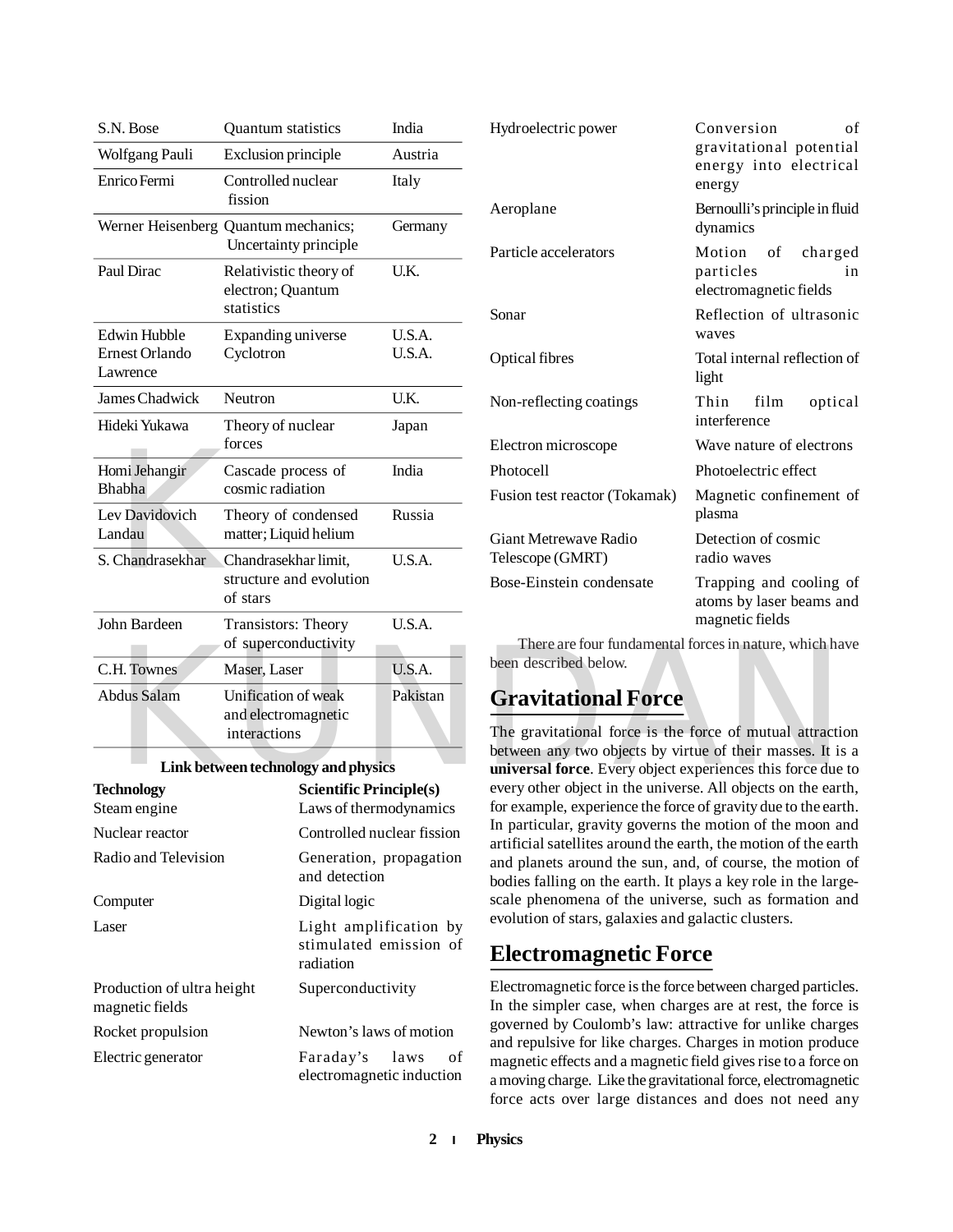intervening medium**. It is enormously strong compared to gravity.** The electric force between two protons is  $10^{36}$  times the gravitational force between them, for any fixed distance. Since the electromagnetic force is so much stronger than the gravitational force, it dominates all phenomena at atomic and molecular scales. Thus **it is mainly the electromagnetic force that governs the structure of atoms and molecules**, the dynamics of chemical reactions and the mechanical, thermal and other properties of materials.

Gravity is always **attractive,** while electromagnetic force can be **attractive or repulsive.** The charge comes in two varieties: positive and negative.

## **Strong Nuclear Force**

protons. This attract<br>force of gravity is<br>e. A new basic for<br>lear force is the strc<br>**times** the electrom<br>ependent and acts e<br>eutron and a neutr<br>ge is, however, e<br>ensions  $(10^{-15} \text{ m})$ The strong nuclear force binds protons and neutrons in a nucleus. It is evident that without some attractive force, a nucleus will be unstable due to the electric repulsion between its protons. This attractive force cannot be gravitational since the force of gravity is negligible compared to the electric force. A new basic force must, therefore, be invoked. The nuclear force is the strongest of all fundamental forces, about **100 times** the electromagnetic force in strength. It is chargeindependent and acts equally between a proton and a proton, a neutron and a neutron, and a proton and a neutron. Its range is, however, extremely small, of about nuclear dimensions  $(10^{-15} \text{ m})$ . It is responsible for the stability of nuclei. The electron, it must be noted, does not experience this force. Recent developments have, however, indicated that protons and neutrons are built out of still more elementary constituents called **quarks**.

## **Weak Nuclear Force**

The weak nuclear force appears only in certain nuclear processes such as the beta decay of a nucleus. In beta decay, the nucleus emits an **electron** and an uncharged particle called **neutrino**. The weak nuclear force is not as weak as the gravitational force, but much weaker than the strong nuclear and electromagnetic forces. The range of weak nuclear force is exceedingly small, of the order of  $10^{-16}$  m.

| <b>Fundamental forces of nature</b> |                             |                                                         |                                                                           |  |  |
|-------------------------------------|-----------------------------|---------------------------------------------------------|---------------------------------------------------------------------------|--|--|
| <b>Name</b>                         | <b>Relative</b><br>strength | Range                                                   | <b>Operates among</b>                                                     |  |  |
| Gravitational                       | $10^{-39}$                  | Infinite                                                | All objects in<br>the universe                                            |  |  |
| Weak nuclear                        | $10^{-13}$                  | Very short,<br>sub-nuclear<br>size $(10^{16} \text{m})$ | Some elementary<br>particles,<br>particularly<br>electron and<br>neutrino |  |  |
| Electromagnetic                     | $10^{-2}$                   | Infinite                                                | Charged particles                                                         |  |  |
| Strong nuclear                      | 1                           | Short,<br>$size(-10^{-15}m)$                            | Nucleons,<br>heavier than<br>elementary<br>particles                      |  |  |

KUNDAN **Units and Measurements**

**Physical Quantity:** The quantities which can be measured are known as physical quantities**.** The measurement of any physical quantity involves comparison with a certain basic, arbitrarily chosen, internationally accepted reference standard called **unit**. The units for the fundamental or base quantities are called **fundamental** or **base units**. The units of all other physical quantities can be expressed as combinations of the base units. Such units obtained for the derived quantities are called **derived units**. A complete set of these units, both the base units and derived units, is known as the **system of units***.* **Scalars and Vectors**

A **scalar** physical quantity has magnitude only and no direction. It is specified completely by a single number, along with a proper unit, e.g. mass, length, time, temperature etc. A **vector** quantity has both magnitude and a direction and obeys the vector laws of addition (triangle law, parallelogram law), e.g. displacement, velocity, acceleration etc.

## **The International System of Units**

In earlier times scientists of different countries used different systems of units for measurement. Three such systems, the CGS, the FPS (or British) and the MKS system were in use extensively till recently. The base units for length, mass and time in these systems were as follows:

- In **CGS system** they were centimetre, gram and second respectively.
- In **FPS system** they were foot, pound and second respectively.
- In **MKS system** they were metre, kilogram and second respectively.

The system of units which is at present internationally accepted for measurement is *Le Système International d'Unités* (French for International System of Units), abbreviated as SI. The SI, with standard scheme of symbols, units and abbreviations, was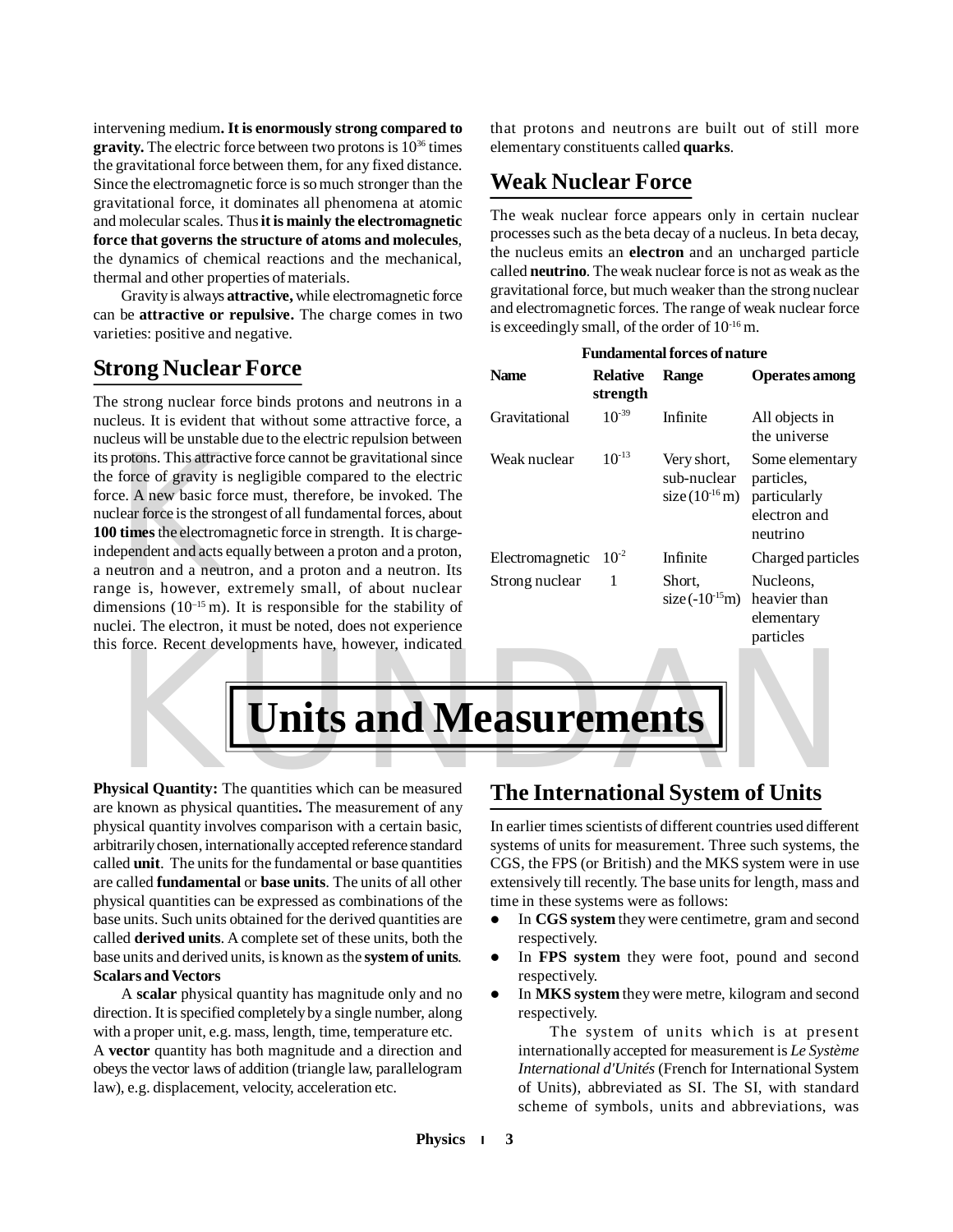developed and recommended by **General Conference on Weights and Measures in 1971** for international usage in scientific, technical, industrial and commercial work. Because SI units used decimal system, conversions within the system are quite simple and convenient.

|                         |                                |                         | <b>SI Base Quantities and Units</b>                                                                                                                                                                                                              |                                                                           | metre apart in vacuum,<br>would produce between                                                                                                                                                                                                         |
|-------------------------|--------------------------------|-------------------------|--------------------------------------------------------------------------------------------------------------------------------------------------------------------------------------------------------------------------------------------------|---------------------------------------------------------------------------|---------------------------------------------------------------------------------------------------------------------------------------------------------------------------------------------------------------------------------------------------------|
| <b>Base</b><br>quantity | <b>SI Units</b><br><b>Name</b> | <b>Symbol</b>           | <b>Definition</b>                                                                                                                                                                                                                                |                                                                           | these conductors a force<br>equal to $2\times10^{-7}$ Newton per                                                                                                                                                                                        |
| Length                  | metre                          | m                       | Metre is the length of the<br>path travelled by light in<br>vacuum during a time<br>interval of 1/299,792,458 of<br>a second. (1983)                                                                                                             | kelvin<br>K<br>Thermo-<br>dynamic<br>temperature                          | metre of length. (1948)<br>Kelvin, is the fraction<br>1/273.16 of the thermodyna-<br>mic temperature of the triple<br>point of water. (1967)                                                                                                            |
| Mass                    | kilogram kg                    |                         | Kilogram is equal to the mass<br>the<br>international<br>of<br>prototype of the kilogram (a<br>platinum-tridium alloy<br>cylinder)<br>kept<br>at<br>international Bureau of<br>Weights and Measures, at<br>Sevres, near Paris, France.<br>(1889) | Amount of mole<br>mol<br>substance<br>Luminous<br>candela cd<br>intensity | Mole is the amount of sub-<br>stance of a system, which<br>contains as many elemen-<br>tary entities as there are<br>atoms in 0.012 kilogram of<br>Carbon-12. (1971)<br>Candela is the luminous<br>intensity, in a given<br>direction, of a source that |
| Time                    | second                         | $\overline{\mathbf{s}}$ | Second is the duration of<br>9,192,631,770 periods of the<br>radiation corresponding to<br>the transition between the<br>two hyperfine levels of the<br>ground<br>state of the<br>Caesium-133 atom. (1967)                                       |                                                                           | emits monochromatic<br>radiation of frequency<br>$540\times10^{12}$ hertz and that has<br>a radiant intensity in that<br>direction of 1/683 watt per<br>steradian. (1979)                                                                               |
|                         |                                |                         | <b>Motion</b>                                                                                                                                                                                                                                    |                                                                           |                                                                                                                                                                                                                                                         |

 Motion has been defined as a change in position of a body with respect to time.

Motion may be classified into two types:

- 1. Linear Motion
- 2. Non-Linear motion
- **Linear Motion:** When a body travels along a straight line. For example, when a car travels on a straight road without changing the direction.
- **Non-Linear Motion:** When a body travels along a nonstraight line.

Further motion can be classified into two types:

- (i) Uniform motion
- (ii) Non-Uniform motion
- **Uniform motion:** When the velocity of a body does not change with respect to time.
- **Non-Uniform motion:** When the velocity of a body

changes with respect to time.

- **Velocity:** Velocity is displacement per unit time. **Unit :** m/s
- **Acceleration:** Acceleration is the rate of change of velocity or change in velocity per unit time. **Unit:** m/s<sup>2</sup>

Electric ampere A Ampere is that constant current current which, if maintained

> in two straight parallel conductors of infinite length, of negligible circular cross-section, and placed 1

- Negative acceleration is called **retardation** or **deceleration**.
- **Types of acceleration:** There are two types of acceleration:
	- (a) Uniform acceleration
	- (b) Non-uniform acceleration or variable acceleration
- **Uniform acceleration:** A body is said to possess uniform acceleration if there are equal changes in its velocity in equal intervals.
- **Variable acceleration:** A body is said to possess non-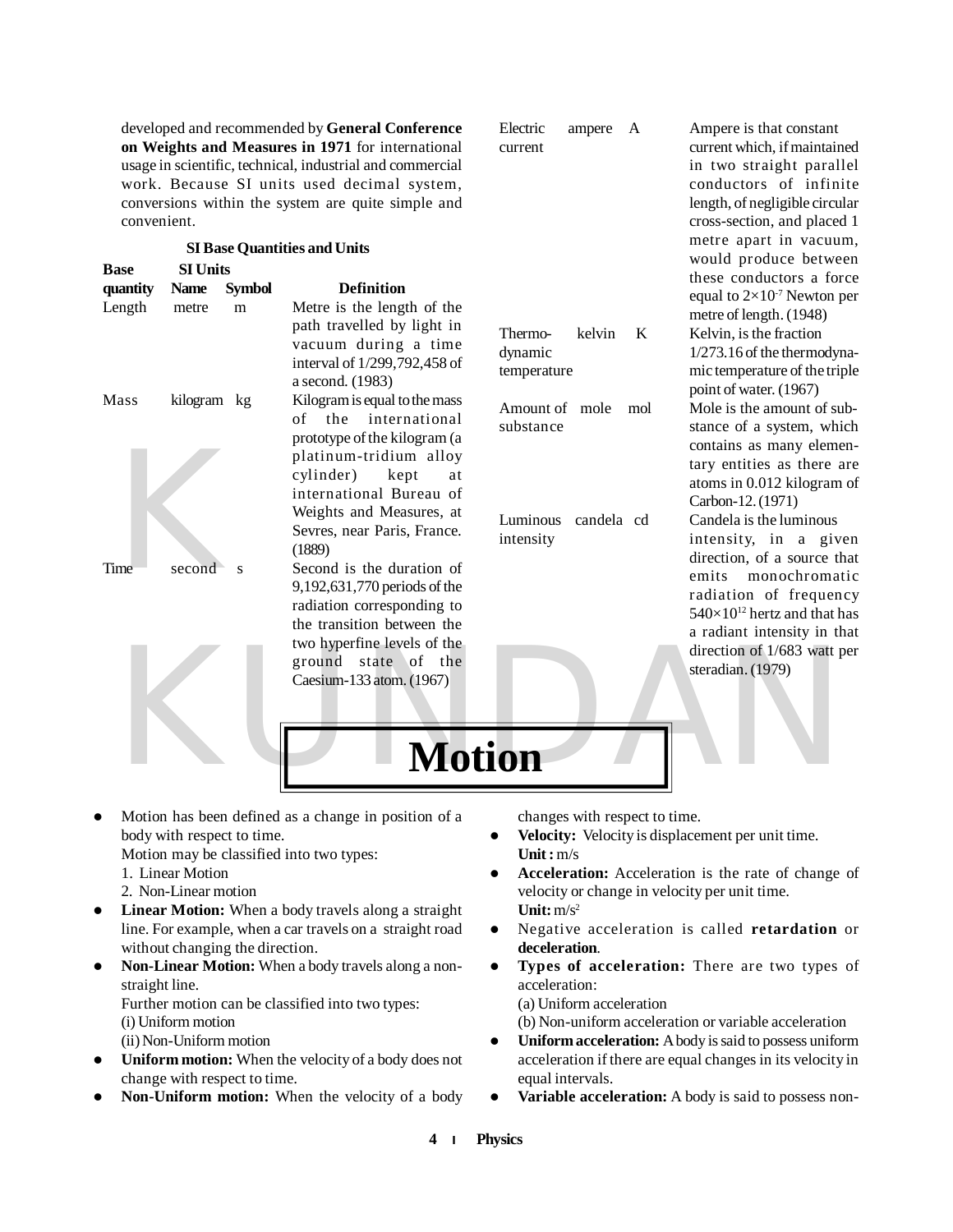uniform or variable acceleration if there are unequal changes in its velocity in equal intervals of time.

• **Speed:** The speed of a body is the distance covered per unit time. **Unit:** m/s

## **Laws of Motion**

**Galileo** proposed the concept of acceleration. From experiments on motion of bodies on inclined planes or falling freely, he thus arrived at the **law of inertia**.

**Newton** built on Galileo's ideas and laid the foundation of mechanics in terms of three laws of motion that go by his name. Galileo's law of inertia was his starting point which he formulated as the **First Law of Motion.**

#### **Newton's First Law of Motion or Law of Inertia or Galileo's law**

Every body in the universe stays in a state of rest or in uniform motion along a straight line until and unless compelled by an external force to change its state.

ery body in the un<br>form motion alon<br>npelled by an exter<br>Newton's first lar<br>force, as it tells<br>acceleration is not<br>is an agent which<br>uniform motion o  $\triangleright$  Newton's first law gives the qualitative definition of force, as it tells us about an agent without which, acceleration is not possible. According to the law, force is an agent which tends to change the state of rest or of uniform motion of a body; e.g. a moving car stops only when brakes are applied.

#### **The concept of inertia**

Inertia can be understood in the following two ways:

- $\bullet$  It is the inability of a body to change, by itself, its state of rest or uniform motion.
- Fia can be understood in the following two ways:<br>
It is the inability of a body to change, by itself, its state<br>
of rest or uniform motion.<br>
It is the property of a body by virtue of which it opposes<br>
The momentum p of an It is the property of a body by virtue of which it opposes any change in its state of rest or of uniform motion. Inertia is of three types:
	- 1. Inertia of rest
	- 2. Inertia of motion
	- 3. Inertia of direction

#### **Inertia of rest**

The inherent property of a body by virtue of which it cannot change its state of rest is called **inertia of rest**; e.g.

- (i) When we dust a carpet, the dust moves out of the carpet. This is because the dust is set into motion whereas the carpet remains in a state of rest due to inertia of rest.
- (ii) If a horse suddenly starts galloping, the rider receives a backward jerk.
- (iii) An apple falls down from the tree when its branch is shaken.
- (iv) When a train starts suddenly, the passengers receive a backward jerk.

#### **Inertia of Motion**

The inherent property of a body by virtue of which it cannot

change its state of motion is called **inertia of motion**; e.g.

- (i) If a horse suddenly stops galloping, the rider receives a forward jerk. This is because the lower part of the rider in contact with the horse comes to rest whereas the upper portion of his body remains in a state of motion.
- (ii) When a rotating fan is switched off it continues to rotate.
- (iii) A ball thrown vertically upwards in a moving train comes back into the hands of the thrower when the train is having a uniform motion.
- (iv) A person falls when he alights a moving train. This is because inside the train his body is in a state of motion. But when he jumps out of the train the lower portion of his body is at rest while the upper motion remains in motion due to inertia of motion.

#### **Inertia of Direction**

The inherent property of a body by virtue of which it cannot change its direction of motion is called **inertia of direction**; e.g.

- (i) Vehicles are provided with mudguards to save them from being spoilt. This is due to the reason that the mud sticking to the wheels flies off tangentially.
- (ii) A stone tied to a string and whirled along a circular path flies off tangentially when its string is suddenly broken.
- (iii) While sharpening a knife, sparks fly off tangentially from the grinding stone.

#### **Inertia and Mass**

The heavier or more massive objects offer larger inertia. Quantitatively, the inertia of an object is measured by its **mass**.

#### **Momentum**

The momentum *p* of an object is defined as the product of its mass *m* and velocity *v*.

i.e. 
$$
p = mv
$$

Momentum has both direction and magnitude.

The SI unit of momentum is **kilogram-metre per second (kms-1)**.

By the definition of momentum, it is clear that a moving object can have a large momentum if either its mass is large or its velocity is large or both are large. A truck has more momentum than a car moving with the same speed as that of the truck. Huge objects having a small speed usually have a large momentum.

**Example:** During the game of table tennis if the ball hits a player it does not hurt him. On the other hand, when a fast moving cricket ball hits a spectator, it may hurt him.

#### **Newton's Second Law of Motion**

It states that the rate of change of momentum is directly proportional to the applied force and the change takes place in the direction of the applied force.

Newton's second law gives the quantitative definition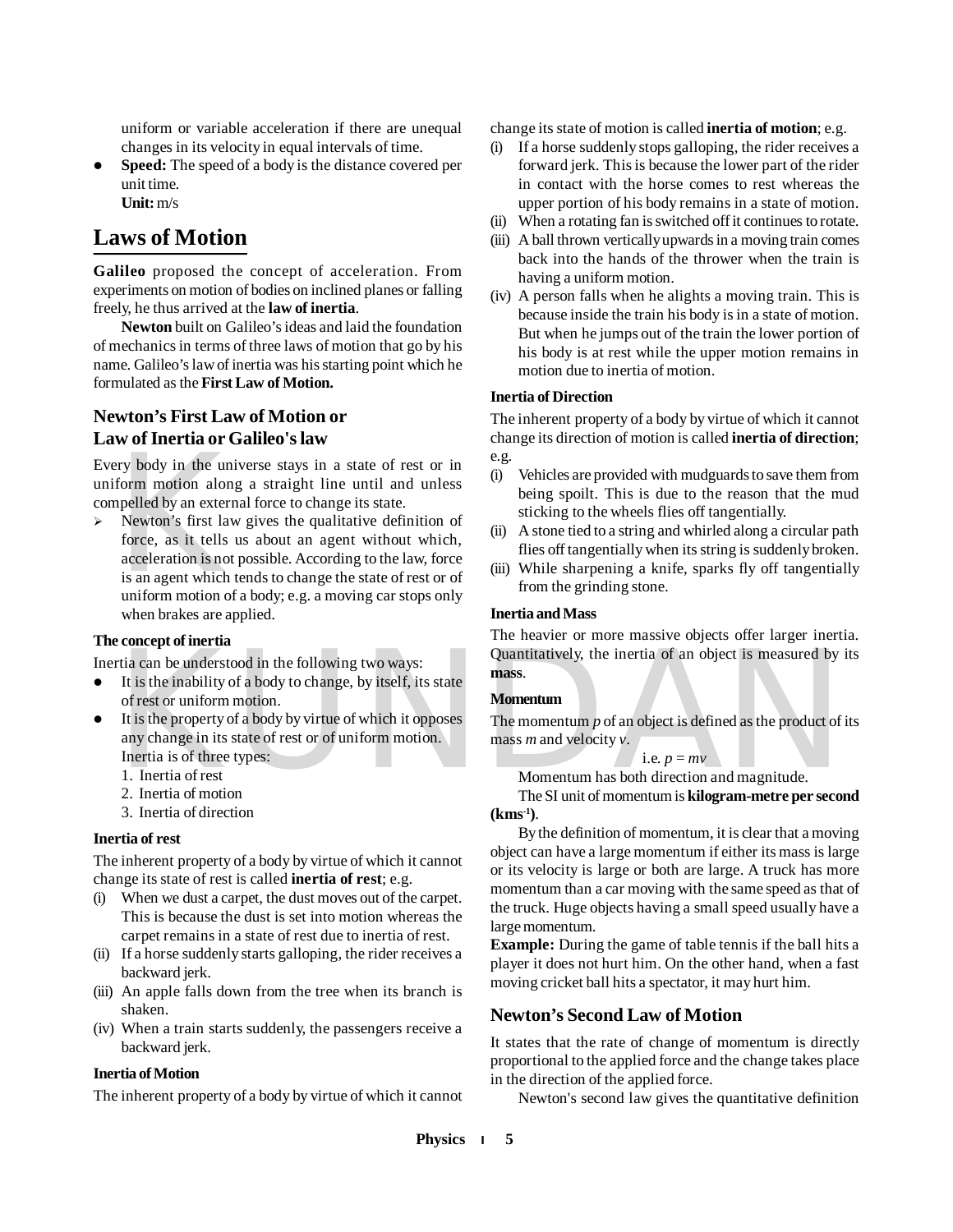of force. The mathematical form of Newton's second law of motion may be written as

 $m \times a$  = rate of change of momentum, therefore, Force = rate of change of momentum or,  $F = ma$ 

#### **Units of Force**

(i) Newton (N) in SI system (ii) Dyne in CGS system (iii) Pound (Lb) in British Engineering System.

If m = 1g,  $a = 1$  cms<sup>-2</sup> then F = 1 dyne

#### **Newton's Third Law of Motion**

According to this law, forces appear in pair. An isolated force does not exist. Whenever one object exerts a force on another, the second object exerts an equal and opposite force on the first. This law states that to every action there is an equal and opposite reaction. It can be expressed mathematically.

 $R$ <br>Consider two booterienced by body  $A$ <br>erienced by B due two strip and the wide of Newton's<br>Mematical represent<br>maples of Newton's<br>When a person the moves in the opp Consider two bodies A and B. Let  $F_{AB}$  be the force experienced by body A due to body B, and  $F<sub>BA</sub>$  be the force experienced by B due to A. If the system is isolated, then by Newton's third law we have  $F_{AB} = -F_{BA}$ . This is the mathematical representation of the third law.

#### **Examples of Newton's Third Law**

- 1. When a person throws a package out of a boat, the boat moves in the opposite direction. The person exerts a force on the package. The package exerts an equal and opposite force back on the person, and this force propels the person (and the boat) backward slightly.
- 2. Rockets work on the same principle. A common misconception is that rockets accelerate because the gases rushing out of the back of the engine push against the ground or the atmosphere. Actually, a rocket exerts a strong force on the gases, expelling them. The gases exert an equal and opposite force on the rockets and it is this force that propels the rocket forward. Thus a space vehicle moves in empty space by firing its rockets in the direction opposite to that in which it wants to move.
- 3. A person begins walking by pushing with the foot against the ground. The ground then exerts an equal and opposite force back on the person and it is this force on the person that moves him or her forward.
- 4. An automobile moves forward because of the force exerted on it by the ground which is the reaction to the force exerted on the ground by the tyres.

## **Law of Conservation of Momentum**

The momentum of an object is the product of mass and direction. Momentum is also a vector. Therefore the direction of the object is important for the determination of the total momentum of a system of objects. The Law of Conservation of Momentum infers that the total momentum of a system of objects remains the same. Therefore, if two objects collide the total momentum before the collision is equal to the total momentum after the collision. The velocities of the objects involved in the collision can change in both magnitude and direction. There are two types of collisions: **elastic**, where the objects are only in contact with each other for a brief period of time; and **inelastic,** where they remain fixed together and move as one object with one velocity. The equations for the conservation of momentum are given below:

 $m_1v_{1i} + m_2v_{2i} = m_1v_{1f} + m_2v_{2f}$ where i and f are initial and final velocities.

#### **Applications of Law of Conservation of Momentum**

- When a bullet is fired from a gun, the gases produced in the barrel exert a tremendous force on the bullet (action force). As a result, the bullet moves forward with a great velocity called the muzzle velocity. The bullet at the same time exerts an equal force on the gun in the opposite direction (reaction force). Due to this the gun moves backwards. This backward motion of the gun is called the recoil of the gun. The velocity with which the gun moves backwards is called the recoil velocity.
- The motion of a rocket is an application of Newton<br>
Rockets work on the same principle. A common<br>
misconception is that rockets accelerate because the<br>
gases rushing out of the back of the engine push against<br>
the ground o • The motion of a rocket is an application of Newton's third law of motion and law of conservation of linear momentum. A **rocket** is a projectile that carries the rocket fuel and the oxidiser, which supplies the oxygen needed for combustion. Liquid hydrogen, liquid paraffin, etc., are used as rocket fuels. Hydrogen peroxide, liquid oxygen etc., are used as oxidisers. The fuel-oxidiser combination in a rocket is called the **propellant**. The simplest form of rocket consists of a combustion chamber in which a solid or liquid propellant is burnt. There is a nozzle at its tail through which the gaseous products of combustion can escape. The rocket forces a jet of hot gases downwards through the nozzle. This is the action. The jet of gases exerts an equal force on the rocket, pushing it forward. This is the reaction. This force gives the rocket a forward acceleration.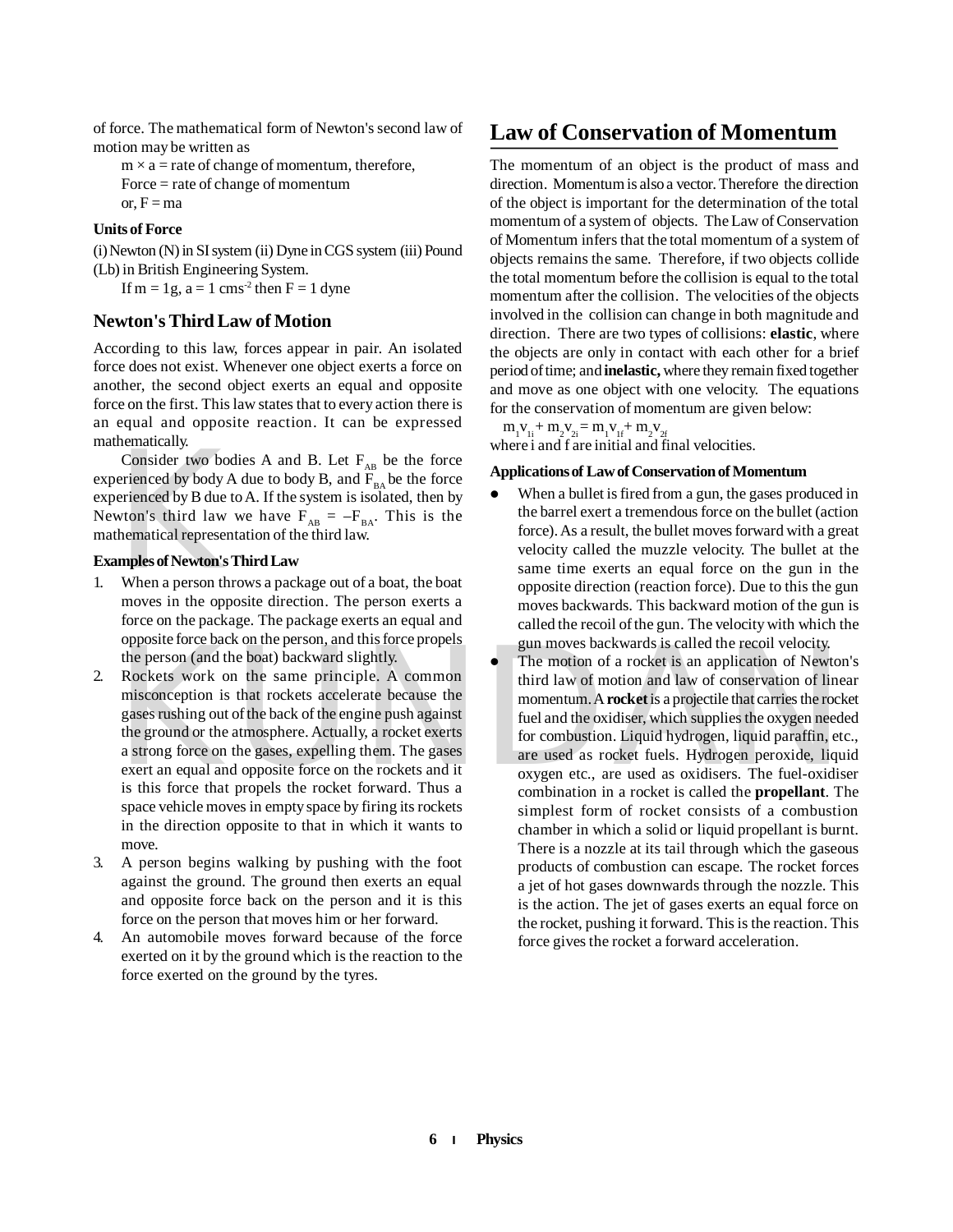## **Work, Energy and Power**

## **Work**

Work is said to be done only when the force applied on a body makes the body move, i.e., there is a displacement of the body.

The amount of work done (W.D.) by a force is equal to the product of the force and the displacement of the point of application of the force in the direction of the force.

The amount of W.D. by a force is zero

(i) **When there is no displacement**

(ii) **When displacement is normal to the direction of force**  $(\theta = 90^{\circ})$ ,

 $\therefore$  cos 90° = 0.

The amount of W.D. will be maximum when the displacement is in the direction of force applied

: W.D. = f × s cos  $\theta$  = f × s cos 0°<br>W.D. = f × s ( $\cdot$  cos 0  $(\cdot$  cos  $0^\circ = 1)$ 

The amount of W.D. will be positive when the angle between force and displacement will be less than 90°.

The amount of v<br>placement is in the<br> $\therefore$  W.D. = f  $\times$ <br>W.D. = f  $\times$ <br>The amount of W<br>ween force and disp<br>The amount of W<br>ween force and disp The amount of W.D. will be negative when the angle between force and displacement will be 180° or greater than 90°.

> $\cdot$  W.D. = f  $\times$  s cos 180<sup>o</sup>  $=$  f × s(-1)<br>W.D. = -f × s  $(\cdot$  cos  $180^\circ = -1)$

**SI unit:** Joule **CGS unit:** Erg Work is a scalar quantity.

**Joule**

1 Joule of work is said to be done when a force of 1 Newton displaces a body through 1 metre in its own direction. 1 erg of work is said to be done when a force of 1 dyne displaces a body through 1 cm in its own direction.

1 Ioule  $= 1$  Nm  $1 N = 10<sup>5</sup>$  dyne  $1 m = 10^2 cm$ cm  $\therefore$  1 Joule = 10<sup>7</sup> ergs

## **Energy**

Energy of a body is its capacity to do work.

When a body does work, its energy decreases, while if work is done on the body, its energy increases.

#### **Unit of energy:**

SI unit – Joule CGS unit – Erg Commercial unit – kWh

There are two types of energy:

- 1. Potential energy
- 2. Kinetic energy

### **Potential Energy**

Potential energy is the energy possessed by a body by virtue of its position or when the body is at rest or in deformed state. It may also be defined as the amount of work done on a body to change its position against the force of gravity.

 $P.E. = mgh$ ,

where h is the height through which the body is lifted. m= mass of the body.

g= acceleration due to gravity.

#### **Kinetic Energy**

Kinetic energy is possessed by the body when it is in motion. It may also be defined as the amount of work done (W.D.) in increasing the velocity of the body from zero to some value.

 $K.E. = \frac{1}{2}mv^2$ where v is the velocity of the body.

#### **Different forms of Energy**

**Thermal Energy:** Thermal energy is the energy of an object because of the kinetic energy and potential energy of the molecules. The higher the temperature, the faster the molecules move, the greater the thermal energy of a substance. It is commonly called heat energy.

 $\mathbf{W}.\mathbf{D} = \mathbf{f} \times \mathbf{s}(-1)$ <br>  $\mathbf{W}.\mathbf{D} = -\mathbf{f} \times \mathbf{s}$  (::  $\cos 180^\circ = -1$ )<br> **Chemical Energy:** The energy released or absorb<br>
during a chemical reaction, depending on whether the to<br>
during a chemical reaction, dep **Chemical Energy:** The energy released or absorbed during a chemical reaction, depending on whether the total energy of the reactant is more or less than the product, e.g. hydrolysis, burning of coal.

**Electrical Energy:** Work needs to be done with respect to attraction or repulsion of electrical changes. The energy by virtue of this work is electrical energy.

**Nuclear Energy:** The energy produced due to fission of a heavy nucleus molecule to two lighter fragments or fusion of two light nuclei to give a heavier nucleus, is called nuclear energy.

#### **Conservation of Energy**

According to the law of conservation of energy, **energy can neither be created, nor be destroyed**; it can only be converted from one form to another, i.e. total energy in a closed system is constant.

 The general law of conservation of energy is true for all forces and for any kind of transformation between different forms of energy.

**Energy related to Mass:** According to Einstein's hypothesis, mass can be converted into energy according to the relation  $E = mc^2$ , where 'm' is mass and 'c' is the speed of light. The value of 'c' =  $3 \times 10$  m/s. The law cannot be proved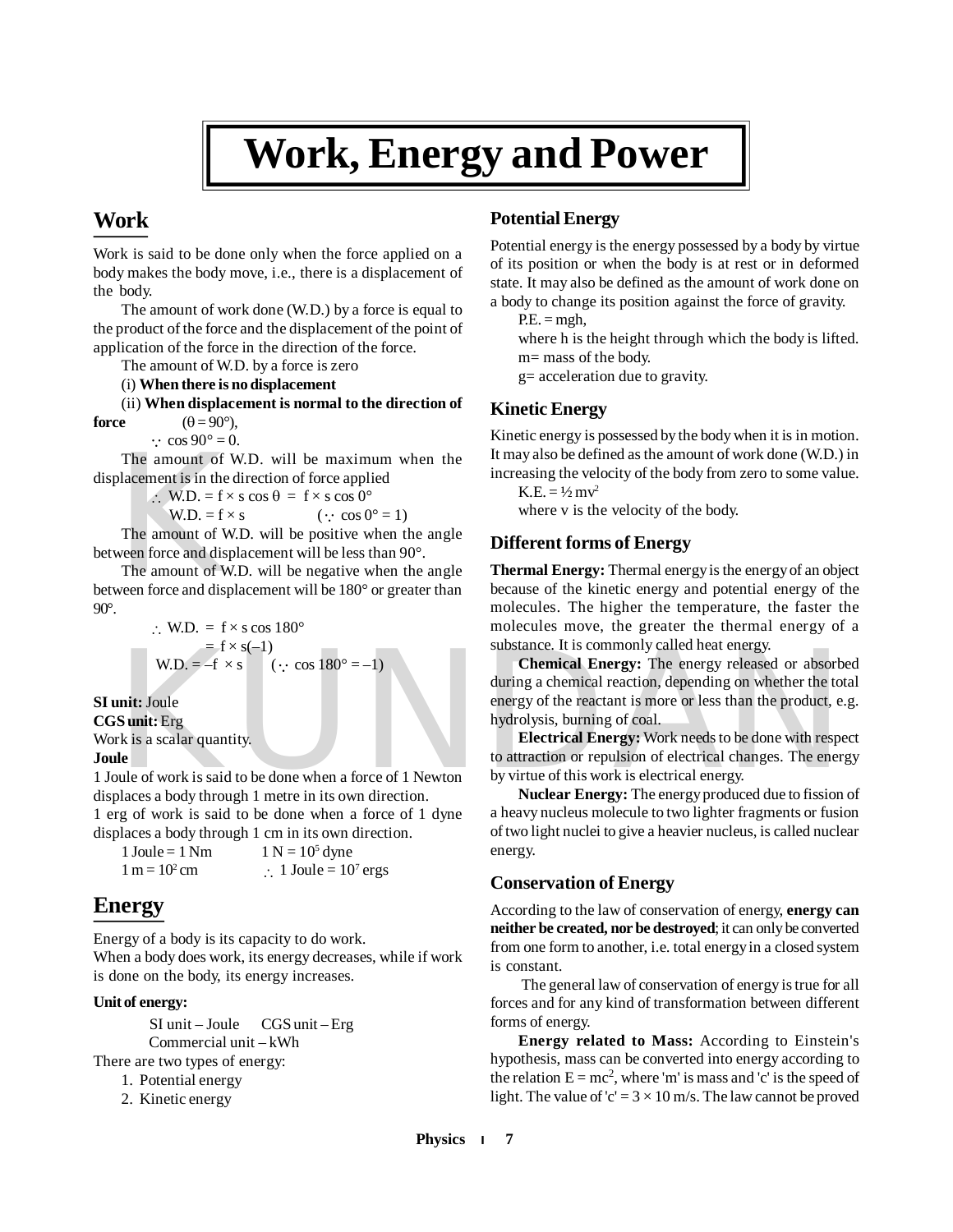mathematically, but is an empirical one. It forms one of the fundamental principles of physics.

| <b>Equipment/Instrument</b> | <b>Transformation of energy</b>                              |
|-----------------------------|--------------------------------------------------------------|
| Loudspeaker                 | Electrical energy into Sound                                 |
|                             | energy                                                       |
| <b>Musical Instruments</b>  | Mechanical energy into Sound                                 |
|                             | energy                                                       |
| Bulb/Tube                   | Electrical energy into Light energy                          |
| Heater                      | Electrical energy into Thermal                               |
|                             | energy                                                       |
| Coal                        | Chemical energy into Thermal                                 |
|                             | energy                                                       |
| Electric Cell               | Chemical energy into Electrical                              |
|                             | energy                                                       |
| Heat Engine                 | Thermal energy (Heat energy) into                            |
|                             | Mechanical energy                                            |
| Solar cell                  | Light energy into Electrical energy                          |
| Petrol engine               | Chemical energy into Mechanical                              |
|                             | energy                                                       |
| Microphone                  | Sound energy into Mechanical                                 |
|                             | energy                                                       |
| <b>Power</b>                |                                                              |
|                             | The rate of doing work is called power. It depends on two    |
|                             | factors: (i) Amount of work done (ii) Time taken to do work. |

## **Power**

Power is also calculated from the product of force (f) and average speed (v).

> $P = \frac{W.D.}{H} = f \times v$ time

#### **SI unit:** Watt or Joule/s or  $1 \text{ kg m}^2\text{s}^{-3}$ . The other unit is horse power (hp).

```
1 hp = 746 watt
1 KW = 1000 watt
1 \text{ MW} = 10^6 \text{ watt}
```
**CGS unit:** erg/s

$$
1 W = 1 J/s \text{ or } 10^7 \text{ erg/s}
$$

## **Impulse**

The effect of a force applied for a very short period of time is called **impulse**. It is equal to the change in the momentum of a body.

Impulse =  $F \times t = mv - mu$ **Units:** kg m/s or Ns

#### **Application of Impulse**

- Thick mattresses with soft surfaces are used in events such as high jump so that the time interval of impact on landing is extended, thus reducing the impulsive force. This can prevent injuries to the participants.
- Goalkeepers will wear gloves to increase the collision time. This will reduce the impulsive force.
- A high jumper will bend his legs upon landing. This is to increase the time of impact in order to reduce the impulsive force acting on his legs. This will reduce the change of getting a serious injury.
- $P = \frac{W.D.}{time} = f \times v$ <br>  $P = \frac{W.D.}{time} = f \times v$ <br>  $P = \frac{W.D.}{time} = f \times v$ <br>  $P = \frac{W.D.}{time} = f \times v$ <br>  $P = \frac{W.D.}{time} = f \times v$ <br>  $P = \frac{W.D.}{time} = f \times v$ <br>  $P = \frac{W.D.}{time} = f \times v$ <br>  $P = \frac{W.D.}{time} = f \times v$ <br>  $P = \frac{W.D.}{time} = f \times v$ <br>  $P = \frac{W.D.}{time} = f \times v$  A baseball player must catch the ball in the direction of the motion of the ball. Moving his hand backwards when catching the ball prolongs the time for the momentum to change so as to reduce the impulsive force.

## **Force**

Force is that physical cause which changes or tends to change the state of rest or the state of motion of the body. It can also bring about a change in the dimension of the body.

**Contact Force:** The force between two bodies when they are physically in contact is called a contact force.



**Non-Contact Force:** The force which does not involve physical contact between the two objects but acts through empty space is called a non-contact force.



- Force/Weight is a **vector** quantity.
- **1 Newton** is the force which when acting on a body of mass 1 kg produces an acceleration of  $1 \text{ ms}^2$  in it.
- **1 dyne** is the force which when acting on a body of mass 1 g produces an acceleration of 1 cms-2 in it.

**8 Physics**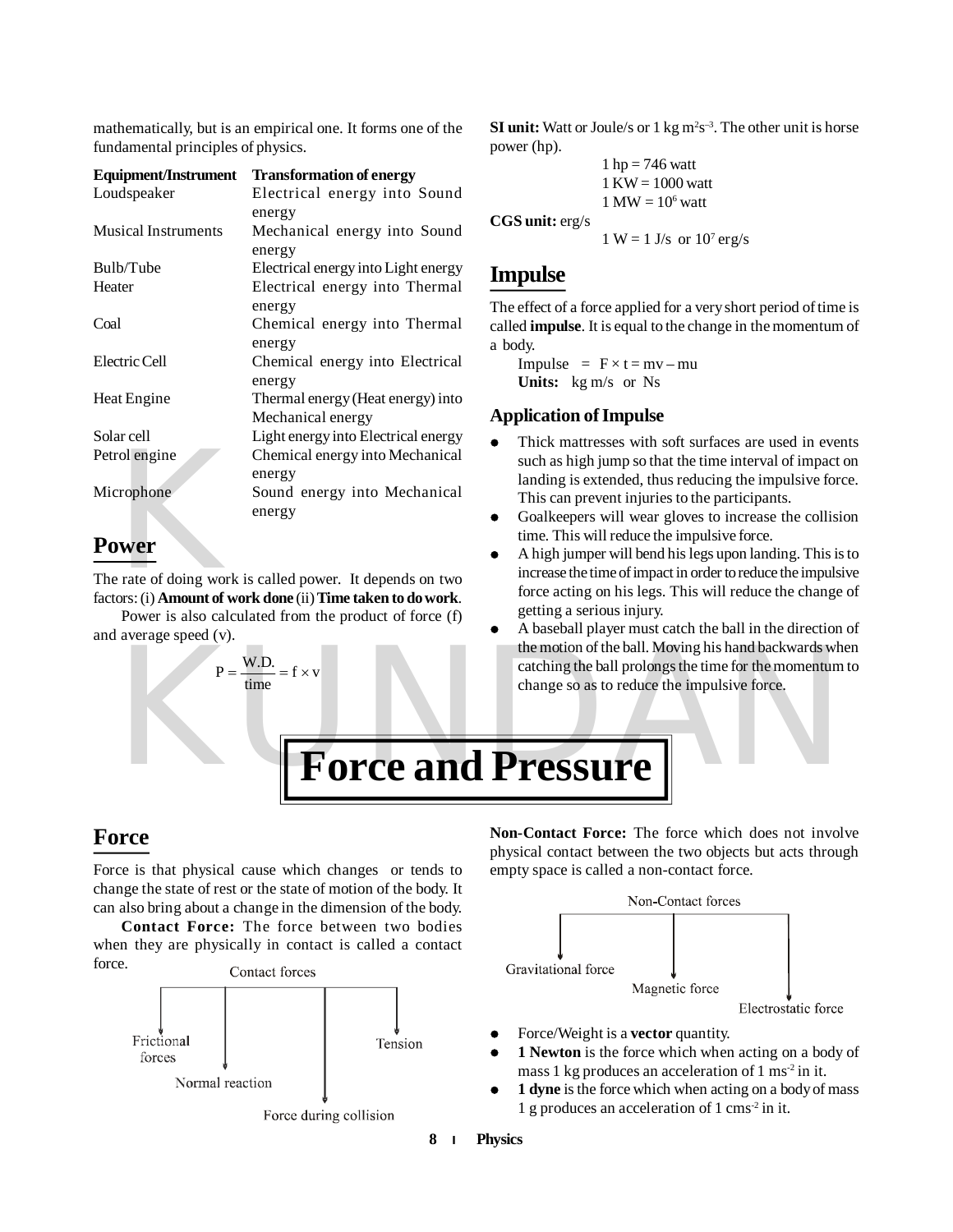- **1 kgf** is the force with which the earth attracts a mass of 1 kg.
- **1 gf** is the force with which the earth attracts a mass of 1 g.
- Relation between Newton and dyne: (i)  $1 N = 10^5$  dyne  $(ii)$  1 kgf = 9.8 N (iii)  $1 \text{ gf} = 980 \text{ dyn}$  (iv)  $1 \text{ kgf} = 1000 \text{ gf}$

**Centripetal Force:** For a body to move in a circle, there must be a force on it directed towards the centre. This is called the centripetal force and is necessary to produce continuous change of direction in a circular motion. In case of the moon, **the gravitational force between the earth and the moon acts as the centripetal force**. When a stone tied at one end of a string is whirled in a circle, the pull in the string provides the centripetal force.

The magnitude of the centripetal force,  $F_c$ , required to cause an object of mass *m* and speed *v* to travel in a circular path of radius *r* is given by the relation

$$
F_c = \frac{mv^2}{r}
$$

It is a **real** force.

 $F_c =$ <br>It is a real force.<br>Centrifugal Force<br>body revolving in osite to the centrip<br>It is **not a real** force **Centrifugal Force:** This force is supposed to be acting on a body revolving in a circle. Centrifugal force is equal and opposite to the centripetal force, i.e. it acts outwards.

It is **not a real** force.

#### **Application of Centrifugal Force**

**Centrifuge:** A device by means of which light particles and heavy particles are separated from each other.

**Example:** A device by means of which right particles and<br> **Example:** Cream Separator: In a cream separator, a vessel<br>
taining milk is rotated fast. Being lighter, the cream collects<br>
cylindrical layer around the axis, wh **Cream Separator:** In a cream separator, a vessel containing milk is rotated fast. Being lighter, the cream collects in a cylindrical layer around the axis, whence it is drawn off and the skimmed milk is drained through an outlet fitted on the wall of the vessel. The particles whose density is less than that of the liquid are driven towards the axis of rotation and those whose density is greater than that of the liquid are driven away from the axis. Cream is lighter than milk, so it is separated from milk and collected at the axis.

**Centrifugal Drier:** In laundries, wet clothes are dried by packing them in a cylindrical vessel with perforated walls which is rotated at a very high speed. Water particles stick to the clothes with a certain force which is called adhesive force. The water particles are not sufficient to keep them moving uniformly in a circle.

#### **Pressure**

The force acting on a unit area of a surface is called pressure.

$$
Pressure = \frac{Force}{Area}
$$
  
or,  $P = \frac{F}{A}$ 

**SI unit:**  $Nm^2 = Pascal = Pa$ 

Thus, the same force acting on a smaller area exerts a larger pressure, and a smaller pressure on a larger area.

**Examples which show that decrease in area increases the pressure:**

- A sharp knife has a very small surface area on its cutting edge so that high pressure can be exerted to cut the meat.
- The studs on a football boot have only a small area of contact with the ground. The pressure under the studs in high enough for them to sink into the ground, which gives extra grip.
- Nails, needles and pins have very sharp ends with very small surface areas.
- The sole of an ice skater is a fixed narrow metal bar. The high pressure on the surface of the ice makes the ice melt and allows the ice skater to glide smoothly.
- Racing bicycles need very high air pressure inside the tyres, because the narrow tyres have a very small contact area with the road. The hard road surface can support the high pressure under the wheels.

#### **Examples which illustrate that increase in area decreases the pressure:**

- Skis have a large area to reduce the pressure on the snow so that they do not sink in too far.
- A wide shoulder pad of a heavy bag will reduce the pressure exerted on the shoulder of the person carrying the bag.

#### **Pressure in Liquids**

A liquid in a container exerts pressure because of its weight.

The pressure in a liquid is directly proportional to the depth. The pressure in a liquid increases with depth. The pressure in a liquid is directly proportional to the density of the liquid.

$$
Pressure in liquid (P) = \rho gh
$$

Where  $\rho =$  density, h = depth, g = gravitational acceleration

#### **Characteristics of pressure in a liquid**

- The pressure at any point in a liquid, at a particular depth, acts equally in all directions.
- The pressure in a liquid does not depend on the area of its surface.
- The pressure in a liquid acts equally in all directions and does not depend on the shape of the container.

#### **Applications of pressure in a liquid**

- The wall of a dam is much thicker at the bottom than at the top because it must withstand the increased lateral pressure in the depths of water.
- Normally a water tank is placed at a higher level so as to supply water at a greater pressure.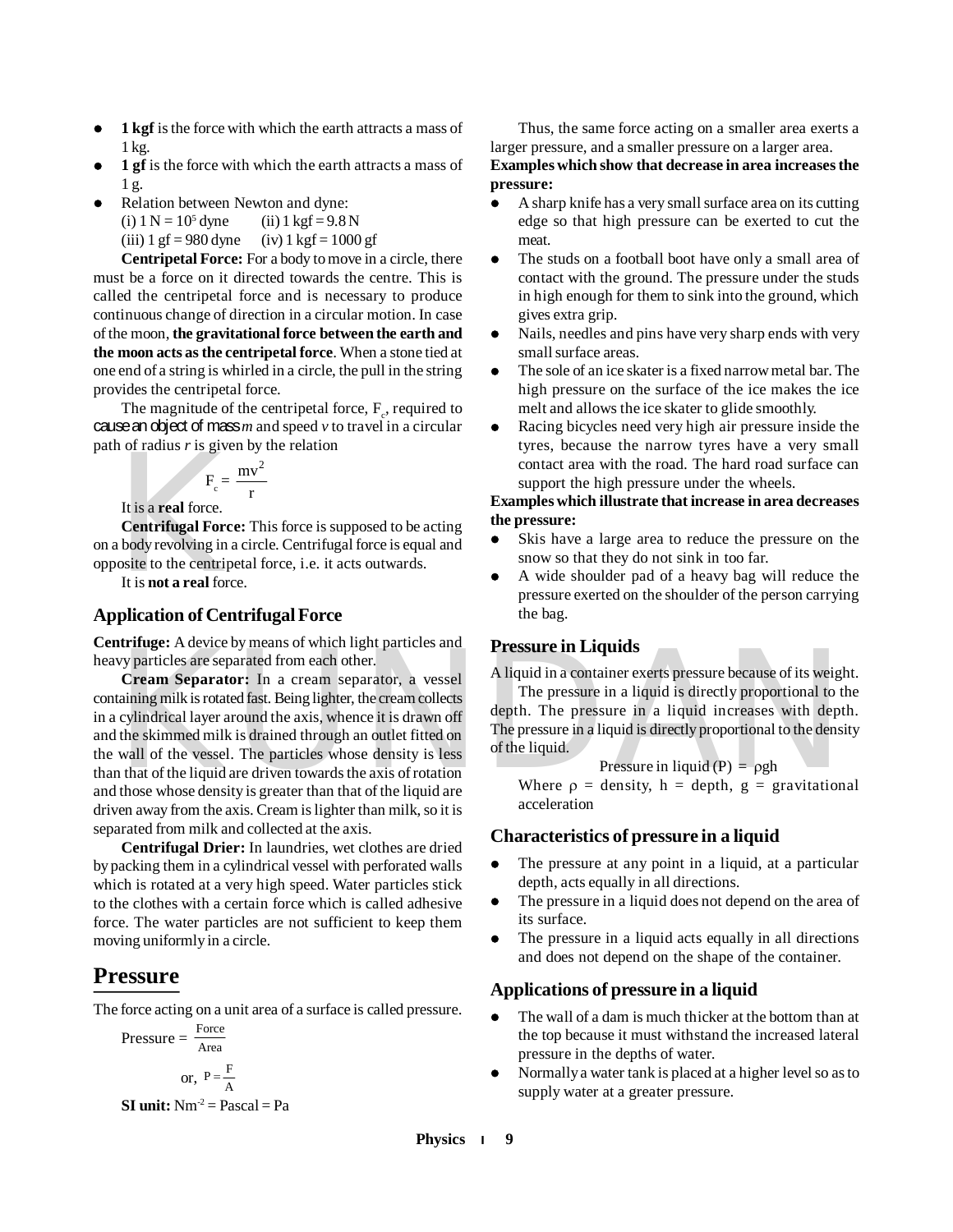- The submarine is built with a thick wall so as to withstand enormous pressure at a greater depth.
- The liquid solution is at a higher pressure so that it has sufficient pressure to flow into the veins of the patient.

#### **Pascal's Law**

The pressure exerted on an enclosed liquid at one place is transmitted equally throughout the liquid. This is called Pascal's law. Hydraulic presses, hydraulic brakes, hydraulic door closers, etc. are applications of this principle.

**Atmospheric Pressure and Gauge Pressure:** The pressure of the atmosphere at any point is equal to the weight of a column of air of a unit cross-sectional area extending from that point to the top of the atmosphere. At sea level it is 1.013 x 10<sup>F</sup> Pa (1 atm). Italian scientist **Evangelista Torricelli** (1608-1647) devised for the first time a method for measuring atmospheric pressure. This device is known as a **mercury barometer**. By experiment it is found that the mercury column in the barometer has a height of about **76 cm** at sea level equivalent to one atmosphere (1 atm).

ometer. By experim<br>he barometer has<br>ivalent to one atmo<br>Atmospheric pree<br>object above sea lu<br>the height above<br>density and the te<br>result, the frequency<br>lower. Hence, atmo Atmospheric pressure varies with the height of the object above sea level. It decreases with the altitude or the height above sea level. At higher altitudes, the density and the temperature of the air are lower. As a result, the frequency of collisions of the molecules is lower. Hence, atmospheric pressure is lower.

#### **Common Manifestations of Atmospheric Pressure**

- When we suck through a straw, the air pressure in the straw is lowered. Then the pressure of the atmosphere acting on the surface of the drink in the glass pushes the water up the straw and into our mouth.
- When the sucker is pressed into place, most of the air behind it is squeezed out. The sucker is held in position by the pressure of the atmosphere on the outside surface of the rubber. If the seal between the sucker and the

surface is airtight, the sucker will stick permanently.

- Pulling up the piston reduces the atmospheric pressure inside the cylinder. The atmospheric pressure on the liquid surface then pushes the liquid up into the syringe. If we then hold the plunger in place and lift the syringe out of liquid, none will fall out. This is again due to atmospheric pressure.
- **Fountain pen:** Ink can be filled in a fountain pen with the help of atmospheric pressure. When the tube of the pen is squeezed, the air in it rushes out of that and the pressure in the tube decreases. The air pressure outside the tube now pushes the ink into the pen. When we go to a higher altitude, the atmospheric pressure decreases, and the pressure inside the pen in comparison to the atmospheric pressure increases. That is why fountain pens leak at higher altitudes.
- A **vacuum cleaner** produces only a partial vacuum. The fan inside the cylinder blows air out of the vents. With less air inside, the air pressure drops. The atmospheric pressure outside then pushes the air up the cleaner hose, carrying dust and dirt with it.
- In an a**ircraft** flying at high altitude, normal atmospheric pressure is maintained by the use of air pumps.
- The atmospheric pressure is measured with an instrument called the **barometer**.
- **EXERCISE THE SET OF PARTICLES CONSIDERATION CONSIDERATION**<br>
SERVIE IN THE SERVIE OF THE SERVIE OF THE SERVIE OF THE SERVIE OF THE SERVIE OF THE SERVIE OF THE SERVIE OF THE SERVIE OF THE SERVIE OF THE SERVIE OF THE SUCKET Since atmospheric pressure varies with altitude, a barometer can be used for determining altitudes. An aneroid barometer calibrated for determining altitudes is called an **altimeter**. Barometers are also used for weather forecasting. If the barometric height falls suddenly, it indicates the coming of a storm. A gradual fall in the barometric height indicates the possibility of rain. A gradual increase in the barometric height indicates fair weather.
	- An open-tube **manometer** is a useful instrument for measuring pressure differences.
	- $\bullet$  1 bar = 10<sup>5</sup> Pa

## **Archimedes' Principle**

## **Upthrust and Buoyancy**

- The upward force experienced by a body immersed partially or fully in a fluid (liquid or gas) is called **upthrust** or **buoyant force**  $(\mathbf{F}_{\mathbf{B}})$ .
- **Buoyancy** is a familiar phenomenon: a body immersed in water seems to weigh less than when it is in air. When the body is less dense than the fluid, it floats. The human

body usually floats in water, and a helium-filled balloon floats in air.

- Upthrust depends upon two factors: (i) **Volume of the body** (ii) **Density of the fluid**
- It is found that the greater the volume of a body, the greater the upthrust it experiences when placed inside a fluid.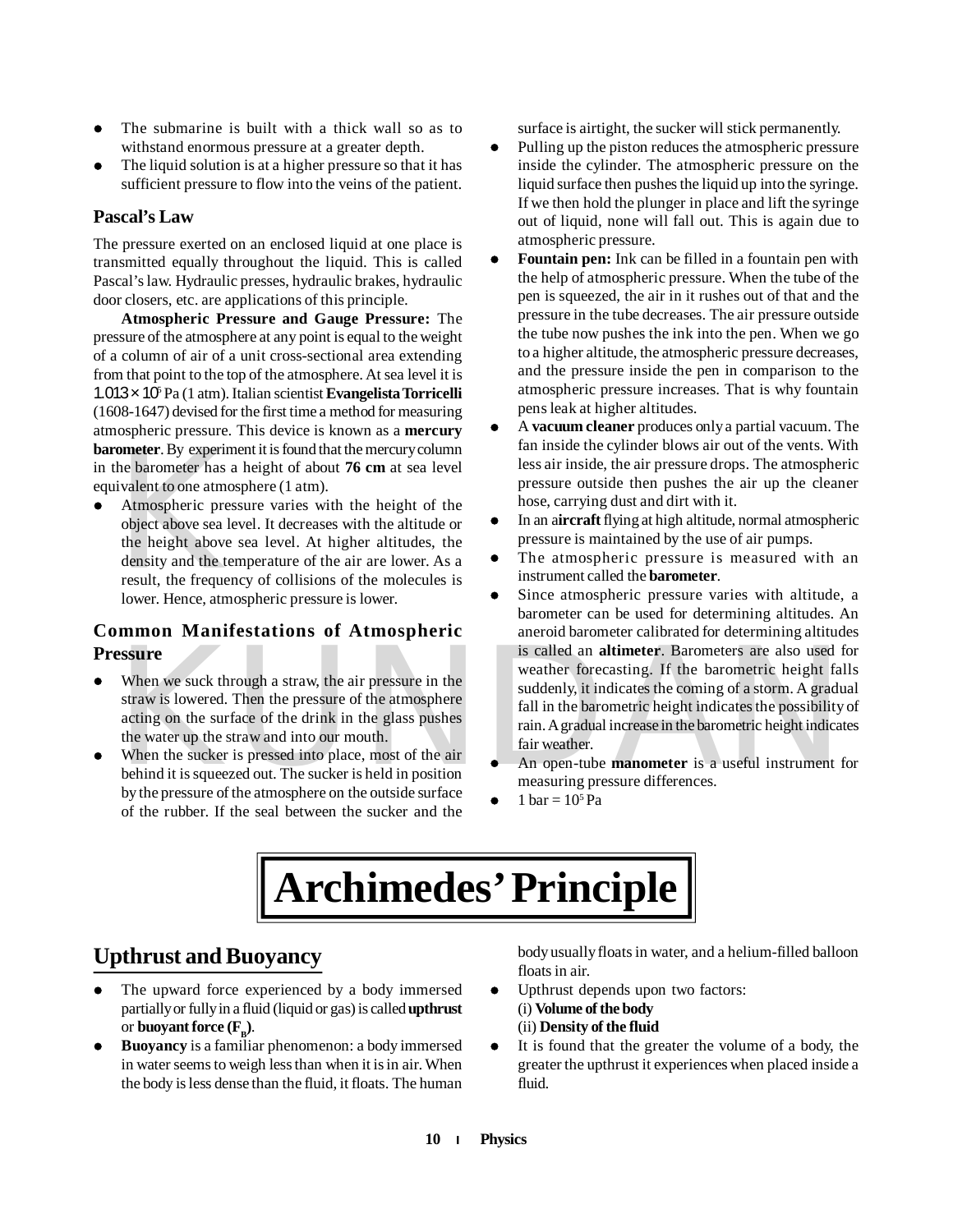It is also found that the greater the density of the fluid the greater the upthrust it applies on the body. For example when a piece of wood is pushed into different fluids, different forces have to be applied to do so. The denser the fluid, more is the force required to push the body into it. This is the reason that we apply more force to push a body into salt water than into ordinary water.

#### **Examples:**

- (i) If we place an iron nail on the surface of water, it sinks. This is because the density of iron is greater than that of water, so the weight of the nail is more than the upthrust of water on it. On the other hand a ship made of iron does not sink. This is because the ship is hollow and the empty space contains air which makes the average density of the ship less than that of water. Therefore, even with a small part of its submerged into water, the weight of the water displaced becomes equal to the total weight of the ship and hence the ship floats.
- (ii) Due to the presence of minerals, the density of sea water is more than the density of river water, therefore upthrust is large. Therefore, it is easier to swim in sea water than in river water.
- Due to the presence<br>
is more than the de<br>
is large. Therefore<br>
in river water.<br>
Dead bodies alwa<br>
the head stays wi<br>
the dead body de<br>
becomes lighter th (iii) Dead bodies always float on the surface of water, but the head stays within water. The reason is that when the dead body decays its volume increases. Thus, it becomes lighter than water and, hence, floats. However, the head being heavy cannot displace water more than its own weight, hence it remains under water.
- The mass of a balloon filled with helium is less than the<br>
mass of the air displaced by it. Hence upthrust acting<br>
on the balloon is more than its weight. As a result the<br>
balloon experiences a net upthrust which makes it (iv) The mass of a balloon filled with helium is less than the mass of the air displaced by it. Hence upthrust acting on the balloon is more than its weight. As a result the balloon experiences a net upthrust which makes it rise. As the balloon rises it experiences lesser and lesser upthrust due to the fact that with height the density of air decreases. At a certain point the weight of the balloon may be completely balanced by the upthrust acting on it. Therefore the balloon stops rising.

## **Archimedes' Principle**

The principle states that when a body is wholly or partially immersed in a fluid, it experiences an upthrust equal to the weight of the fluid displaced. When an object is immersed in a fluid, two forces act on it: (i) the weight (W) of the object acting downward through the centre of the body, and (ii) upthrust (U) acting upward through the centre of gravity of the body. **It is due to upthrust that objects apparently weigh less when immersed in fluids**.

#### **Effect of buoyancy on bodies of different weights:**

- 1. **When**  $W < U$ , the body floats.
- 2. **When**  $W > U$ , the body sinks.
- 3. **When**  $W = U$ , the resultant force acting on the body when fully immersed in the fluid in zero. The body is at

rest anywhere within the fluid. The apparent weight of the body is zero for all such positions.

## **Density**

The density of a substance is defined as its mass per unit volume.

Density 
$$
(\rho)
$$
 =  $\frac{\text{mass(m)}}{\text{volume(V)}}$ 

The density of most of the substances decreases with an increase in temperature and increases with a decrease in temperature. Water is an exception. Water contracts when cooled upto 4°C and expands when cooled further, below 4°C. **Thus the density of water is a maximum at 4°C**. At 4°C, the density of water is 1 gcm<sup>-3</sup> or  $1000 \text{ kg m}^{-3}$ .

## **Law of Floatation**

A floating body displaces its own weight of the fluid in which it floats. The Archimedes' principle and the law of floatation can explain several phenomena.

An iron nail sinks in water whereas a ship made of iron and steel floats. This is due to the fact that a ship is hollow and contains air and, therefore, its density is less than that of water.

The density of sea water, due to the presence of impurities like salt, etc. is greater than that of river water. Therefore, lesser volume of ship will be immersed in sea water to balance its weight. So the ship sinks to a great depth in river water than in sea water.

#### **It is because of the higher density of sea water that it is easier to swim in the sea.**

A submarine has large ballast tanks. When these tanks are filled with water, the average density of the submarine becomes more than that of water and it can dive easily. When the submarine is ready to surface, compressed air is forced into the ballast tanks, forcing the water out, thus reducing the density of the submarine, which can then rise.

A solid chunk of iron will sink in water but float in mercury because the density of iron is more than that of water but less than that of mercury.

Ice, being less dense than water, floats in it with one tenth of its volume above the surface. When ice melts it contracts by as much of its volume as was above the surface and, therefore, the level of water remains unchanged.

## **Hydrometer**

A hydrometer is an instrument used for measuring the density or relative density of liquids. It is based on the **principle of floatation**. A special type of hydrometer is used to measure the density of acid in a car battery. Another special type of hydrometer called **lactometer** is used for testing the purity of milk by measuring its density.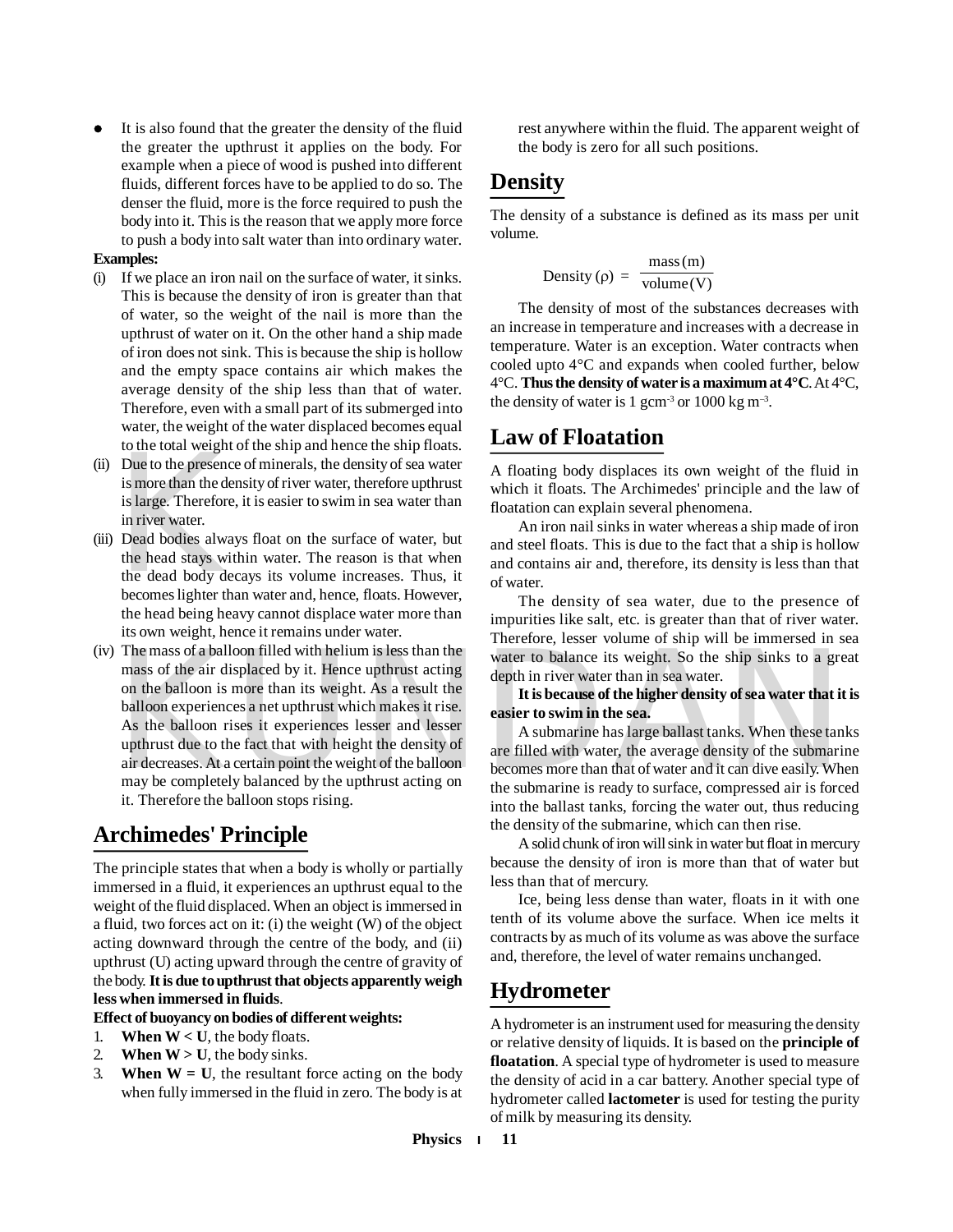## **Flow in Fluids**

## **Streamline Flow**

The flow of a fluid is said to be **steady** if at any given point, the velocity of each passing fluid particle remains constant in time. The path taken by a fluid particle under a steady flow is a **streamline**. It is defined as a curve whose tangent at any point is in the direction of the fluid velocity at that point.

## **Bernoulli's Principle**

This states that for all points along a streamline in an incompressible and non-viscous fluid flowing steadily, the sum of pressure energy, potential energy and kinetic energy per unit volume is constant.

unit volume is con<br>Thus, if p be the p<br>density of the fluid,<br>the p +  $\frac{1}{2}$  pv<sup>2</sup> +  $\beta$ <br>In fact, Bernoulli<br>servation of energy Thus, if  $p$  be the pressure energy per unit volume,  $\rho$  be the density of the fluid, h be the height from the ground level, then by Bernoulli's theorem,

 $\frac{1}{2}$  $\rho v^2 + \rho g h$  $p + \frac{1}{2}\rho v^2 + \rho gh = constant$ 

In fact, Bernoulli's theorem is nothing but the law of conservation of energy for an ideal fluid.

**Note:** Bernoulli's equation ideally applies to fluids with zero viscosity or non-viscous fluids.

#### **Applications of Bernoulli's Theorem**

- **Dynamic Lift:** Dynamic lift is the force that acts on a<br>body, such as airplane wing, a hydrofoil or a spinning<br>body, such as airplane wing, a hydrofoil or a spinning<br>ball, by virtue of its motion through a fluid. In many<br> **Dynamic Lift:** Dynamic lift is the force that acts on a body, such as airplane wing, a hydrofoil or a spinning ball, by virtue of its motion through a fluid. In many games such as cricket, tennis, baseball and golf, a spinning ball deviates from its parabolic trajectory as it moves through air. This deviation can be partly explained on the basis of Bernoulli's principle. When a bowler spins a ball, it changes its direction (swings) in the air due to unequal pressure acting on it.
- **Lift on an Aeroplane Wing:** The shape of the aeroplane wings is such that the upper surface is more curved than its lower surface and its head is thicker than its tail. As the aeroplane moves forward, the speed of air above the wings is larger than the speed of the air below the wings. According to Bernoulli's theorem, the pressure above the wings is less than the pressure below the wings. Due to the pressure difference, the aeroplane gets the vertical lift, which is sufficient to overcome the force of gravity and the aeroplane is lifted up.
- **Blowing Off the Roofs During Storm :** During storms or cyclones, the roofs of the huts or tinned roofs are blown off because of the high-speed wind. According to Bernoulli's theorem, the pressure over the roof becomes

less, while the pressure of air under the roof is very large, i.e.  $P_1 > P_2$ . This pressure difference gives an erratical lift to the roof and it is blown off.

• Bernoulli's principle helps in explaining blood flow in artery.

## **Capillarity**

The word *capilla* means 'hair' in Latin; if the tube were hairthin, the rise would be very large. The phenomenon of rise or fall of a liquid in a capillary tube is known as **capillarity**.

The melted wax of a candle is drawn up into the wick by capillary action. Oil rises up a lamp wick for the same reason. If one end of a sugar cube is dipped into tea, the entire cube is quickly wet on account of capillary action.

The fine pores of a blotting paper act as tiny capillary tubes. The ink rises into the blotting paper through these pores. The capillary action in soil is important in bringing water to the roots of plants.

Bricks are porous and, therefore, subsoil water can seep up them by capillary action. To avoid dampness in a building, a layer of nonporous material, such as slate, is necessary in its foundation.

A towel soaks water due to capillary action.

## **Viscosity**

Most of the fluids are not ideal ones and offer some resistance to motion. This resistance to fluid motion is like an internal friction analogous to friction when a solid moves on a surface. It is called **viscosity**.

The viscous force exists when there is relative motion between layers of the liquid. Suppose a fluid like oil is enclosed between two glass plates. The bottom plate is fixed while the top plate is moved with a constant velocity *v* relative to the fixed plate. If oil is replaced by honey, a greater force is required to move the plate with the same velocity. Hence we say that honey is more viscous than oil.

It is measured in terms of the coefficient of viscosity,  $\eta$ . Its SI unit is **pa–s (Pascal second)**.

Generally thin liquids like water, alcohol etc. are less viscous than thick liquids like coal tar, blood, glycerin etc.

The viscosity of liquids decreases with temperature while it increases in the case of gases. In a gas, the temperature rise increases the random motion of atoms and viscosity increases.

The viscous force F acting on an object falling through a fluid of coefficient of viscosity  $\eta$  depends on its size  $r$  (in case of a ball,  $r$  is its radius) and its velocity  $v$ .

 $F = 6\pi\eta r \upsilon$ 

This is **Stokes' law**.

**12 Physics**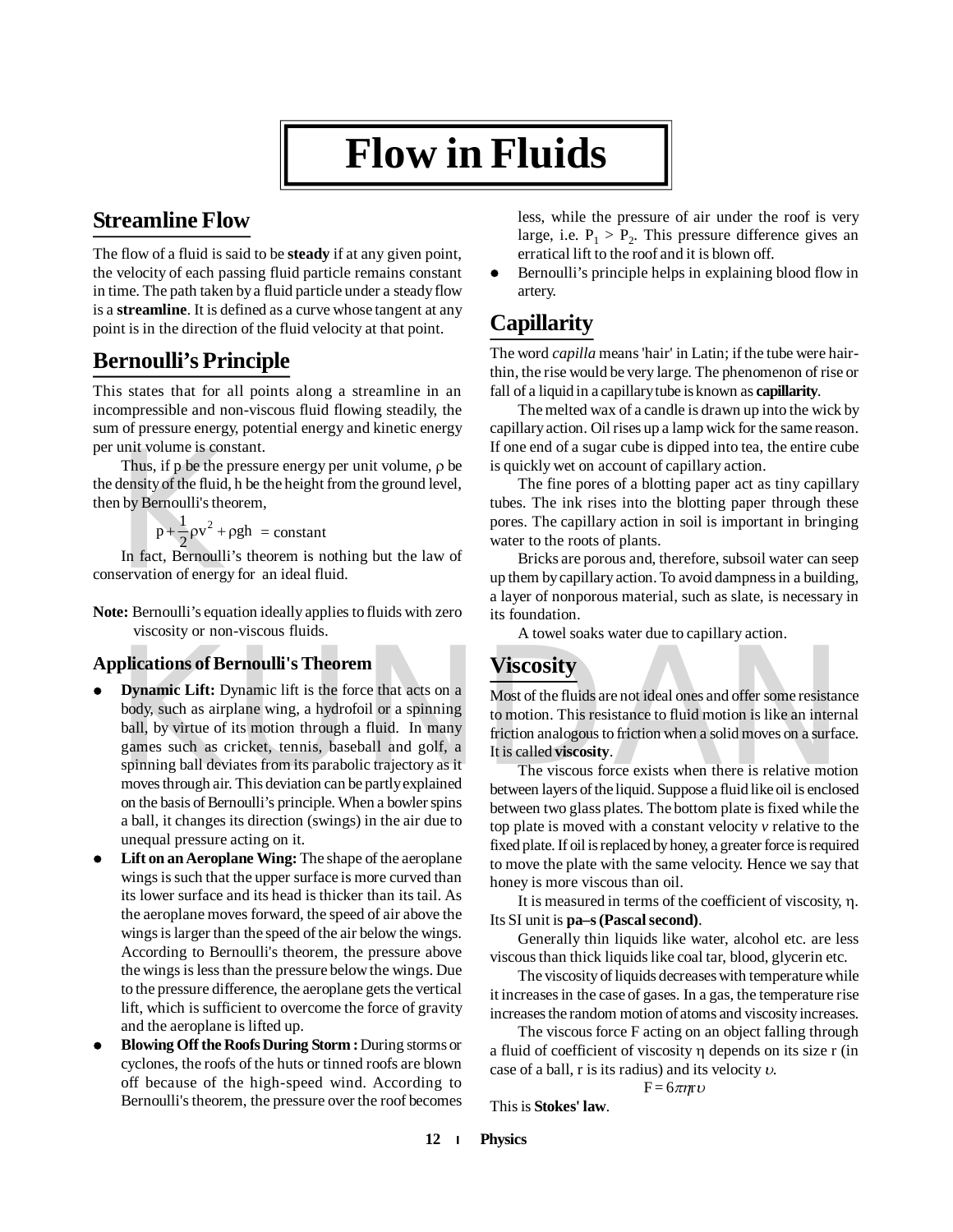## **Surface Tension**

**Intermolecular force:** The force of attraction or repulsion acting between the molecules is known as intermolecular force. The nature of intermolecular force is electromagnetic. **Cohesive force:** The force of attraction between the molecules of the same substance is called cohesive force. **Adhesive force:** The force of attraction between the molecules of different substances is called adhesive force.

#### **Examples of Cohesive Force**

- 1. Two drops of liquid coalesce, i.e. join into one, when brought in mutual contact.
- 2. It is difficult to separate two sticky plates of glass welded with water.
- It is difficult to b<br>droplet because c<br>mercury molecule<br>**mples of Adhesive**<br>Adhesive force er<br>with a chalk.<br>A piece of paper s<br>adhesion between 3. It is difficult to break a drop of mercury into a small droplet because of large cohesive force between the mercury molecules.

#### **Examples of Adhesive Force**

- 1. Adhesive force enables us to write on the blackboard with a chalk.
- 2. A piece of paper sticks to another due to large force of adhesion between the paper and gum molecules.
- 3. Water wets the glass surface because the force of adhesion between glass molecules and water molecules is greater. But mercury does not wet glass because force of cohesion is greater than force of adhesion.

**Surface Tension:** The property of a liquid to have minimum surface area and behave as if it were under tension, somewhat like a stretched elastic membrane, is called surface tension.

Phenomena due to surface tension:

- A small liquid drop/raindrop has spherical shape due to surface tension.
- Lead balls are spherical in shape.
- The bristles of shaving brush/painting brush, when dipped in water, spread out; but as soon as the brush is taken out of water, its bristles stick together.

 Similarly, insects can walk on the free surface of water without drowning.

The liquid surface tries to have minimum surface area, and for a given volume, the sphere has minimum surface area.

Surface tension of a liquid is measured by the force acting per unit length on either side of an imaginary line drawn on the free surface of liquid, the direction of this force being perpendicular to the line and tangential to the free surface of liquid. So if F is the force acting on one side of imaginary line of length (L), then

$$
T=\frac{\,F\,}{\,L\,}
$$

- **Note:**1. It depends only on the nature of the liquid and is independent of the area of surface or length of line considered.
	- 2.It is a molecular phenomenon and its root cause is the electromagnetic forces.
	- SI unit of surface tension is **N/m**.
	- The value of surface tension depends on temperature. Like viscosity, the surface tension of a liquid usually falls with temperature.

#### **Applications of surface tension**

- (a) Manufacture of lead shots
- (b) Oils and paints: they spread easily and uniformly.
- (c) Destruction of mosquito breeding

#### **Effect of impurity**

is greater. But mercury does not wet glass because force<br>
of cohesion is greater than force of adhesion.<br>
(b) Oils and paints: they spread easily and uniformly.<br> **face Tension:** The property of a liquid to have minimum<br>
fa It is found that when inorganic substances such as sodium chloride (common salt) are dissolved into water, the surface tension of water increases. On the other hand, when organic substances such as soap solution is added to water, the surface tension of water decreases. Generally, if a highly soluble substance is added to a liquid, its surface tension increases.

## **Simple Harmonic Motion**

- A motion that repeats itself at regular intervals of time is called **periodic motion**.
- The smallest interval of time after which the motion is repeated is called its **period.**
- The period is denoted by the symbol **T**.

#### Its SI unit is **second**.

The reciprocal of T gives the number of repetitions that occur per unit time. This quantity is called the **frequency** of the periodic motion. It is represented by the symbol  $\nu$ . The relation between  $\gamma$  and T is  $\gamma = 1/T$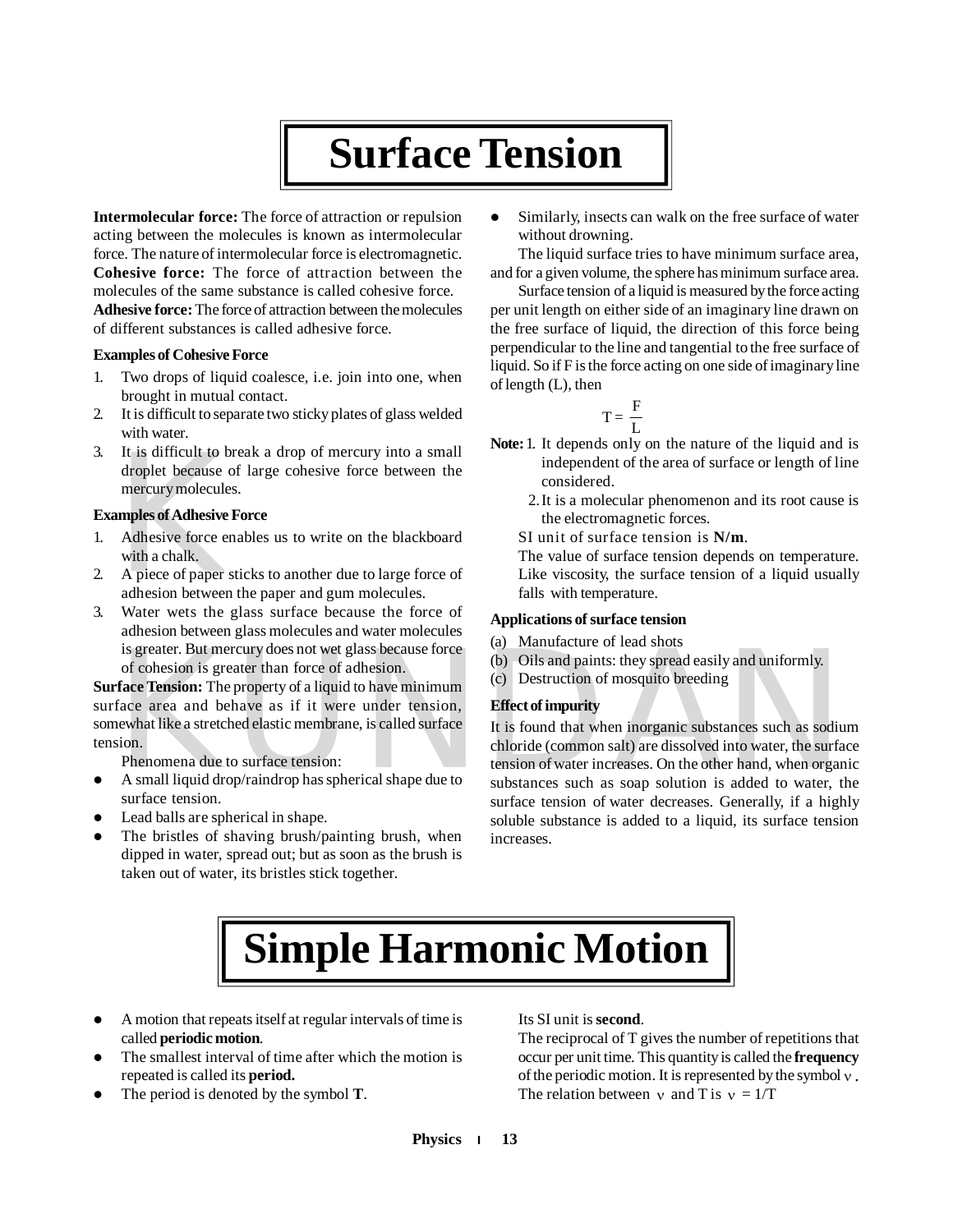- The unit of  $v$  is thus  $s^{-1}$ . It is also known as **Hertz** (abbreviated as Hz).
- If a body in periodic motion moves back and forth over the same path, then the motion is said to be **vibratory** or **oscillatory.**
- Every oscillatory motion is periodic, but every periodic motion need not be oscillatory.

#### **For example:**

Circular motion is a periodic motion, but it is not oscillatory. **The motion of the earth around the sun is periodic but not oscillatory**.

- There is no significant difference between oscillations and vibrations. It seems that when the frequency is small, we call it **oscillation** (like the oscillation of a branch of a tree), while when the frequency is high, we call it **vibration** (like the vibration of a string of a musical instrument).
- **Simple narmonic**<br> **oscillatory motio**<br>
on the oscillating<br>
displacement from<br>
equilibrium position<br>
In SHM, forces ac<br>
towards a fixed po<br>
the magnitude of<br>
displacement of the **Simple harmonic motion (SHM) is the simplest form of oscillatory motion**. This motion arises when the force on the oscillating body is directly proportional to its displacement from the mean position, which is also the equilibrium position.
- In SHM, forces acting on the particle is always directed towards a fixed point known as equilibrium position and the magnitude of force is directly proportional to the displacement of the particle from the equilibrium position and is given by

#### $F = -kx$

where k is the force constant,  $x = displacement$  of the particle from the fixed point and the negative sign shows that force opposes increase in x.

The SI unit of force constant k is **N/m** and the magnitude of k depends on elastic properties of the system under consideration.

## **Characteristics of SHM**

- It is also known as restoring force, which takes the particle back towards the equilibrium position, and opposes increase in displacement.
- The period of SHM does not depend on amplitude or energy or the phase constant.

## **Simple Pendulum**

An ideal simple pendulum consists of a heavy point mass (called **bob**) tied to one end of a perfectly inextensible, flexible and weightless string.

#### **Amplitude**

It is the maximum displacement of the pendulum from its mean position.

**Factors on which T of a pendulum depends**

The time period of a simple pendulum is given by the

expression  $1 = 2\pi \sqrt{\frac{g}{g}}$  $T = 2\pi \sqrt{\frac{L}{g}}$ . It follows, from this formula, that

- The time period of a pendulum depends directly upon the square root of its length (L), i.e. T  $\infty$   $\sqrt{L}$ . The larger the length of a pendulum the more is its time period.
- The time period of a pendulum depends inversely upon the square root of acceleration due to gravity (g), i.e.

$$
T \propto \frac{1}{\sqrt{g}}
$$
. Since g is different at different places,

therefore even for the same length, the time period will be different at different places.

- The time period of a pendulum does not depend upon the mass of the bob.
- The time period of a pendulum also does not depend upon its amplitude of vibration so long as it remains small.
- where k is the force constant,  $x =$  displacement of the<br>
particle from the fixed point and the negative sign shows<br>
that force opposes increase in x.<br>
The SI unit of force constant k is  $N/m$  and the magnitude<br>
of k depend If a pendulum clock is brought inside an artificial satellite, then due to the state of weightlessness inside the satellite  $(g = 0)$ , the time period of the clock becomes infinite  $(\infty)$ . That's why such clocks don't work inside artificial satellites.
	- In summer season, the effective length of the pendulum clock is lengthened (increased length), so its time period is also increased and consequently the clock becomes slow. But in winter season the effective length is reduced, thus the time period is decreased and the clock becomes fast.
	- On the moon the value of acceleration due to gravity is **g/6**, where g is acceleration due to gravity on the earth's surface. Thus, the period of oscillation of the pendulum clock is increased on the moon and so it (pendulum clock) is slowed down.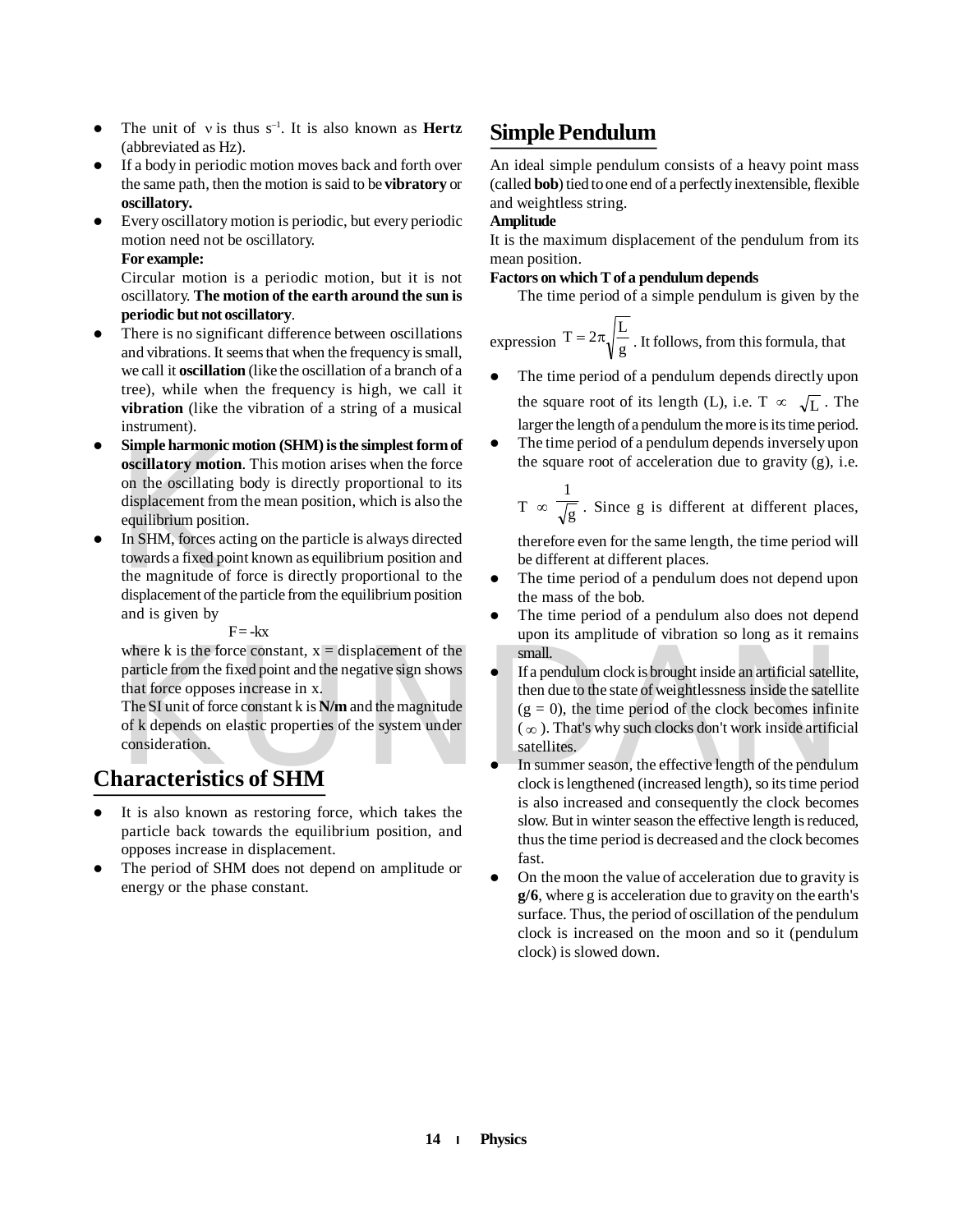## **Heat and Thermodynamics**

## **Temperature**

Temperature is a relative measure or indication of hotness or coldness of a body.

## **Concept of Heat**

Energy transfer that takes place solely because of a temperature difference is called **heat flow** or **heat transfer,** and the energy transferred in this way is called **heat**.

On the basis of kinetic model of matter, heat energy is the sum of total kinetic and potential energies of all the molecules of a given substance.

In other words, h<br>ween two (or mo<br>roundings by virtu<br>t of heat energy tr<br>le the SI unit of ten<br>**Calorie:** The am<br>perature of 1 gm w In other words, heat is the form of energy transferred between two (or more) systems or a system and its surroundings by virtue of temperature difference. The SI unit of heat energy transferred is expressed in **Joule (J)** while the SI unit of temperature is **Kelvin (K)**, and  ${}^{\circ}C$  is a commonly used unit of temperature.

**Calorie:** The amount of heat required to raise the temperature of 1 gm water by  $1^{\circ}$  C is called a calorie.

le also asserted that heat and mechanical work are inter-<br>
sterable and the ratio of mechanical work to heat energy<br>
which work is done is a fixed ratio called **mechanical**<br>
which work is done is a fixed ratio called **mec** By Joule's experiment, it was observed that heat is a form of energy by which various works can be performed. Joule also asserted that heat and mechanical work are intertransferable and the ratio of mechanical work to heat energy by which work is done is a fixed ratio called **mechanical equivalent of heat** and basically it is a conversion unit. If mechanical work W is produced by amount of heat H, then J  $=$  W/H or W  $=$  JH,

where  $J =$  mechanical equivalent of heat

 $= 4186$  Joule/kilo cal. = 4.186 Joule/cal

 $= 4.186 \times 107$  erg/cal.

## **Thermometry**

#### **Introduction**

A **thermometer** is a device for measuring the temperature of a body, often a sealed glass tube that contains a liquid, such as mercury, that expands and contracts with rise and fall in temperature.

### **Types of Thermometer**

Thermometers are classified in accordance with the type of thermometric substance used and on the type of property which varies with temperature. They are of the following types:

1. **Bimetallic thermometer:** A bimetallic thermometer uses a bimetallic strip made by bonding strips of two different metals together. When the system gets hotter, one metal expands more than the other, so the composite strip bends when the temperature changes. This strip is usually formed into a spiral, with the outer end anchored to the thermometer case and the inner end attached to a pointer. The pointer rotates in responses to temperature changes.

- 2. **Platinum resistance thermometer:** In a resistance thermometer, the changing electrical resistance of a coil of fine wire, a carbon cylinder, or a germanium crystal is measured. Because resistance can be measured very precisely, resistance thermometers are usually more precise than most other types.
- 3. **Optical pyrometer:** To measure very high temperatures, an optical pyrometer can be used. It measures the intensity of radiation emitted by a red-hot or white-hot substance. The instrument does not touch the hot substance, so the optical pyrometer can be used at temperatures that would destroy most other thermometers.
- 4. **Thermoelectric thermometer:** The thermoelectric thermometer works on the principle that the difference in temperature between two junctions produces a current. This current can be measured and the temperature can be estimated.
- 5. **Mercury-in-glass thermometer:** It uses mercury and is based on the volume expansion of mercury. Mercury is mainly used in thermometers because it does not stick to the glass surface.
- 6. **Alcohol-in-glass thermometers:** It is based on the expansion of alcohol.
- 7. **Constant volume gas thermometers:** It is based on the concept of increase in pressure of a gas with rise in temperature.

#### **Temperature Scales**

The two most commonly used temperature scales are: 1. Celsius scale and 2. Fahrenheit scale

1. **Celsius Scale (°C):** The Celsius (earlier called centigrade) was put forward by **Anders Celsius** in 1742. Its minimum point (freezing point of pure water at atmospheric pressure or melting point of pure ice) is at **0°C** and its upper end is at **100°C** (boiling point of pure water at atmospheric pressure). It is divided into 100 equal divisions. Each division is called one degree Celsius. A degree on the Celsius scale is 1/100th of the fundamental interval.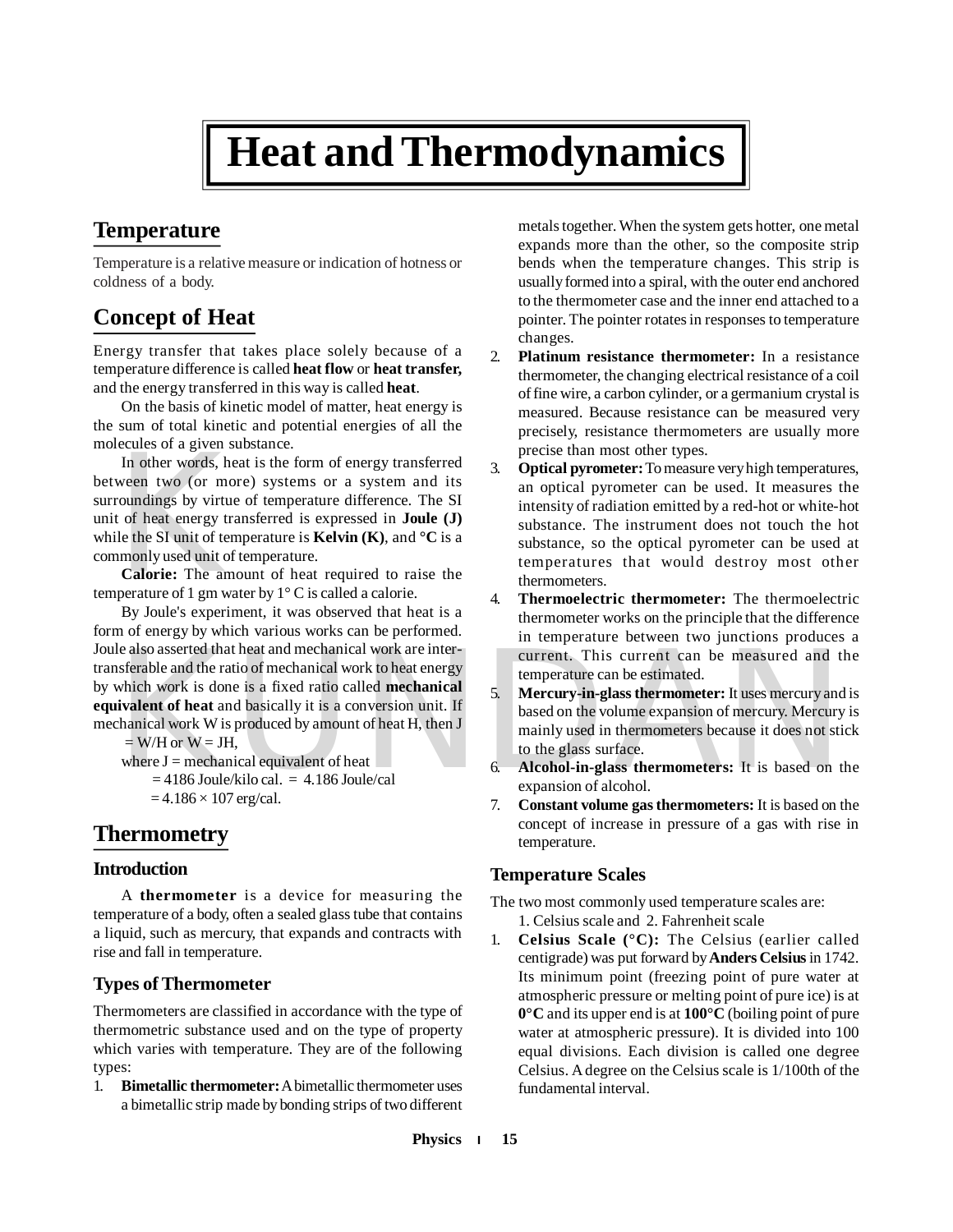2. **Fahrenheit Scale (°F):** It was devised by **Daniel Fahrenheit** in 1717. Its lower point (freezing point of pure water at atmospheric pressure) is at **32 °F** and the upper point (boiling point of pure water at atmospheric pressure) is at **212°F**. It is divided into 180 equal divisions. Each division is called one degree Fahrenheit. A degree on the Fahrenheit scale is  $1/180<sup>th</sup>$  of the fundamental interval.

**Kelvin or Absolute Scale (K):** It was devised by Lord Kelvin. Its lower point (freezing point of water at atmospheric pressure) is at 273.15 or **273 K** and the upper point (boiling point of water at atmospheric pressure) is at **373 K**. It has 100 divisions.

#### **Relation between the Celsius and the Fahrenheit scales of temperature**

$$
\frac{T_{\rm C} - 0}{100 - 0} = \frac{T_{\rm F} - 32}{212 - 32} = \frac{T_{\rm K} - 273}{373 - 273}
$$

$$
\frac{T_{\rm C}}{100} = \frac{T_{\rm F} - 32}{180} = \frac{T_{\rm K} - 273}{100}
$$

## **Thermal equilibrium**

 $\frac{T_C}{100} = \frac{T}{100}$ <br> **nermal equilibrium**<br>
transference with exploiting respecting<br>
the rgy exchange due to Thermal equilibrium is a situation in which two objects in thermal contact with each other cease (stop) to have any net energy exchange due to a difference in their temperatures.

In other words, **temperature** can also be defined as a quantity which determines the direction of flow of heat when two bodies are placed in contact.

Heat always flows from a higher to a lower temperature. In SI, temperature is measured in kelvin (K) and in CGS system in Celsius (°C). The two scales are related as

 $T K = 273 + t$ <sup>o</sup>C

**Absolute zero:** Theoretically there is no limit to maximum temperature but there is a limit or restriction on the minimum temperature. The lowermost temperature is –273.15°C and it is called *absolute temperature*.

| The temperature on various scales       |                 |                |           |  |
|-----------------------------------------|-----------------|----------------|-----------|--|
| <b>Temperature</b>                      | <b>Celsius</b>  | Fahrenheit     | Kelvin(K) |  |
| Freezing of water                       | $0^{\circ}$ C   | $32^{\circ}F$  | 273K      |  |
| Normal temperature<br>of the room       | $27^{\circ}$ C  | $80.6^\circ$ F | 300K      |  |
| Normal temperature<br>of the human body | $37^{\circ}$ C  | 98.6°F         | 310K      |  |
| Boiling point of<br>water               | $100^{\circ}$ C | $212$ °F       | 373K      |  |

## **Thermal expansion**

Matter (solids, liquids and gases), in general, expands on

heating and contracts on cooling (with the exception of water that contracts from  $0^{\circ}$ C to  $4^{\circ}$ C).

The expansion of a solid with change in temperature is called **thermal expansion**. If there is change in the length of a solid due to expansion it is termed as **linear expansion**. If there is a change in the surface area of the solid then the expansion is called **superficial expansion.** When volume undergoes a change in the expansion then it is called **cubical expansion**. With a small change in temperature, there is a large change in the volume of liquids and gases, therefore liquids and gases have **cubical expansion**.

#### **Simple examples of the uses of expansion of solids**

- 1. **Iron tyres of horse-carts:** Many bullock-carts and horsecarts (*tongas*) have large wooden wheels with iron rims. To fit an iron rim tightly on the wheel, it is made with its diameter slightly smaller than the diameter of the wheel. It is then heated until it expands and has its diameter slightly greater than the diameter of the wheel. The hot iron rim is then made to slide over the wheel and left to cool. As iron rim cools, it contracts and fits very tightly. Steel rims are fitted on railway carriage wheels in a similar manner. The rim is heated until it slides easily on to the wheel; when it cools it fits very tightly.
- 2. **The jam bottle and its metal cap:** A metal screw cap on a glass bottle (or on a jam bottle) is sometimes very difficult to remove. If the metal cap is slightly heated (carefully turning it around to avoid direct heating of the glass), the metal will expand more than the glass and will unscrew very easily.
- And in Coleration of the state when the term of entire to ten the term of the state of the state of the state of the state of the state of the state of the state of the state of the state of the state of the state of the s 3. **Riveting:** A rivet is a metal pin or bolt used for fastening metal plates. Riveting is the act of using rivets to secure two overlapping plates very tightly so that the joint becomes leak-proof. Steel plates, such as those used in ship-building or in large boilers, are usually riveted together using red-hot rivets. This provides a good seal against sea water for ship plates and against water and steam in large boilers.
	- 4. **Fixing a metal wire into glass:** Platinum and soda glass have equal expansion coefficients. This is made use of in fixing a platinum wire into soda glass. Changes in temperature will not affect the seal as both materials expand at approximately the same rate.
	- 5. **Railway tracks:** The rails are made of steel, which expands in summer due to rise in atmospheric temperature. Therefore, a little space is left between the two rails to accommodate their expansion on the railway track. If no gap is left the expansion will cause the rails to bend sideways.
	- 6. Similarly, in an iron bridge, one end of the girder (beam) is fixed while the other end is left free and supported by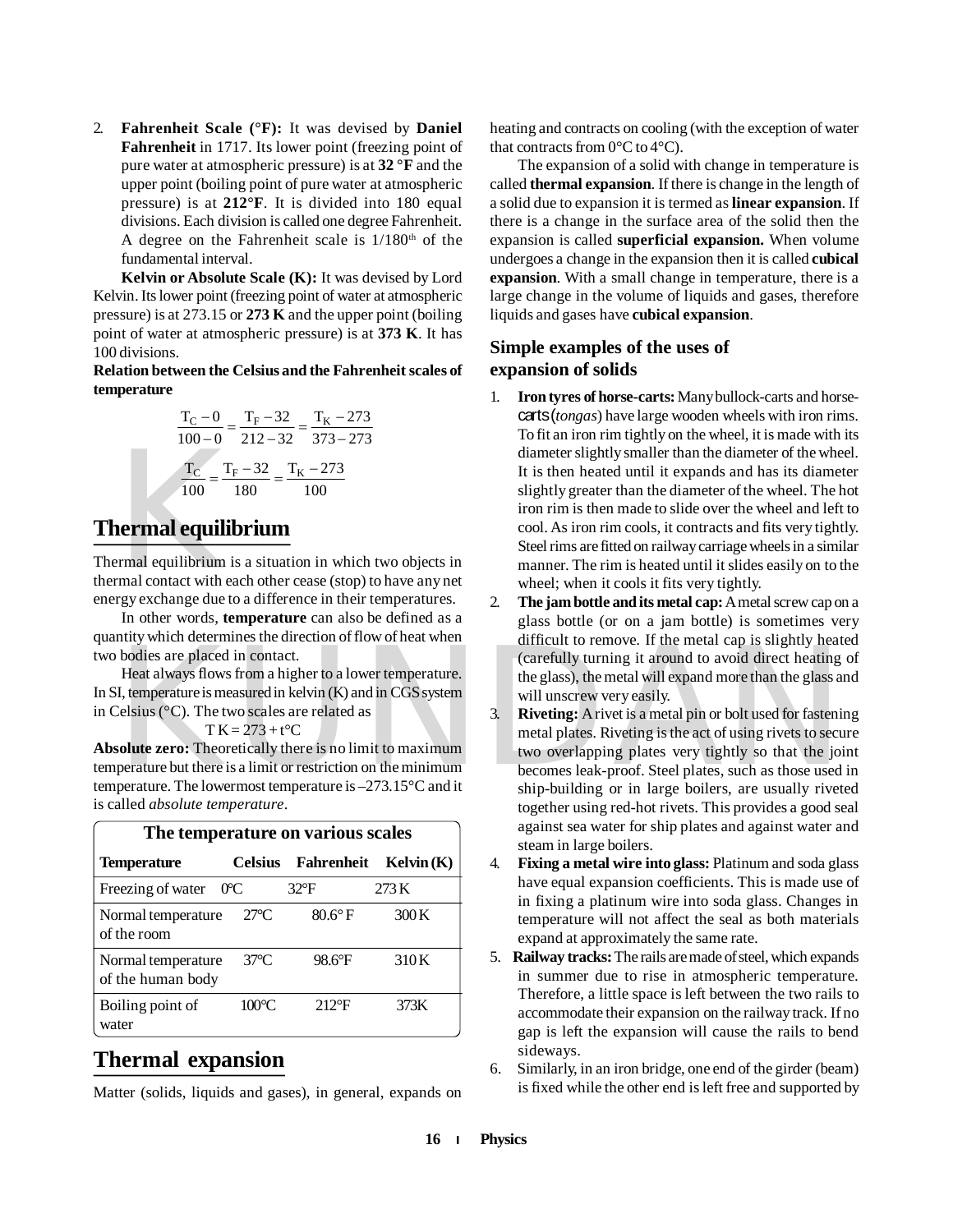rollers. In summer, when the iron girder expands, the rollers roll forward, and in winter when the girder contracts, the rollers roll backwards. Thus, there is less pressure on the girders.

- 7. **Error in metal measuring scales:** Measuring tapes and metal scales are calibrated accurately by the maker at a particular temperature. A rise or fall in temperature causes the tape/scale to expand or contract and introduces error in the measurements made.
- 8. **Telegraph/Telephone/Electric lines:** The wires used in these lines expand or contract as the weather changes and temperature rises or falls. Therefore, these are kept slightly sagging in summer so that when they contract in winter, these do not break.
- 9. **Pendulum of a clock:** In summer, the pendulum of a clock, which is made of metal, expands. Therefore, time taken for one oscillation increases and the clock loses time. In winter, the length of the pendulum decreases and the clock gains time, i.e. it becomes fast.

#### **Anomalous Behaviour of water**

and the clock gain<br>and the clock gain<br>**Omalous Behav**<br>While most subst.<br>For instance, if<br>reases until the templayes normally, is<br>perature increases. While most substances expand when heated, a few do not. For instance, if water at 0°C is heated, its volume decreases until the temperature reaches 4°C. Above 4°C water behaves normally, and its volume increases as the temperature increases. Because a given mass of water has a minimum volume at 4°C, the density of water is greatest at 4°C. This behaviour of water is called its anomalous behaviour or its unusual behaviour.

#### **Consequences of anomalous expansion of water**

- aviour or its unusual behaviour.<br> **EXECUTE:** Due to absorption of heat, melting of ice increases the<br> **EXECUTE:** Bursting of water pipe in winter: When water freezes it<br>
expansion of water<br>
Bursting of water pipe in winter 1. **Bursting of water pipe in winter:** When water freezes it expands and exerts a great pressure inside the pipe as a result of which the pipe bursts. So, enough space is left in the pipe for the expansion to take place and prevent bursting.
- 2. **Other effects:** Expansion on freezing causes weathering of rocks (as water in its crevices freezes) and weathering of soil. Vegetables and plants get damaged in winter as the water inside them, expands on freezing and bursts the cell walls.
- 2. **Aquatic animals are able to survive in frozen ponds:** The temperature of water falls in lakes, ponds etc. till 4°C, at which its density becomes the maximum. Due to the anomalous expansion of water, its density decreases when the temperature drops to 0°C. At this temperature water changes to ice, which floats on the surface. Water inside the pond does not freeze completely since ice formed on the top is a bad conductor of heat. Thus fishes and other aquatic animals can easily survive in the lower layers of the frozen lakes as the water below stays at 4°C.

## **Change of State**

Matter is found usually in three states: solid, liquid and gas. **Water exists in the solid state as ice, in the liquid state as water, and in the gaseous state as steam**.

A transition from one state (or phase) to another is called a change of state (or a phase change or phase transition). For any given pressure, a phase change takes place at a definite temperature, usually accompanied by absorption or emission of heat and a change in volume and density.

A familiar example of a change of state is the melting of ice. When we slowly heat ice, the temperature of ice does not increase until all the ice is melted. The effect of adding heat to ice is not to raise its temperature but to change its phase from solid to liquid. Thus, the two states of a substance coexist in thermal equilibrium during a phase transition.

A change of state from solid to liquid is called **melting** and from liquid to solid is called **freezing**.

**Melting Point:** "The temperature at which a solid changes to liquid state without any change in its temperature, is called its melting point".

- Heat is absorbed from the surroundings in melting.
- Melting point depends on pressure. The melting point at standard atmospheric pressure of 76 cm of mercury is called **normal melting point**.
- Normal melting point of ice is **0°C**.
- The melting point of substances which contract on melting like ice, cast iron, antimony, bismuth, brass etc. decreases with increase in pressure.
- Due to absorption of heat, melting of ice increases the internal energy without change in temperature. Due to removal of heat, the internal energy decreases in freezing.
- The melting point of other substances which expand on melting like wax, glass, gold, silver, copper etc. increases with increase in pressure.
- Melting point decreases on adding impurity.
- At the melting (or freezing) temperature, the liquid and solid phases can coexist in a condition called **phase equilibrium**, hence water at 0°C cannot be converted into ice by adding any amount of ice at 0°C.
- Cooling a liquid below freezing point without turning it into solid is called **supercooling**. Water can be supercooled up to -12°C.

#### **Vaporisation and Condensation**

The phase transition from liquid or solid to gas (or vapour) is **vaporisation** and from gas to liquid is called **condensation**. Vaporisation has three types: boiling, evaporation and sublimation.

**Boiling Point:** It is the transition from liquid phase to gas phase which takes place at or above the boiling temperature and it occurs below the surface.

We have similar concepts (as of melting and melting point)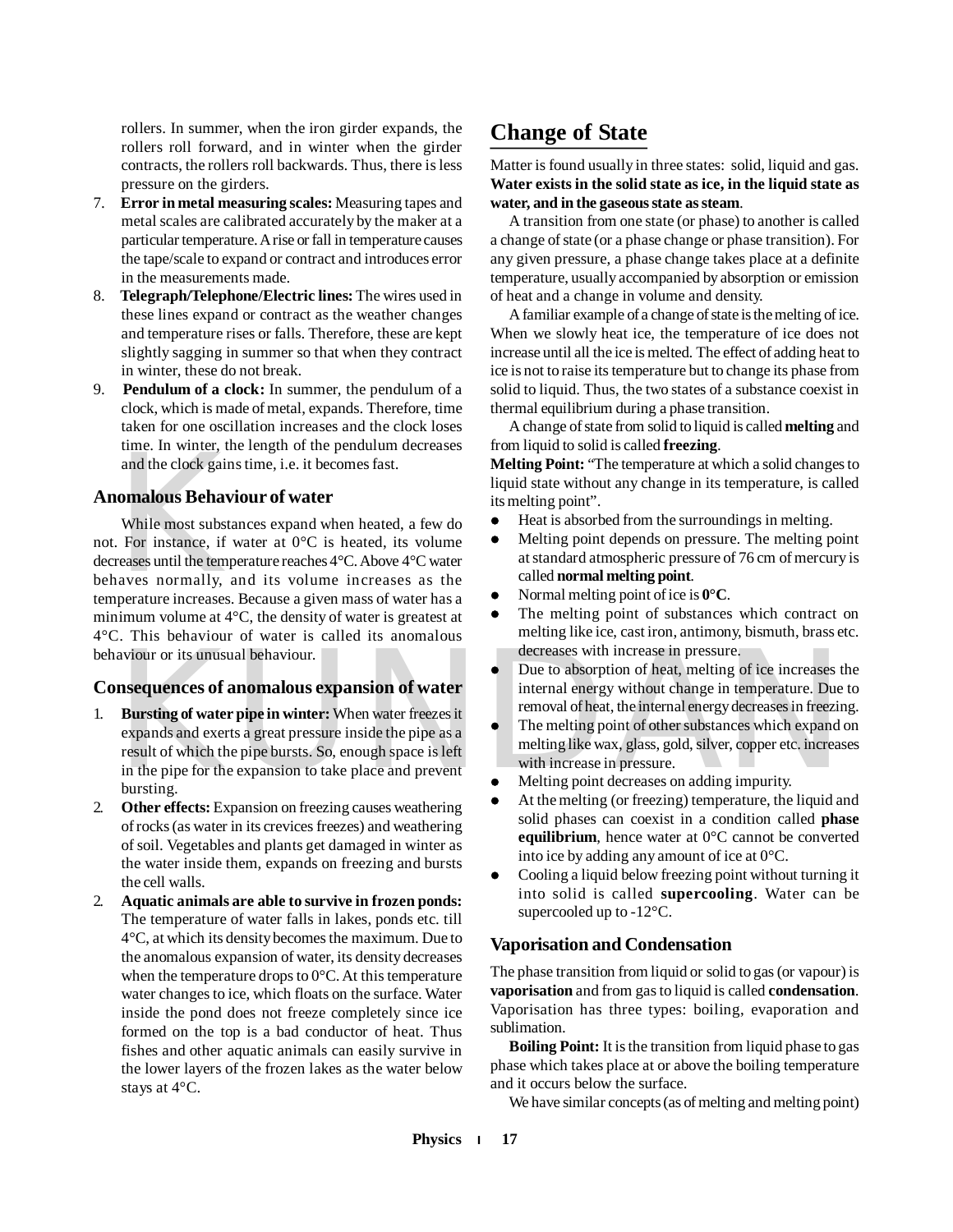for vaporisation and boiling as well.

- 1. At a given pressure, the temperature of boiling and condensation are always the same. At this temperature, the liquid and gaseous phases can coexist in phase equilibrium.
- 2. The boiling point always increases with increase in pressure. Hence, the cooking in a pressure cooker is faster but cooling becomes difficult on hills.
- 3. Normal boiling point of water is 100°C. It decreases by 1°C for a decrease in pressure by nearly 26.8 mm of mercury, i.e., with an increase in elevation above the earth's surface by 300 metres.
- 4. Water can be made to boil at  $0^{\circ}$ C if the surrounding pressure is 4.6 mm of Hg.
- 5. Impurity increases the boiling point.
- 6. The internal energy of a body in vapour phase is greater than that in liquid phase.

**Example 12**<br>
In the solid state to<br>
sa. The process of<br>
e without passing<br>
blimation" and the<br> **aporation**<br> **e** phenomenon of c<br>
perature below its I **Sublimation:** There are some substances which normally pass from the solid state to the vapour state directly and vice versa. The process of changing from solid state to vapour state without passing through the liquid state is called "sublimation" and the solid is said to sublime.

#### **Evaporation**

The phenomenon of change of liquid into vapour at any temperature below its boiling point is called evaporation.

#### **Factors Affecting Evaporation**

You must have observed that the rate of evaporation increases with

- **An increase of surface area:** If the surface area is increased, the rate of evaporation increases. For example, while putting clothes for drying up we spread them out.
- **An increase of temperature:** With the increase of temperature, more number of particles get enough kinetic energy to go into the vapour state.
- **A decrease in humidity:** Humidity is the amount of water vapour present in the air. If the amount of water in air is low, the rate of evaporation increases.
- **•** An increase in wind speed: It is a common observation that clothes dry faster on a windy day. With the increase in wind speed, the particles of water vapour move away with the wind, decreasing the amount of water vapour in the surrounding.

#### **Latent Heat**

Latent heat of a substance is defined as the amount of heat absorbed or given out by a unit mass of it during the change of state while its temperature remains constant. It is of two types:

(i) Latent heat of fusion

(ii) Latent heat of vaporisation

**Latent heat of fusion:** The latent heat of fusion of a substance is the quantity of heat absorbed by (or removed from) the substance to change a unit mass of it from solid state to liquid state (or from liquid state to solid state), while temperature remains constant. It is also called **heat effusion**. **Latent heat of vaporisation:** The latent heat of vaporisation of a substance is the quantity of heat absorbed by (or removed from) the substance to change a unit mass of it from liquid state to gaseous state (or from gaseous state to liquid state), while temperature remains constant. It is also called **heat of vaporisation**.

**Specific Latent Heat:** The amount of heat required to change the phase of 1 kg of the substance at a constant temperature.

$$
l=\frac{\mathbf{Q}}{\mathbf{m}}
$$

 $Q =$  latent heat absorbed or released by the substance  $m =$  mass of the substance.

#### **SI unit:** J kg-1

#### **Applications of Specific Latent Heat**

- Drinks can be cooled by adding in several cubes of ice. When ice melts a large amount of heat is absorbed and this lowers the temperature of the drink.
- The freshness of fish and meat can be maintained by placing them in contact with ice. With its larger latent heat, ice is able to absorb a large quantity of heat from the fish as its melts. Thus, food can be kept at a low temperature for an extended period of time.
- Frace solution and enables the method of steaming.<br>
This property enables steam to be used for cooking<br> **An increase of surface area:** If the surface area is<br>
increased, the rate of evaporation increases. For example,<br>
whi Water has a large specific latent heat of vaporisation. This property enables steam to be used for cooking by the method of steaming. When steam condenses on the food, the latent heat is released directly onto the food and enables the food to be cooked at a faster rate.
	- Our bodies feel cool after sweating. This is because latent heat of vaporization is absorbed from the body when sweat evaporates. As a result, the body is cooled by the removal of heat.

**Specific Heat Capacity (c):** The amount of heat that must be supplied to increase the temperature by 1°C for a mass of 1 kg of a substance is called its Specific Heat Capacity.

Specific heat capacity (c) = 
$$
\frac{Q}{m\theta}
$$

 $Q =$  heat absorbed/released, unit J

 $m =$  mass of the substance, unit kg

 $\theta =$  temperature difference, unit <sup>o</sup>C

**SI unit:** J kg–1 °C-1

**Note:** A substance with a small value of specific heat capacity

1. heats up and cools at a faster rate. For example, metals like iron, steel, copper and aluminium are used for pots and pans because they can be quickly heated up when there is only small heat absorption.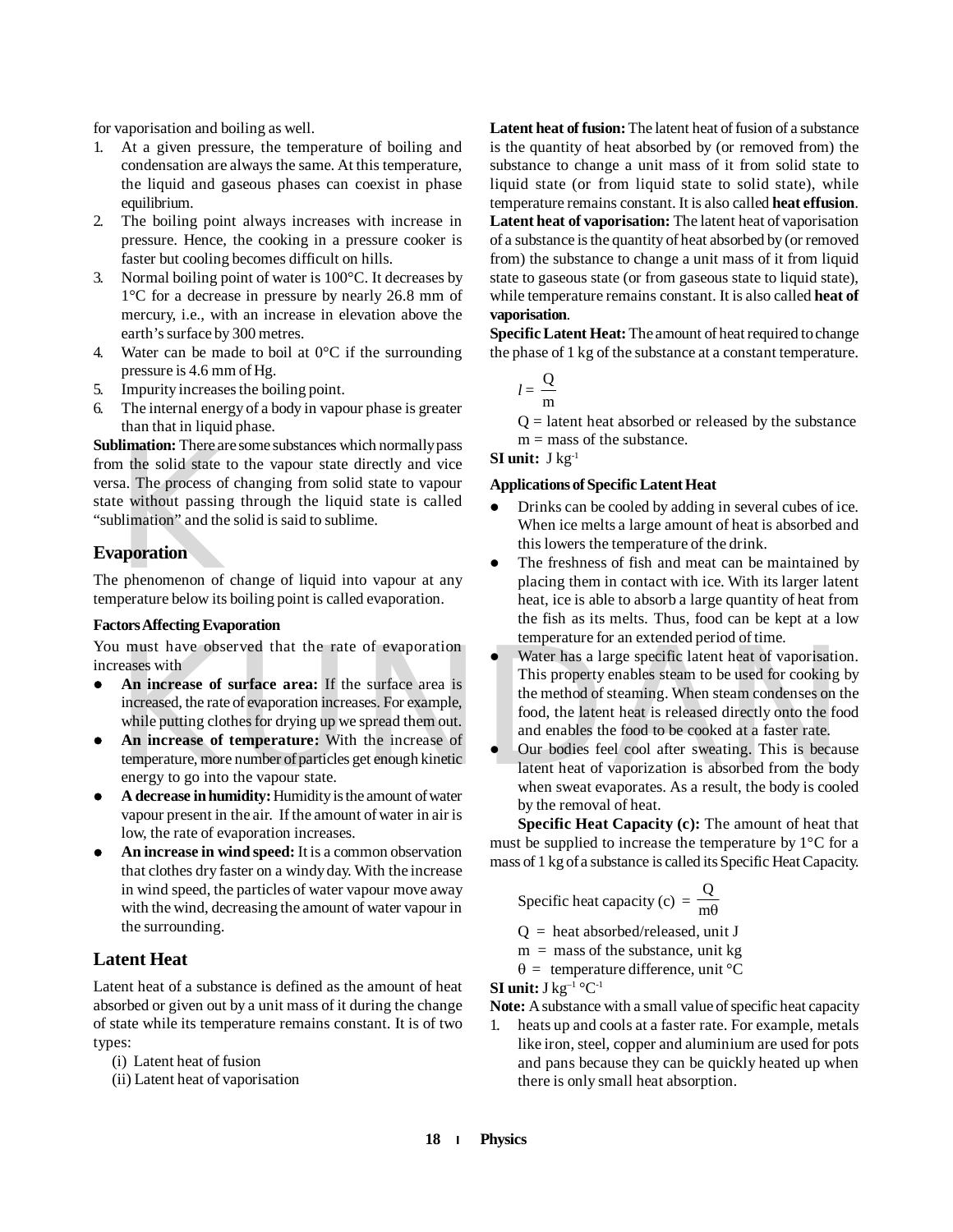2. is sensitive to temperature changes. A thermometer has low specific heat capacities, so it enables heat to be easily absorbed and released even when small quantities of heat are involved.

## **Heat Transfer**

Heat is energy transfer from one system to another or from one part of a system to another, arising due to temperature difference.

There are three distinct modes of heat transfer:

- 1. Conduction
- 2. Convection and
- 3. Radiation

#### **Conduction**

the voltage and the voltage of the voltage of the voltage of the view and in the view of the property of the value of the value of the value of the value of the value of the value of the value of the value of the value of The process by which heat is transferred from the hotter end to the colder end of an object is known as conduction. In other words, conduction is the mechanism of transfer of heat between two adjacent parts of a body because of their temperature difference. In conduction, heat is transferred between neighbouring parts of a body through molecular collisions, without any flow of matter. If one end of a metallic rod is put in a flame, the other end of the rod will soon be so hot that we cannot hold it with our bare hands.

*Gases are poor thermal conductors* while liquids have conductivities intermediate between solids and gases.

#### **Good Conductor**

The materials which allow heat to pass through them easily are good conductors of heat. Metals like aluminum, iron and copper, human body, acidic water are the examples of good conductors.

#### **Bad Conductor**

The materials which do not allow heat to pass through them easily are bad conductors of heat. Poor conductors are known as **insulators**. Examples: water, air, wood, fibre, glass, rubber and plastic.

#### **Thermal insulator**

The substances through which heat is not transmitted by any means (method) are called **thermal insulators**. In fact bad conductors are sometimes synonymously used as thermal insulators. Examples: Ebonite, asbestos etc.

 Houses made of concrete roofs get very hot during summer days, because thermal conductivity of concrete (though much smaller than that of a metal) is still not small enough. Therefore, people usually prefer to give a layer of earth or foam insulation on the ceiling so that heat transfer is obstructed and it keeps the room cooler.

#### **Thermal conductivities of some materials Materials Thermal conductivity**

| <b>Niaterials</b> | THEFHIAI CONQUETAILY                                        |  |
|-------------------|-------------------------------------------------------------|--|
|                   | $({\bf J} \; {\bf s}^{-1} \; {\bf m}^{-1} \; {\bf K}^{-1})$ |  |
| <b>Metals</b>     |                                                             |  |
| Silver            | 406                                                         |  |
| Copper            | 385                                                         |  |
| Aluminium         | 205                                                         |  |
| <b>Brass</b>      | 109                                                         |  |
| Steel             | 50.2                                                        |  |
| Lead              | 34.7                                                        |  |
| Mercury           | 8.3                                                         |  |
| <b>Non-metals</b> |                                                             |  |
| Insulating brick  | 0.15                                                        |  |
| Concrete          | 0.8                                                         |  |
| Body fat          | 0.20                                                        |  |
| <b>Glass</b>      | 0.8                                                         |  |
| <b>Ice</b>        | 1.6                                                         |  |
| Wood              | 0.12                                                        |  |
| Water             | 0.8                                                         |  |
| Gases             |                                                             |  |
| Air               | 0.024                                                       |  |
| Argon             | 0.016                                                       |  |
| Hydrogen          | 0.14                                                        |  |

#### **Application of conduction**

- Examples: Which allow heat to pass through them easily<br>good conductors of heat. Metals like aluminum, iron and<br>per, human body, acidic water are the examples of good<br>ductor heat. But due to bad conduction of heat in cerami Drinking tea in a metallic cup is somewhat painful but drinking tea in a ceramic cup is pleasant. The simple reason behind it is that heat from the tea goes into the metallic cup, which becomes hot and one's lips have a painful and bitter experience due to good conduction of heat. But due to bad conduction of heat in ceramic or fibre cup, heat doesn't travel from tea to the cups and does not make the cup hot.
	- Refrigerators and ice-boxes have similar double walls to minimise heat gain by conduction.
	- Eskimos live in snow huts called igloos. Snow, being a poor conductor, shields them from cold. It prevents the heat they generate from escaping and keeps them warm.

#### **Convection**

Convection is a mode of heat transfer by actual motion of matter. It is possible only in fluids (liquids and gas). Convection can be natural or forced.

 In forced convection, material is forced to move by a pump or by some other physical means.

Examples of forced convection systems – air heating systems in home, the human circulatory system, and the cooling system of an automobile engine. In the human body, the heart acts as the pump that circulates blood through different parts of the body, transferring heat by forced convection and maintaining it at a uniform temperature.

Natural convection is responsible for many familiar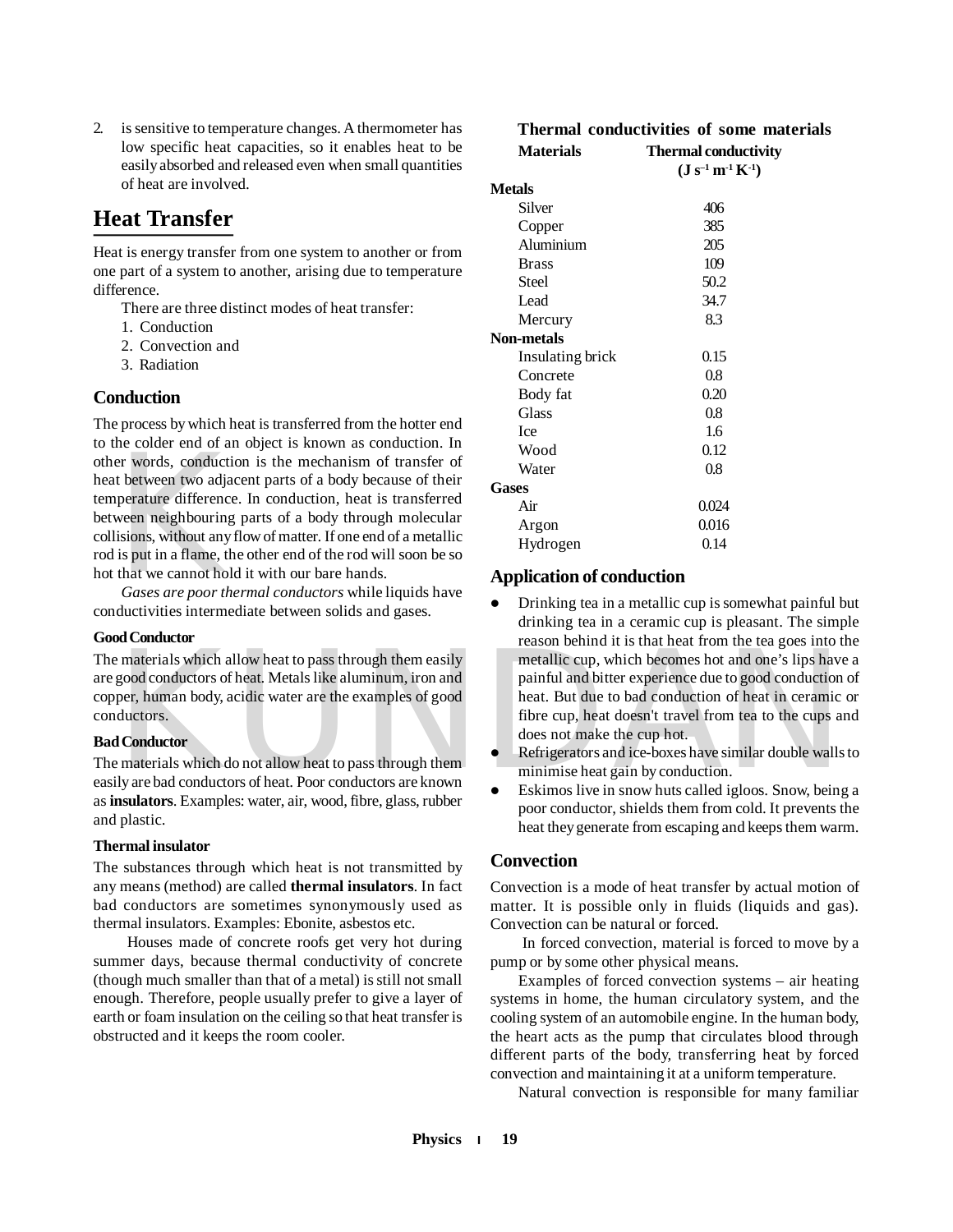phenomena. During the day, the ground heats up more quickly than large bodies of water do. This occurs both because the water has a greater specific heat and because mixing currents disperse the absorbed heat throughout the great volume of water. The air in contact with the warm ground is heated by conduction. It expands, becoming less dense than the surrounding cooler air. As a result, the warm air rises (air currents) and other air moves (winds) to fill the space, creating a sea breeze near a large body of water. Cooler air descends, and a thermal convection cycle is set up, which transfers heat away from the land. At night, the ground loses its heat more quickly, and the water surface is warmer than the land. As a result, the cycle is reversed.

Another example of natural convection is the steady surface wind on the earth blowing in from north-east towards the equator, the so called **trade wind**.

Heating elements in geysers and water heaters are fitted near the **bottom** so that water can be heated by convection currents. Heating elements in electric ovens are fitted near the bottom to heat the entire enclosed air by convection.

r the **bottom** so that<br>rents. Heating elem<br>bottom to heat the<br>The cooling unit (<br>**top** to cool the who<br>Is and descends du<br>top is taken by w<br>rents are set up, wh<br>To avoid the burn The cooling unit (freezer) in a refrigerator is fitted near the **top** to cool the whole of the interior. The air near the top cools and descends due to increased density. Its place near the top is taken by warm air and in this way convection currents are set up, which cool the entire interior.

To avoid the burning of the filaments of the electric bulbs, which are made of **tungsten** (high atomic weight and high melting point), the bulb is evacuated (creation of vacuum). Also, to avoid the melting of filaments in the bulb, some inert gases like **argon** or **krypton** are filled up and thus thermal radiations generated by filaments form a convectional current inside the bulb and a tremendous quantity of thermal energy produced doesn't melt the filament.

#### **Radiation**

The third mechanism for heat transfer needs no medium; it is called **radiation** and the energy so radiated by electromagnetic waves is called **radiant energy**. Electromagnetic waves can travel in vacuum with the same speed as the speed of light, i.e.  $3 \times 10^8 \text{ ms}^{-1}$ .

Heat transfer by radiation does not need any medium and it is very fast.

#### **Examples of radiation**

- The heat is transferred to the earth from the sun through the empty space.
- When we sit in front of a room heater, we get heat by this process.
- A hot utensil kept away from the flame cools down as it transfers heat to the surroundings by radiation.
- Our body, too, gives heat to the surroundings and receives heat from it by radiation. All bodies emit radiant energy, whether they are solids,

liquids or gases. The electromagnetic radiation emitted by a body by virtue of its temperature, like the radiation by a red hot iron or light from a filament lamp, is called thermal radiation.

When this thermal radiation falls on other bodies, it is partly reflected and partly absorbed. The amount of heat that a body can absorb by radiation depends on the colour of the body. **Black bodies absorb and emit radiant energy better than bodies of lighter colours**. Note the following examples:

- We wear white or light-coloured clothes in summer so that they absorb the least heat from the sun. However, during winter, we use dark-coloured clothes, which absorb heat from the sun and keep our body warm.
- The bottoms of the utensils for cooking food are blackened so that they absorb maximum heat from the fire and give it to the vegetables to be cooked.
- The base of an electric iron is highly polished so that it does not lose heat by radiation.
- A cloudy night in winter is warmer than a night with clear sky.
- In a desert, days are too hot and nights too cold.
- **Note:** Convection and conduction are not possible in vacuum while radiation is possible in vaccum.

**Newton's Law of Cooling:** This law states that the rate at which a hot body loses heat is directly proportional to the difference between its temperature and the surrounding temperature. For example, hot water takes much less time in cooling from 90°C to 80°C than in cooling from 40°C to 30°C.

uum). Also, to avoid the melting of filaments in the bulb,<br>
are inert gases like **argon** or **krypton** are filled up and thus<br>
Thot water and fresh tap water are kept in a refrigerat<br>
mal radiations generated by filaments f If hot water and fresh tap water are kept in a refrigerator, the rate of cooling of hot water will be faster than that of tap water. Suppose a person is served hot coffee with added cream (at room temperature), but he wants to drink it after a while. It is then advisable to add cream right in the beginning rather than at the time of taking the coffee because this way the coffee will remain hotter.

## **Thermodynamics**

 It is the branch of natural science concerned with heat and its relation to other forms of energy and work. It defines macroscopic variables (such as temperature, internal energy, entropy, and pressure) that describe average properties of material bodies and radiation, and explains how they are related and by what laws they change with time. Thermodynamics does not describe the microscopic constituents of matter, and its laws can be derived from statistical mechanics.

#### **Applications**

Thermodynamics can be applied to a wide variety of topics in science and engineering, such as engines, phase transitions, chemical reactions, transport phenomena, and even black holes.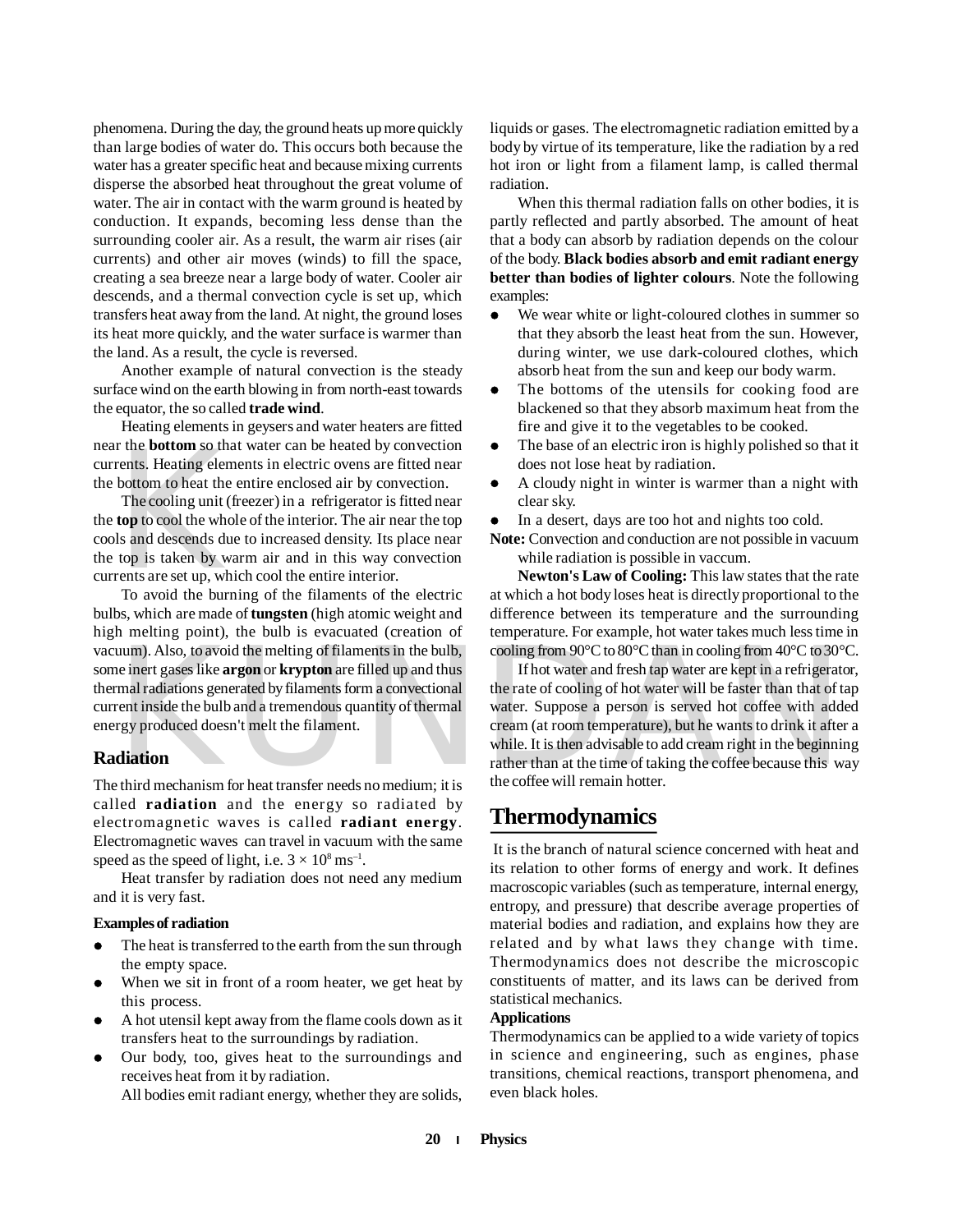#### **Much of the empirical content of thermodynamics is contained in its four laws:**

- The **Zeroth Law of Thermodynamics** is a generalization principle of thermal equilibrium among bodies, or thermodynamic systems, in contact. It states: If two systems are each in thermal equilibrium with the third, they are also in thermal equilibrium with each other.
- The **First Law of Thermodynamics** is simply the law of conservation of energy applied to the thermodynamic system. According to this law, if a substantial amount of thermal energy is supplied to a thermodynamic system, then it is partially utilised in changing its internal energy.  $\Delta U = Q - W$

 $Q =$ Thermal energy supplied

 $\Delta U =$ Change in internal energy

 $W =$  External work done

- diantify early and end<br>from what is know<br>thermodynamic w<br>system by a ther<br>cannot spontaneo<br>hotter location.<br>The **Third Law of**<br>nature regarding<br>reaching absolute The **Second Law of Thermodynamics** concerns a quantity called entropy that expresses limitations, arising from what is known as irreversibility, on the amount of thermodynamic work that can be delivered to an external system by a thermodynamic process. It states: Heat cannot spontaneously flow from a colder location to a hotter location.
- The **Third Law of Thermodynamics** is a statistical law of nature regarding entropy and the impossibility of reaching absolute zero of temperature. This law provides an absolute reference point for the determination of entropy.

**Note:** 1. Absolute zero is **–273.15 °C** (Degrees Celsius), or

 $-459.67$  °F (Degrees Fahrenheit) or 0 K (kelvin).

2. **Entropy** is a thermodynamic property that is the measure of a system's thermal energy per unit temperature that is unavailable for doing useful work.

#### **Several commonly studied thermodynamic processes are:**

- **Isobaric process:** It occurs at constant pressure.
- **Isochoric process:** It occurs at constant volume (also called **isometric/isovolumetric**).
- **Isothermal process:** It occurs at a constant temperature.

 **Adiabatic process:** It occurs without loss or gain of energy as heat.

#### **Examples:**

When a motor tyre bursts, the sudden expansion of air into the atmosphere is an adiabatic process in which the tyre is cooled down.

To prepare dry ice (solid  $CO<sub>2</sub>$ ), carbon dioxide is suddenly expanded and consequently it converts into ice called dry ice.

On shaking, a thermos containing tea becomes warm, because on shaking the existing viscous forces between various layers of the tea do external work and this work is transformed into thermal energy. So its internal energy increases and consequently the temperature rises.

- **Isentropic process:** A reversible adiabatic process that occurs at a constant entropy, but is a fictional idealisation.
- **Isolated process:** It occurs at constant internal energy and elementary chemical composition.

e: 1. Absolute zero is –273.15 °C (Degrees Celsius), or and elementary chemical composition.<br> **Elasticity**<br>
igid body generally means a hard solid object having a The elastic behaviour of materials plays an importa **Elasticity**

A **rigid** body generally means a hard solid object having a definite shape and size. But in reality, bodies can be stretched, compressed and bent. Even the appreciably rigid steel bar can be deformed when a sufficiently large external force is applied on it. This means that **solid bodies are not perfectly rigid**. A solid has definite shape and size. In order to change (or deform) the shape or size of a body, a force is required. The property of a body, by virtue of which it tends to regain its original size and shape when the applied force is removed, is known as **elasticity**, and the deformation caused is known as **elastic deformation**. Examples: steel, rubber and quartz.

However, if we apply force to a lump of putty or mud, it has no gross tendency to regain its previous shape, and it gets permanently deformed. Such substances are called **plastic** and this property is called **plasticity.** Examples: putty, clay, mud, wax, lead and chewing gum. Putty and mud are close to ideal plastics.

The elastic behaviour of materials plays an important role in engineering design. For example, while designing a building, knowledge of elastic properties of materials like steel, concrete etc. is essential. The same is true in the design of bridges, automobiles, ropeways etc.

Note: Steel is more elastic than rubber, copper, brass and aluminium. It is for this reason that steel is preferred in heavy-duty machine and in structural designs.

- By the process of hammering or rolling, the elasticity of a body increases.
- By the process of annealing, the elasticity of a body is reduced.

#### **Stress and Strain**

When a force is applied on a body, it is deformed to a small or large extent, depending upon the nature of the material of the body and the magnitude of the deforming force.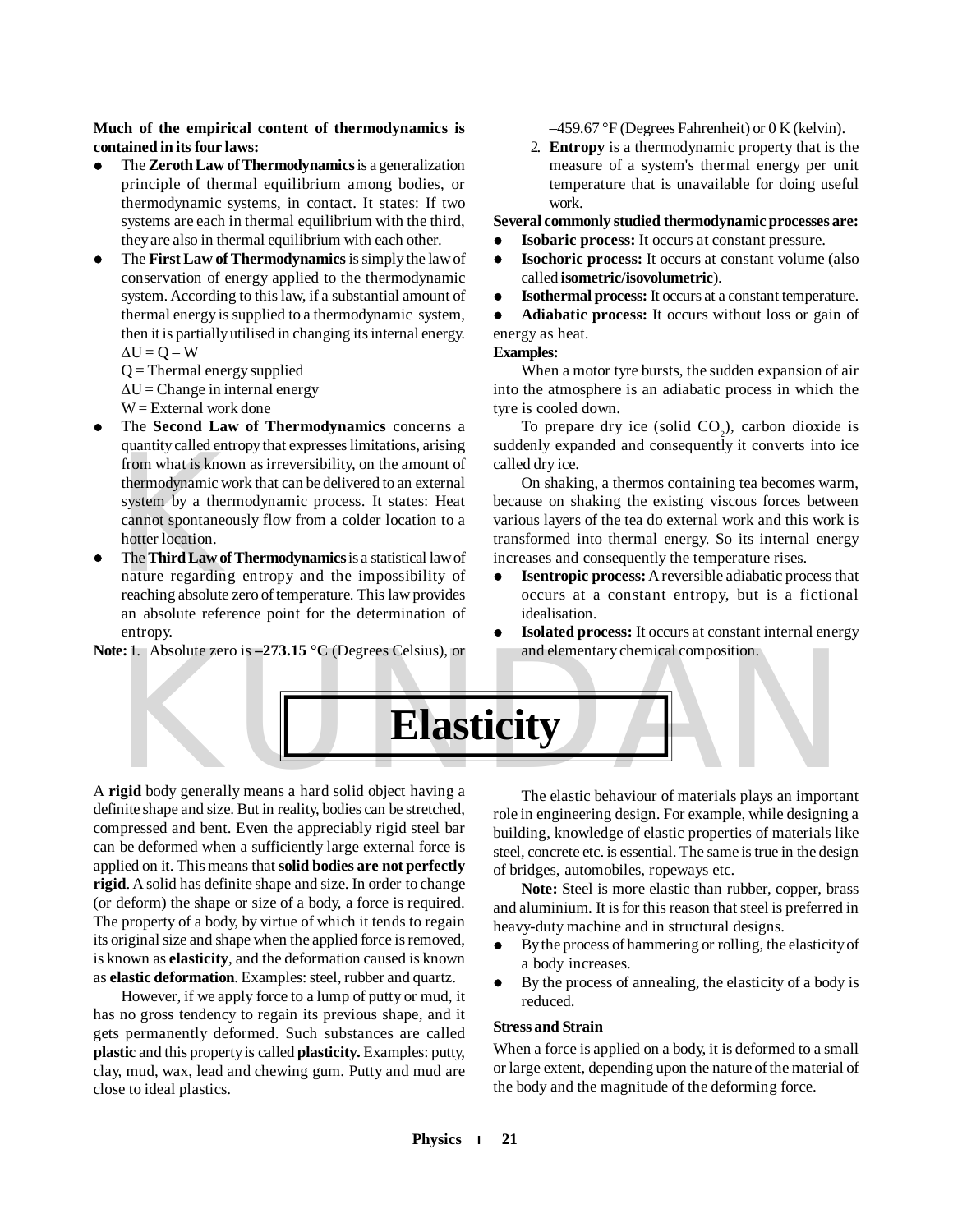When a body is subjected to a deforming force, a restoring force is developed in the body. This restoring force is equal in magnitude but opposite in direction to the applied force. **The restoring force per unit area is known as stress**. If F is the force applied and A is the area of cross-section of the body, magnitude of the stress  $=$  F/A

The SI unit of stress is Nm–2 or **Pascal (Pa)** and its dimensional formula is  $[ML^{-1}T^{-2}]$ .

#### **Strain**

When a body suffers a change in its size or shape under the action of external forces, it is said to be *deformed* and the corresponding fractional change is called *strain*. **The strain is a ratio and it has no unit, no dimension**.

There are three types of strain — longitudinal (linear) strain, volume strain and shearing (shape) strain.

#### **Hooke's Law**

For small deformations, stress and strain are proportional to each other. This is known as Hooke's law.

Thus, stress  $\infty$  strain

or, stress =  $\kappa \times$  strain

where  $\kappa$  is the proportionality constant and is known as modulus of elasticity.

small deformation<br>h other. This is known<br>Thus, stress  $\propto$  str<br>or, stress =  $\kappa \times$  str<br>where  $\kappa$  is the prop<br>modulus of elastic<br>bke's law is an emp<br>st materials. Hooke's law is an empirical law and is found to be valid for most materials.

#### **Elastic Moduli**

The ratio of stress to strain, called **modulus of elasticity**, is found to be a characteristic of the material. There are three types of elasticity:

1. Young's Modulus 2. Shear Modulus 3. Bulk Modulus

#### Young's Modulus

The ratio of longitudinal stress  $(\sigma)$  to longitudinal strain (L) is defined as Young's modulus and is denoted by the symbol Y.

$$
Y = (F/A)/(\Delta L/L)
$$

$$
= (F \times L)/(A \times \Delta L)
$$

Since strain is a dimensionless quantity, the unit of Young's modulus is the same as that of stress, i.e. Nm<sup>-2</sup> or Pascal (Pa).

#### **Shear Modulus**

The ratio of shearing stress to the corresponding shearing strain is called the shear modulus of the material and is represented by G. It is also called the *modulus of rigidity.*

The SI unit of shear modulus is  $N m^{-2}$  or Pa. It can be seen that shear modulus (or modulus of rigidity) is generally less than Young's modulus. For most materials **G = Y/3**.

#### **Bulk Modulus**

When a uniform pressure is applied all over the surface of a body, the volume of the body changes. The change in volume per unit volume of the body is called *volume strain* and the applied pressure is called *normal stress.* Thus the ratio of normal stress to volume strain is called *bulk modulus* of the material of the body.

$$
B = -p/(\Delta V/V)
$$

Where  $p = normal stress$ v  $\frac{\Delta v}{v}$  = volume strain

The negative sign indicates the fact that with an increase in pressure, a decrease in volume occurs. That is, if p is positive,  $\Delta V$  is negative.

Thus for a system in equilibrium, the value of bulk modulus B is always positive. The SI unit of bulk modulus is the same as that of pressure, i.e. Nm–2 or Pa.

The reciprocal of bulk modulus is called compressibility and is denoted by k. **It is defined as the fractional change in volume per unit increase in pressure.**

 $k = (1/B) = -(1/\Delta p) \times (\Delta V/V)$ 

- and to be a characteristic of the material. There are three<br>
So of elasticity:<br>
Softe: I. The bulk moduli for solids are much larger than<br>
Young's Modulus<br>
Modulus<br>
Modulus<br>
S. Bulk Modulus<br>
Modulus<br>
Modulus<br>
S. Bulk Modu **Note:** 1. The bulk moduli for solids are much larger than for liquids, which are again much larger than the bulk modulus for gases (air). Thus solids are least compressible whereas gases are most compressible. Gases are about a million times more compressible than solids. Gases have large compressibility, which vary with pressure and temperature.
	- 2. The Young's modulus and Shear modulus are relevant only for solids since only solids have lengths and shapes.

## **Gravitation**

Gravitation: It is the force of attraction between any two bodies in the universe.

**Gravity:** It is the force of attraction between a planet and a body.

**Acceleration due to gravity:** The acceleration produced in a body due to the force of gravity is called acceleration due to gravity. It is denoted by **g**. It is independent of the mass of the body. It varies with altitude and depth.

The value of acceleration due to gravity is taken as **9.8 ms-2** at 45° latitude at the sea level.

**Weight:** It is defined as the force with which a body is attracted towards the centre of the earth.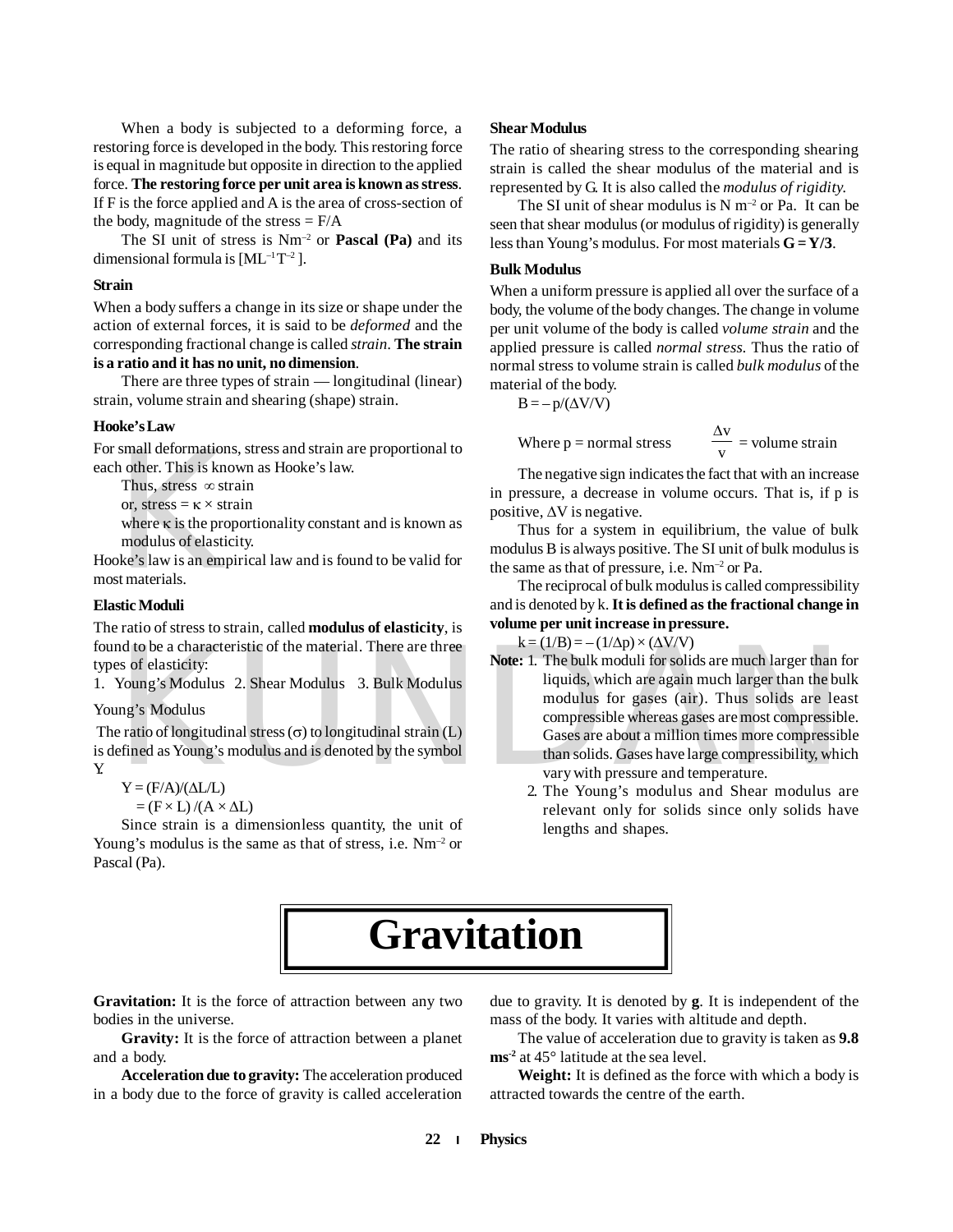### **Newton's Law of Gravitation**

The law of gravitation states that the force of attraction between any two objects is proportional to the product of their masses and inversely proportional to the square of the distance between them. The law applies to objects anywhere in the universe. Such a law is said to be universal.

Consider two particles of masses  $m_1$  and  $m_2$  separated by a distance r, then by Newton's law of gravitation we have

$$
F \propto m_1 m_2 \qquad \dots (1)
$$
  

$$
F \propto \frac{1}{r^2} \qquad \dots (2)
$$

Combining equations 1 and 2, we have

$$
F \propto \frac{m_1 m_2}{r^2}
$$
  
or, 
$$
F = \frac{Gm_1 m_2}{r^2} \qquad ...(3)
$$

or,  $F = \frac{Gm_1m_2}{r^2}$  ...(3)<br>
Here G is a constant called the **universal grives**<br> **constant**. In SI it has a value 6.67 × 10<sup>-11</sup> Nm<sup>2</sup> kg<sup>-4</sup><br>
small value. The above expression is valued only<br>
having spherical shape. T Here G is a constant called the **universal gravitational constant**. In SI it has a value  $6.67 \times 10^{-11}$  Nm<sup>2</sup> kg<sup>-2</sup>, which is a small value. The above expression is valued only for bodies having spherical shape. The gravitational unit of force in SI is kilogram weight (kgwt). **1 kgwt = 9.8 N**

## **the Surface of the Earth**

phose a body of mass *m* is placed on the surface of the<br>
th. Let the mass of the earth be M and its radius be R.<br>
ce the radius of the body is very small, the centre-to-<br>
it can be used to estimate the mass of the earth Suppose a body of mass *m* is placed on the surface of the earth. Let the mass of the earth be M and its radius be R. Since the radius of the body is very small, the centre-tocentre distance between the bodies is R. Now, by Newton's gravitational law, the force of attraction between these two bodies is

$$
F = \frac{GMm}{R^2} \qquad \dots (1)
$$

Now, the weight of a body is defined as the force with which a body is attracted to the centre of the earth. Therefore, the Weight (W) of the body is given by

$$
\mathbf{W} = \mathbf{mg}
$$

Therefore, from equations 1 and 2, we have

$$
mg = \frac{GMm}{R^2} \text{ or } g = \frac{GM}{R^2}
$$

 $\dots (2)$ 

If the body lies at a distance r from the centre of the earth then the acceleration due to gravity is given by the

expression 
$$
g = \frac{GM}{r^2}
$$

The acceleration due to gravity on the surface of the

earth is given by 
$$
g = \frac{GM}{R^2}
$$
.

- It should be noted that the acceleration due to gravity
- 1. decreases with height from the surface of the earth.
- 2. decreases with depth from the surface of the earth.
- 3. is a maximum at the surface of the earth.
- 4. is more at the poles than at the equator.

|                                | Difference between mass and weight |  |  |  |
|--------------------------------|------------------------------------|--|--|--|
| <b>Mass</b>                    | Weight                             |  |  |  |
| It is the amount of            | It is a force equal to the         |  |  |  |
| matter contained in            | gravitational pull exerted         |  |  |  |
| a body.                        | by a planet.                       |  |  |  |
| It is a constant quantity      | It is a variable quantity and      |  |  |  |
| and does not change            | changes with the change in         |  |  |  |
| with respect to position       | acceleration due to gravity at     |  |  |  |
| or place.                      | a place.                           |  |  |  |
| Mass of a body can             | Weight of a body can be zero       |  |  |  |
| never be zero.                 | during free fall.                  |  |  |  |
| It is measured by using        | It is measured by using a          |  |  |  |
| a physical balance.            | spring balance.                    |  |  |  |
| It is measured in<br>kilogram. | It is measured in Newton.          |  |  |  |

## **Applications of Newton's Law of Gravitation**

Newton's law of gravitation has a large number of applications. Some of these are:

1. It can be used to estimate the mass of the earth by using

the expression 
$$
g = \frac{GM}{R^2}
$$
.

- 2. It can also be used to estimate the mass of the moon, the sun and other planets.
- 3. It is used to study the binary stars a system of two stars orbiting around their common centre, the centripetal force being provided by the gravitational force of attraction between them. Any distortion in the orbit of a star indicates the presence of a companion such that the system moves as a double star. Newton's law of gravitation can be used to estimate the masses of these stars.
- 4. The wobbling (irregularity in the motion) of a star can be detected by modern techniques. By using the law of gravitation we can estimate the mass of these stars.

**Weight of an Object on the Moon:** The weight of an object on the surface of the moon would be the magnitude of mass in kilograms multiplied by 1.67 N.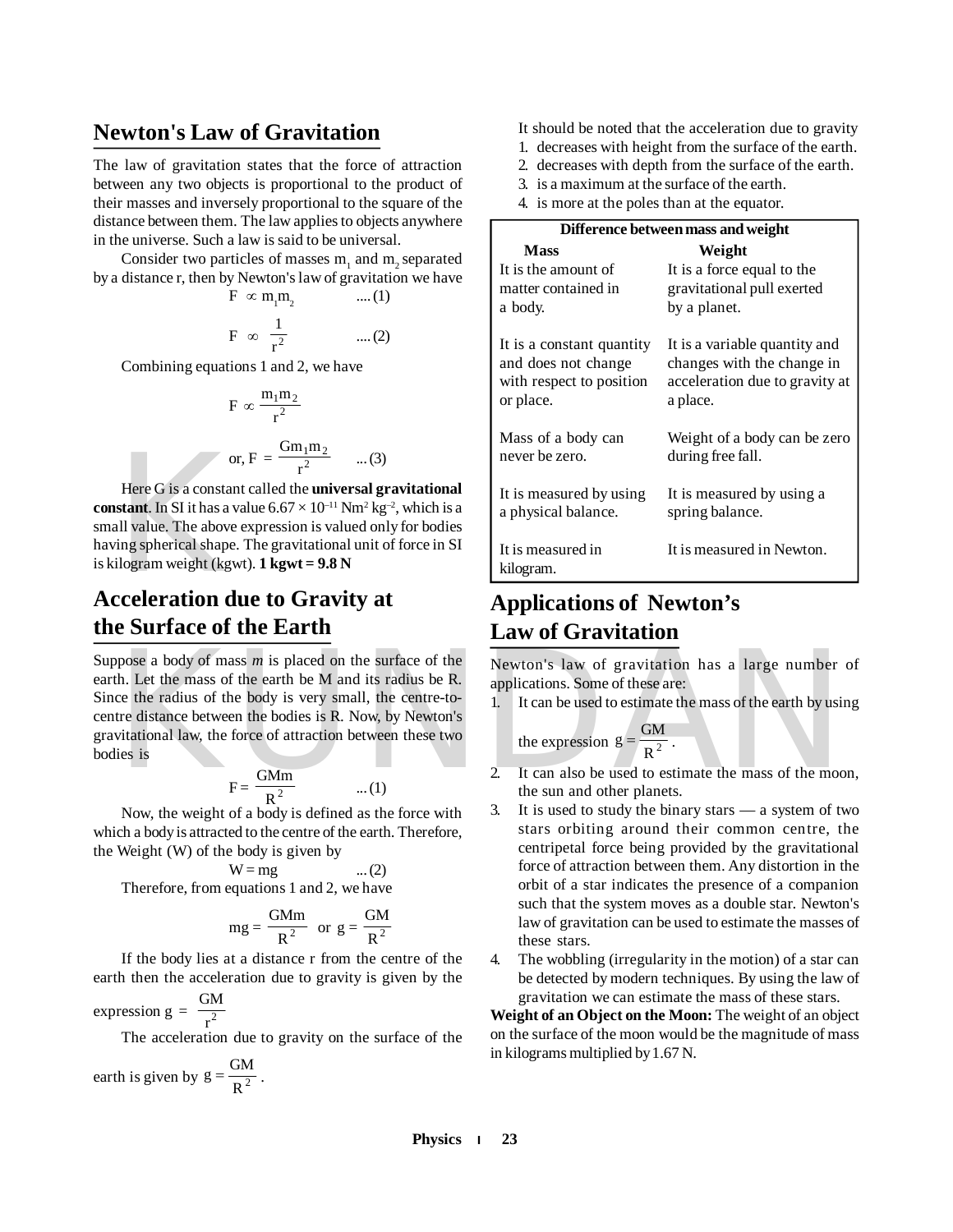### **Escape Velocity**

The escape velocity is the minimum required velocity of a body through which it is projected. It goes beyond the gravitational pull and never comes back.

If *m* be the mass of a body projected from the earth's surface of radius  $R_{\varepsilon}$  and mass  $M_{\varepsilon}$ , the kinetic energy of the body must be equal to the gravitational potential energy.

Thus; 
$$
\frac{1}{2}mv_e^2 = \frac{GM_e^m}{R_e}
$$
  
or,  $v_e = \sqrt{\frac{2GM_e}{R_e}}$  where  $v_e$  = escape velocity.  
But  $g = \frac{Gm_e}{R_e^2}$ 

 $v_e$  = escape velocity =  $\sqrt{2gR_e}$  = 11.2 km/sec<br>This implies that if a body is thrown from th<br>face with the velocity of 11.2 km/sec, then the left<br>er come back to the earth.<br>Here we observe that escape velocity of a bod This implies that if a body is thrown from the earth's surface with the velocity of 11.2 km/sec, then the body will never come back to the earth.

Here we observe that escape velocity of a body on the earth's surface is

$$
v_e = \sqrt{2g R_e}
$$
  
and the orbital velocity of the body around the earth

$$
v_0 = \sqrt{gR_e}
$$
  

$$
v_e = \sqrt{2}v_0
$$

Thus, if the velocity of an orbiting satellite close to the earth is increased  $\sqrt{2}$  times or 41%, then the satellite will leave the orbit and will escape. In other words, if the kinetic energy of an orbiting satellite is doubled immediately, then the satellite will escape. The escape velocity is maximum on the sun and it is 614 km/sec. That's why even lighter gases like hydrogen and helium do not escape. The moon has the least volume of escape velocity, i.e. 2.4 km/sec. So, no gases exist on the moon. That's why the moon has no atmosphere and, from the surface of the moon, the sky appears black. The escape velocity of the gaseous molecules must be more than the root mean square (rms) velocity for the existence of the atmosphere.

**Note:** An astronaut experiences weightlessness in a space satellite. This is not because the gravitational force is small at that location in space. It is because both the astronauts and the satellites are in "free fall" towards the Earth.

**Waves**

Examples the particular direction of the particular direction of the particular direction of the particular direction of the particular direction of the particular direction of the particular direction of the particular di Waves can occur whenever a system is disturbed from its equilibrium position and when the disturbance can travel or propagate from one region of the system to the other. Sound, light, ocean waves, radio and television transmission, and earthquakes are all wave phenomena.

The waves are mainly of three types: (a) mechanical waves, (b) electromagnetic waves and (c) matter waves.

**Mechanical wave:** Mechanical waves require a material medium for their propagation, i.e. they cannot travel in vacuum. Example: Water waves, sound waves, seismic waves, etc

#### **Types of mechanical wave:**

(a) Transverse mechanical wave

(b) Longitudinal mechanical wave

**Transverse mechanical wave:** If in an elastic medium wave propagates



or (transmits) along the perpendicular direction of the particle's vibration, it is called transverse mechanical wave.

Transverse mechanical waves can be generated in solids and upper surfaces of the liquids. **But it cannot be generated through gases and inside liquids due to lack of rigidity**. The transverse wave propagates in the form of **crest** (max. upward displacement) and **trough** (max. downward displacement). The distance between two adjacent crests or trough is called wavelength and it is represented by  $\lambda$ .

**Longitudinal mechanical wave:** If, in an elastic medium, a wave propagates (transmits) along the direction of particle's vibration, it is called longitudinal mechanical wave.

**Longitudinal waves can be generated (produced) in all mediums — solids, liquids and gases — and such waves transmit through compression and rarefaction**. In compression, the pressure and the density of the medium is maximum, while in rarefaction, the pressure and the density of the medium is minimum. Examples — Sound waves in air, earthquake waves, water waves etc. are longitudinal mechanical waves.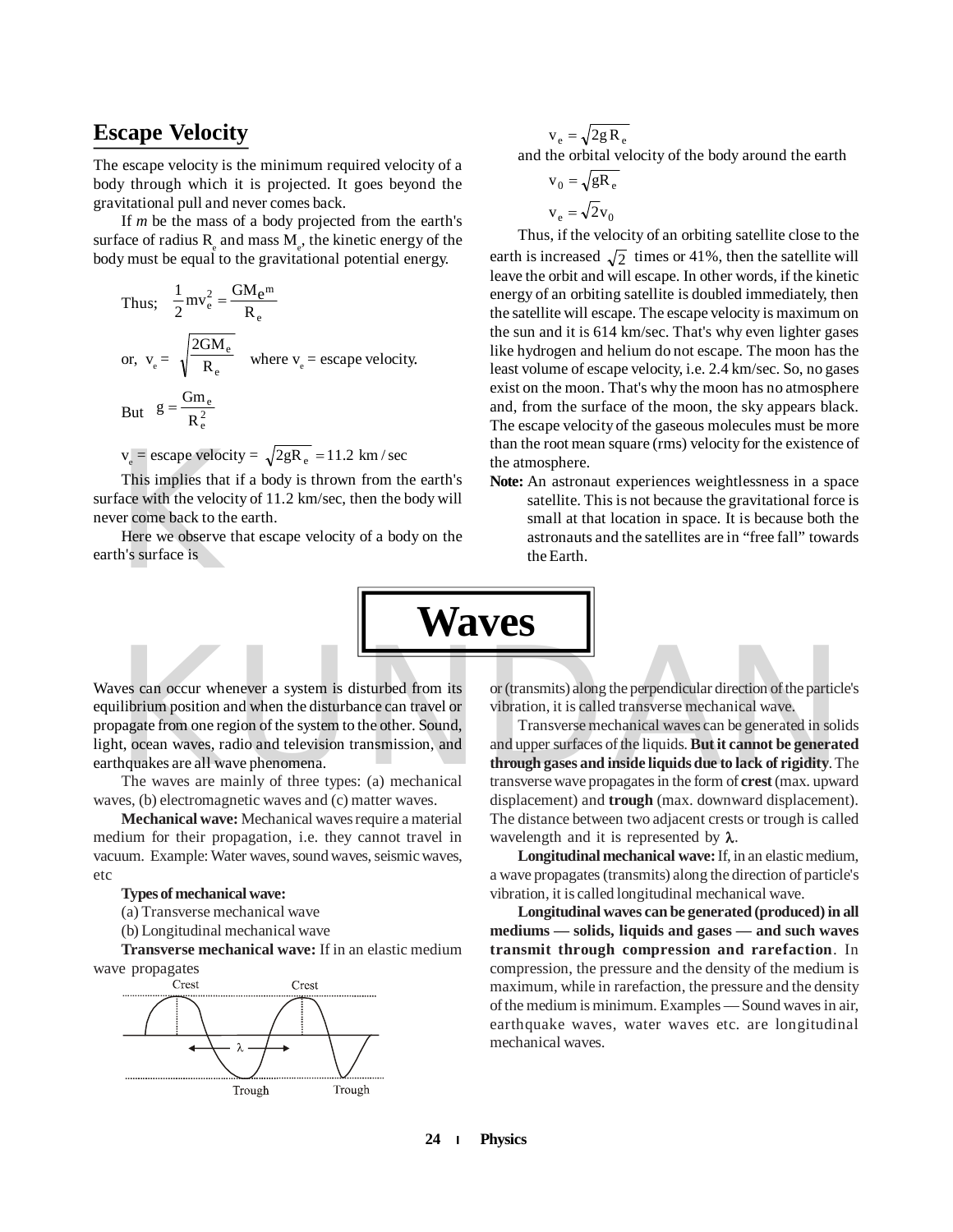## **Electromagnetic wave**

- An electromagnetic wave is a wave generated by the oscillations of electric and magnetic fields oscillating mutually perpendicular to each other. Electromagnetic waves do not require a medium to propagate.
- The orderly distribution of electromagnetic radiations according to their frequency or wavelength is termed as **electromagnetic spectrum**.
- For an electromagnetic wave, the frequency, wavelength and the velocity of the wave are related by the expression;  $c = v\lambda$ .

### **Types of Electromagnetic Waves**

The various types of electromagnetic waves (in the order of increasing wavelength) are:

| <b>Name</b>                                                  | Wavelength                                        |                        | Origin<br><b>Discoverer</b>                |
|--------------------------------------------------------------|---------------------------------------------------|------------------------|--------------------------------------------|
| Gamma rays                                                   | $1 \times 10^{-13} \rightarrow 1 \times 10^{-10}$ | Becquerel and Curie    | Nuclei of atoms                            |
| X-rays                                                       | $1 \times 10^{-10} \rightarrow 3 \times 10^{-8}$  | Roentgen               | Bombardment of high Z targets              |
| Ultraviolet rays                                             | $3 \times 10^{-8} \rightarrow 4 \times 10^{-7}$   | Ritter                 | Excitation of atoms                        |
| Visible light                                                | $4 \times 10^{-7} \rightarrow 8 \times 10^{-7}$   | Newton                 | Excitation of atoms                        |
| Infrared rays                                                | $8 \times 10^{-7} \rightarrow 3 \times 10^{-5}$   | Herschel               | Heating                                    |
| <b>Microwaves</b>                                            | $1 \times 10^{-3} \rightarrow 3 \times 10^{-1}$   | Hertz.                 | Oscillating circuits                       |
| Ultra High Frequency (UHF)                                   | $1 \times 10^{-1} \rightarrow 1$                  | Marconi                | Oscillating circuits                       |
| Very High Frequency (VHF)                                    | $1 \rightarrow 10$                                | Marconi                | Oscillating circuits                       |
| Radio Frequency (RF)                                         | $10 \rightarrow 10^4$                             | Marconi                | Oscillating circuits                       |
| Power Frequency (PF)                                         | $5 \times 10^6 \rightarrow 6 \times 10^6$         | Marconi                | Weak radiations from ac circuits           |
|                                                              |                                                   |                        |                                            |
| <b>Uses of Electromagnetic Waves</b>                         |                                                   |                        | The following properties are common to all |
| The study of <b>gamma rays</b> provides valuable information |                                                   | electromagnetic waves: |                                            |

#### **Uses of Electromagnetic Waves**

- The study of **gamma rays** provides valuable information about the structure of the atomic nucleus.
- **X-rays** are used as a diagnostic tool in medicine and used in the study of crystal structure.
- A-rays are used as a diagnostic tool in medicine and<br>
used in the study of crystal structure.<br>
UV radiations are used for sterilisation, to check the<br>
purity of gems, eggs, etc., and to check counterfeit<br>
currency.<br>
UV rad **UV radiations** are used for sterilisation, to check the purity of gems, eggs, etc., and to check counterfeit currency.
- **UV radiations** are the cause of sun tanning and skin cancer.
- **Infrared radiations** are used in physical therapy, infrared photography, and vibrational spectroscopy, in warfare, for looking through haze, in greenhouses and in the electronic industry as infrared remote control.
- **Microwaves** are used in communication, navigation, studying atomic and molecular structure, and also in microwave ovens.
- **Radio waves** are used in radio and TV communication.

## **Properties of Electromagnetic waves**

The range of wavelength of the visible part of the spectrum is as below:

| Violet/Indigo | 400 to 440 nm |
|---------------|---------------|
| Blue          | 440 to 480 nm |
| Green         | 480 to 560 nm |
| Yellow        | 560 to 590 nm |
| Orange        | 590 to 630 nm |
| Red           | 630 to 790 nm |

- (i) They are produced by accelerated charges.
- (ii) They do not require any material medium to travel.
- (iii) An electromagnetic wave consists of an electric and a magnetic field which are mutually perpendicular and also perpendicular to the direction of motion.
- (iv)Both the electric and magnetic field vectors vary both with respect to time and space.
- (v) They are transverse in nature.
- (vi)They exhibit the phenomenon of reflection, refraction, polarisation and diffraction.
- (vii) They are unaffected by electric and magnetic fields.
- (viii) All the components of the electromagnetic spectrum have a velocity of  $3 \times 10^8 \,\rm{ms^{\text{-}1}}$  in vacuum. However their velocity decreases in other medium.

Thus all electromagnetic waves travel through vacuum at the same speed c, given by  $c = 3 \times 10^8 \text{ ms}^{-1}$  (speed of light). Unlike the mechanical waves,the electromagnetic waves do not require any medium for their propagation.

**Note:** Cathode rays, sound waves, alpha, beta and ultrasonic waves are not electromagnetic waves.

**Matter wave:** Matter waves are associated with moving electrons, protons, neutrons and other fundamental particles, and even atoms and molecules. Because we commonly think of these as constituting matter, such waves are called **matter waves**. Matter waves are conceptually more abstract than mechanical or electromagnetic waves.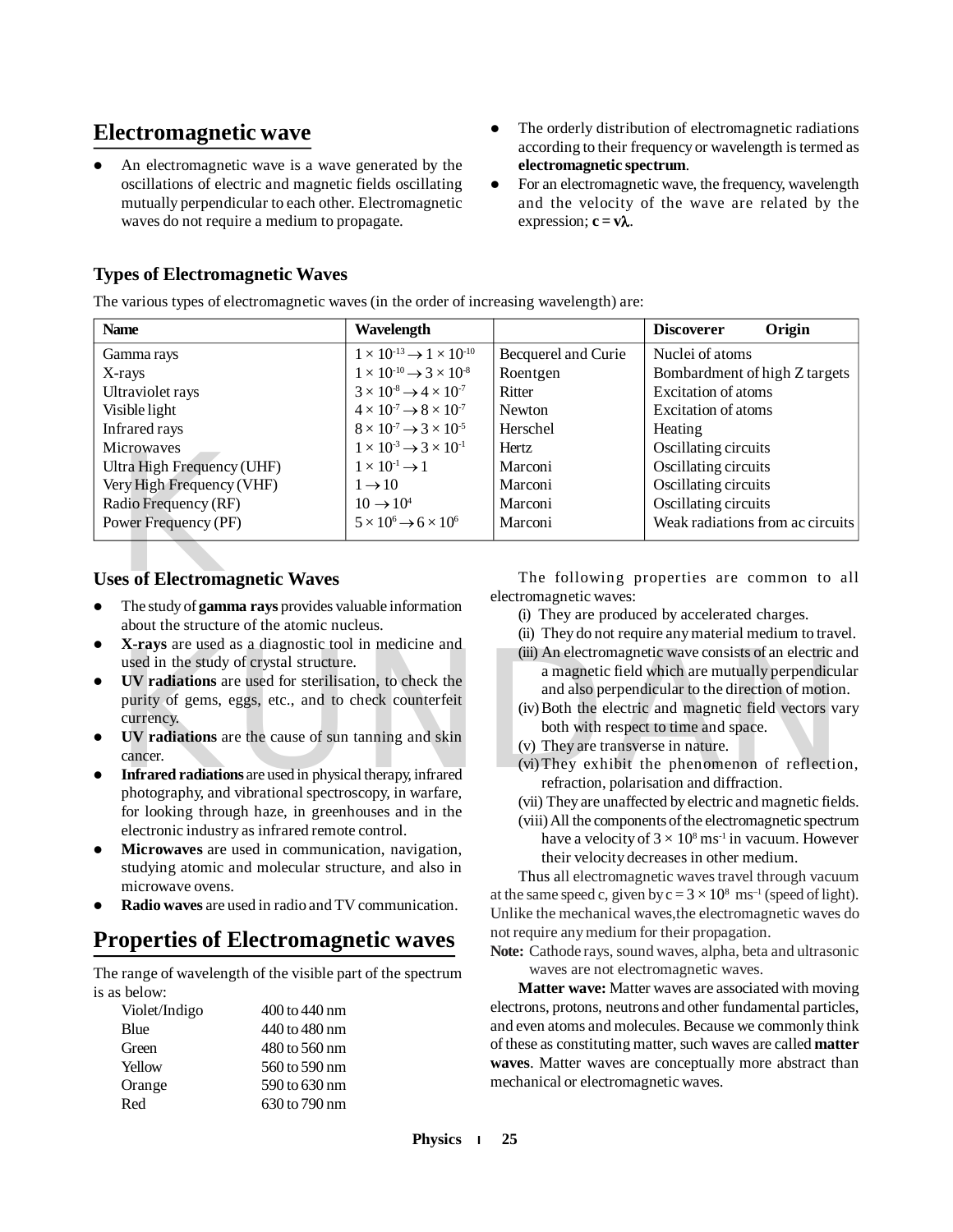## **Sound Wave**

## **Sound and its production**

Sound is a form of energy which excites in our ears the sensation of hearing. It is a longitudinal wave that is created by a vibrating object, such a guitar string, the human vocal cords, or the diaphragm of a loudspeaker.

## **Sound needs a medium to travel**

Sound is a mechanical wave and needs a material medium like air, water, steel etc. for its propagation. It cannot travel through vacuum.

On the moon, there is vacuum, i.e. there is no air, therefore sound cannot propagate on the moon. Thus the astronauts cannot hear each other.

## **Terms related to sound wave**

refore sound cannot<br>conauts cannot hear<br>**rms related**<br>is the most commor<br>en a vibrating ob<br>presses the air in<br>ssure. This region **Air** is the most common medium through which sound travels. When a vibrating object moves forward, it pushes and compresses the air in front of it, creating a region of high pressure. This region is called a **compression (C)**. This compression starts to move away from the vibrating object.

When the vibrating object moves backwards, it creates a region of low pressure called **rarefaction (R)**. As the object moves back and forth rapidly, a series of compressions and rarefactions is created in the air. These create sound wave that propagates through the medium.

**Compression is the region of high pressure and rarefaction is the region of low pressure**. Pressure is related to the number of particles of a medium in a given volume. More density of the particles in the medium gives more pressure and vice versa. Thus, propagation of sound can be visualised as propagation of density variations or pressure variations in the medium.

## **Relation between velocity, wavelength and frequency**

**Frequency (v):** It is defined as the number of waves per second.

**Wavelength**  $(\lambda)$ **: It is defined as the distance travelled** by a wave when the particles of a medium complete one vibration. It is also defined as the distance between two consecutive crests or troughs or two consecutive compressions or rarefactions. The particle takes time T equal to the time period to complete one vibration. In this time, the wave travels a distance  $\lambda$ . Let v be the velocity of the wave, then

$$
V = \frac{\text{Dis }\text{tan }\text{ce }\text{ travelled }\text{by }\text{the }\text{wave}}{\text{time }\text{taken}} = \frac{\lambda}{T} = v\lambda
$$
\n
$$
\left(\because v = \frac{1}{T}\right)
$$

I  $\bigg)$ 

 $\overline{\phantom{0}}$ 

Thus velocity = frequency  $\times$  wavelength

## **The frequency range of a sound wave**

Sound is produced by a vibrating body. But not all vibrating bodies produce sound which we can hear.

#### **Audible Range**

A sound with a single frequency is called a **pure tone**. A healthy young person hears all sound frequencies in the range from approximately 20 to 20,000 Hz (20 kHz). This range of frequency is called the **audible range**. The ability to hear high frequencies decreases with age, however, and a normal middle-aged adult hears frequencies only up to 12-14 kHz.

Sound waves whose frequency lie above 20 kHz are called **ultrasonic waves** while those with a frequency below 20 Hz are called **infrasonic waves**. Infrasonic waves are produced by a vibrating pendulum, whales, elephants and earthquakes.

gion of low pressure called **rarefaction (R)**. As the object<br>
ves back and forth rapidly, a series of compressions and<br>
earthquakes.<br>
Efactions is created in the air. These create sound wave<br>
the propagates through the med It is observed that some animals get disturbed before earthquakes. Earthquakes produce low-frequency infrasound before the main shock waves begin. It is possibly this that alerts the animals. These waves are extensively used for drilling purposes.

Ultrasound is produced by dolphins, bats and porpoises. Rats also play games by producing ultrasound.

#### **Applications of Ultrasound**

- Ultrasounds are high-frequency waves. They are able to travel along well-defined paths even in the presence of obstacles. They are used extensively in industries and for medical purposes.
- Ultrasound is generally used to clean parts located in hard-to-reach places; for example, spiral tube, oddshaped parts, electronic components etc.
- Objects to be cleaned are placed in a cleaning solution and ultrasonic waves are sent into the solution. Due to the high frequency, the particles of dust, grease and dirt get detached and drop out. The objects thus get thoroughly cleaned.
- Ultrasounds can be used to detect cracks and flaws in metal blocks.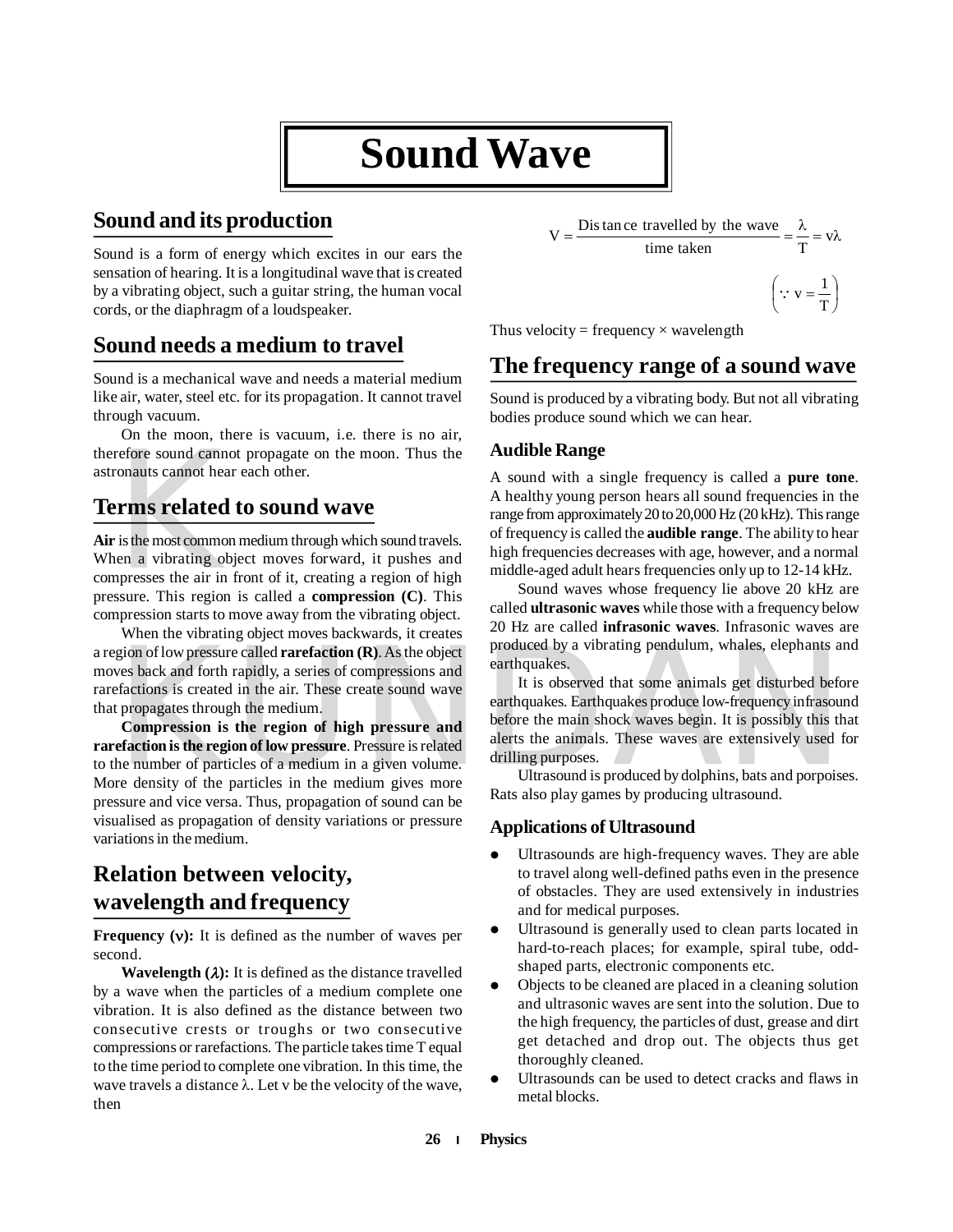- Metallic components are generally used in construction of big structures like buildings, bridges, machines and also scientific equipment. The cracks or holes inside the metal blocks, which are invisible from outside, reduces the strength of the structure.
- Ultrasonic waves are allowed to pass through metal blocks and detectors are used to detect the transmitted waves. If there is even a small defect, the ultrasound gets reflected back, indicating the presence of the flaw or defect.
- Ultrasonic waves are made to reflect from various parts of the heart and form the image of the heart. This technique is called **echocardiography**.
- converted into elections<br>converted into elections<br>on a monitor or pri<br>**ultrasonography**.<br>Ultrasound may be formed in the kide and the solutions<br>of the solution of the solution of the solution An **ultrasound scanner** is an instrument which uses ultrasonic waves for getting images of internal organs of the human body. It helps the doctor detect abnormalities such as stones in the gall bladder and kidney, or tumours in different organs. These waves are converted into electrical signals that are used to generate images of the organ. These images are then displayed on a monitor or printed on a film. This technique is called **ultrasonography**.
- Ultrasound may be employed to break small 'stones' formed in the kidneys into fine grains. These grains later get flushed out with urine.

#### **SONAR**

The acronym SONAR stands for **Sound Navigation and Ranging**. Sonar is a device that uses ultrasonic waves to measure the distance, direction and speed of underwater objects.

**Sonic boom:** When the speed of any object exceeds the speed of sound, it is said to be travelling at **supersonic speed**. Bullets, jet aircraft, etc. often travel at supersonic speeds. When a sound-producing source moves with a speed higher than that of sound, it produces shock waves in air. These shock waves carry a large amount of energy. The air pressure variation associated with this type of shock waves produces a very sharp and loud sound called **sonic boom**. The shock waves produced by a supersonic aircraft have enough energy to shatter glass and even damage buildings.

Frequency is an objective property of a sound wave, because frequency can be measured with an electronic frequency counter.

## **Speed of Sound**

The speed of sound in a medium depends upon

1. the elasticity of the medium (E) and

2. the density of the medium  $(\rho)$ 

According to Newton, the velocity of sound in an elastic medium is given by

$$
v = \sqrt{\frac{E}{\rho}}
$$

Newton assumed that the propagation of sound waves through air (a gas) takes place at a constant temperature, i.e. it is an isothermal process. For such a process, the elasticity is equal to the pressure (P) of air/gas. Therefore, the speed of sound, according to Newton, is

$$
v = \sqrt{\frac{P}{\rho}}
$$

This formula gives the value of the speed of sound at  $0^{\circ}$ C as 280 ms<sup>-1</sup>, which is much lower than the experimental value.

This discrepancy was overcome by Laplace. According to Laplace, the propagation of sound through air is an **adiabatic process** (no exchange of heat) and not an isothermal process. In this process we have

$$
E = \gamma P
$$

where  $\gamma$  is the ratio of the specific heat at constant pressure to the specific heat at constant volume of the

$$
gas\left(\gamma = \frac{C_P}{C_V}\right).
$$

Hence, according to Laplace, the speed of sound in air is given by

$$
\mathbf{v} = \sqrt{\frac{\gamma \, \mathbf{P}}{\rho}}
$$

For air, 
$$
\gamma = 1.4
$$

**nging.** Sonar is a device that uses ultrasonic waves to<br>saure the distance, direction and speed of underwater<br>ects.<br>**Sonic boom:** When the speed of any object exceeds the<br>ects.<br>**Sonic boom:** When the speed of any object Sound travels through gases, liquids and solids at considerably different speeds as revealed. At room temperature, the speed of sound in air is about **343 ms–1** and is markedly greater in liquids and solids. For example, sound travels more than four times faster in water and more than seven times faster in steel than it does in air. In general, sound travels slowest in gases, faster in liquids and fastest in solids.

> The speed of sound depends on the nature of the medium. In air, the speed of sound depends upon its temperature, its density and its humidity.

#### **Factors on which the velocity of sound depends**

The velocity of sound depends upon the following factors: (i) Pressure (ii) Density (iii) Temperature (iv) Humidity (v) Velocity of wind.

**Effect of pressure:** Pressure does not affect the velocity of sound because an increase in pressure increases the density and a decrease in pressure decreases the density of air.

**Effect of density:** Velocity of sound varies inversely as square root of density.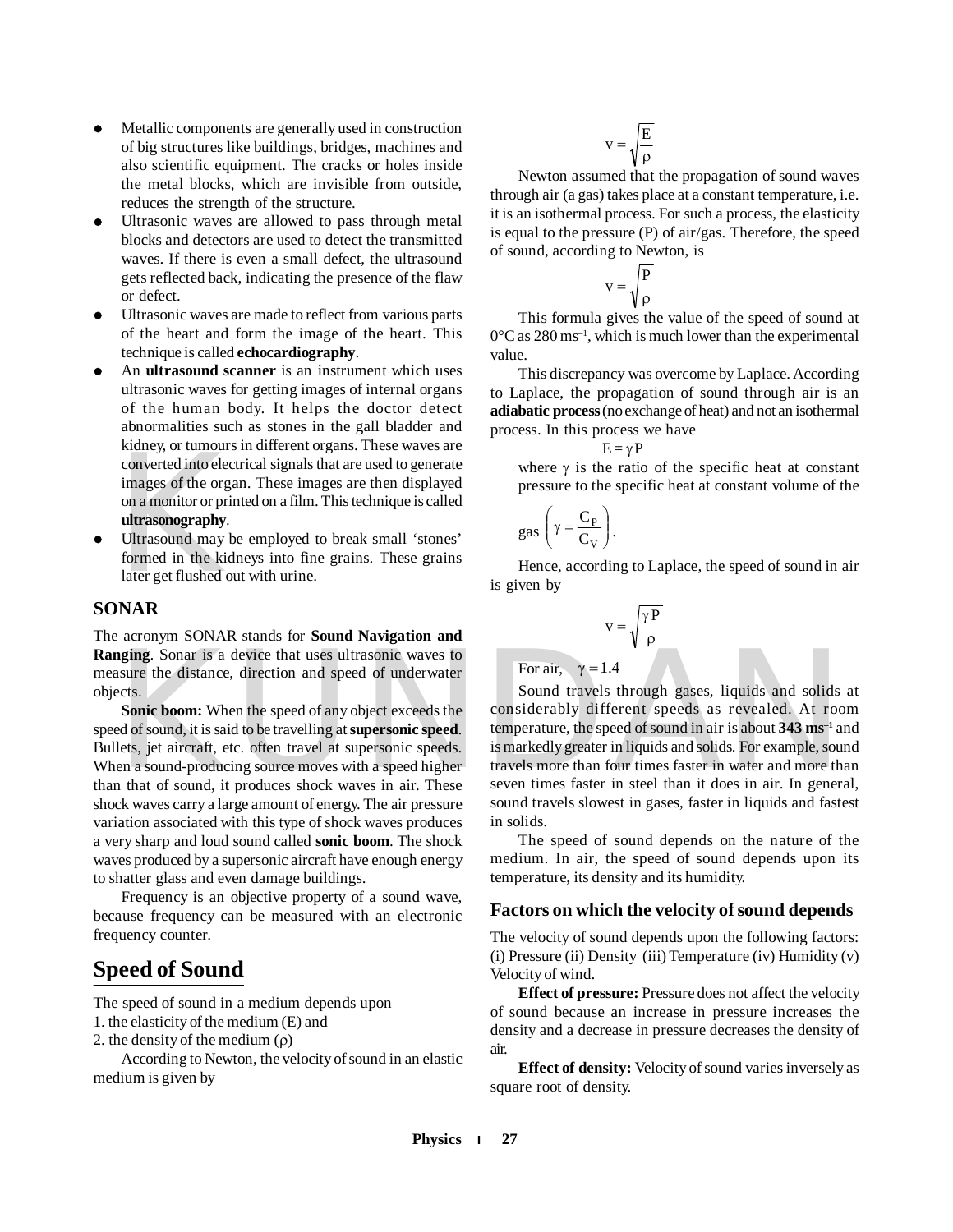**Ex:** Velocity of sound is more in  $H_2$  than in  $O_2$  as the density of oxygen is greater than the density of hydrogen.

**Effect of temperature:** The velocity of sound in air depends upon temperature as v  $\infty$   $\sqrt{T}$ , where T is the absolute temperature. Therefore, if other factors remain the same, the velocity of sound in air increases with an increase in the temperature of the air.

**Effect of humidity:** The velocity of sound increases with humidity. This shows that the velocity of sound in moist air is greater than the velocity of sound in dry air. As a result, the velocity of sound is more during the night than during the day. Also, it is more during the rainy season than during the dry season.

#### **Speeds of sound in various media**

When sound travels in a denser medium its velocity increases. Therefore, velocity of sound is more in solids than in liquids or gases.

| <b>Medium</b>   | Speed of sound in     |
|-----------------|-----------------------|
|                 | $m/s$ at $0^{\circ}C$ |
| CO <sub>2</sub> | 260                   |
| Air             | 332                   |
| Vapour (100°)   | 405                   |
| Alcohol         | 1213                  |
| Hydrogen        | 1269                  |
| Mercury         | 1450                  |
| Water           | 1493                  |
| Sea water       | 1533                  |
| <b>Iron</b>     | 5130                  |
| Glass           | 5640                  |
| Aluminium       | 6420                  |
|                 |                       |

#### **Echo**

An echo is the phenomenon of repetition of sound of a source by reflection from an obstacle reaching ear drum after 0.1s. Let *d* be the minimum distance of a reflector from the source, *v* the velocity of sound in air at room temperature, and *t* the total time taken by sound to reach the listener after reflection.

Now, total distance travelled (2d)  $=$  velocity (v)  $\times$  total time (t) Therefore, we have

> v 2 d Speed of sound  $t = \frac{\text{Total distance travelled}}{2 \times 10^{-4} \text{ cm}^2} =$

For simple sounds, the condition of echo is that the reflecting surface should be at a minium distance of 17m from the source of sound. The sensation of sound persists

in our ear for  $\frac{1}{10}$ <sup>th</sup>  $\frac{1}{10}$ <sup>th</sup> of a second, so to hear an echo, the sound after reflection should fall on the eardrum after  $\frac{1}{10}$ <sup>th</sup> 1 of a sound.

For articulate sounds, the condition of echo is that the reflecting surface should be at a minimum distance of 34m from the source of sound.

The phenomenon of echo is utilised by bats and dolphins. The phenomenon of echo is used in fishing boats and in SONAR and RADAR and in **ultrasonography**. Ultrasonography is the technique in which the ultrasonic waves are used for taking the photograph of uterus, gall bladder, liver etc. Using ultrasonic waves, a detailed photograph of human heart can also be taken. This is called **echocardiography**.

## **Pitch (Shrillness) and Frequency**

Pitch is that characteristic of sound by which an acute or shrill note can be distinguished from a flat or grave note. The frequency of note produced by a string in stringed instruments can be changed by changing the place of plucking or by increasing the tension on the string or by using the string of less or more thickness. The pitch of a woman's voice is higher than that of a man.

The pitch of sound depends on (i) frequency and (ii) relative motion between source and listener. Pitch is a sensation only.

## **Reflection of Sound**

Tron 5130<br>
Glass 5640<br>
Solid or liquid and follows the same laws of reflection. T<br>
Aluminium<br>
6420<br>
Municipal data follows the same laws of reflection. T<br>
directions in which the sound is incident and is reflection.<br>
The m Sound bounces off a solid or a liquid like a rubber ball bounces off a wall. Like light, sound gets reflected at the surface of a solid or liquid and follows the same laws of reflection. The directions in which the sound is incident and is reflected make equal angles with the normal to the reflecting surface, and the three are in the same plane. An obstacle of large size which may be polished or rough is needed for the reflection of sound waves. The rolling of thunder is due to the successive reflections of sound from a number of reflecting surfaces, such as the clouds and the land.

#### **Uses of Multiple Reflection of Sound**

- 1. Megaphones or loudhailers, horns, musical instruments such as trumpets and *shehnais*, are all designed to send sound in a particular direction without spreading it in all directions.
- 2. **Stethoscope** is a medical instrument used for listening to sounds produced within the body, chiefly in the heart or lungs. In stethoscopes the sound of the patient's heartbeat reaches the doctor's ears by multiple reflection of sound.
- 3. Generally, the ceilings of concert halls, conference halls and cinema halls are curved so that sound reaches all corners of the hall after reflection. Sometimes a curved sound board may be placed behind the stage so that the sound, after reflecting from the sound board, spreads evenly across the width of the hall.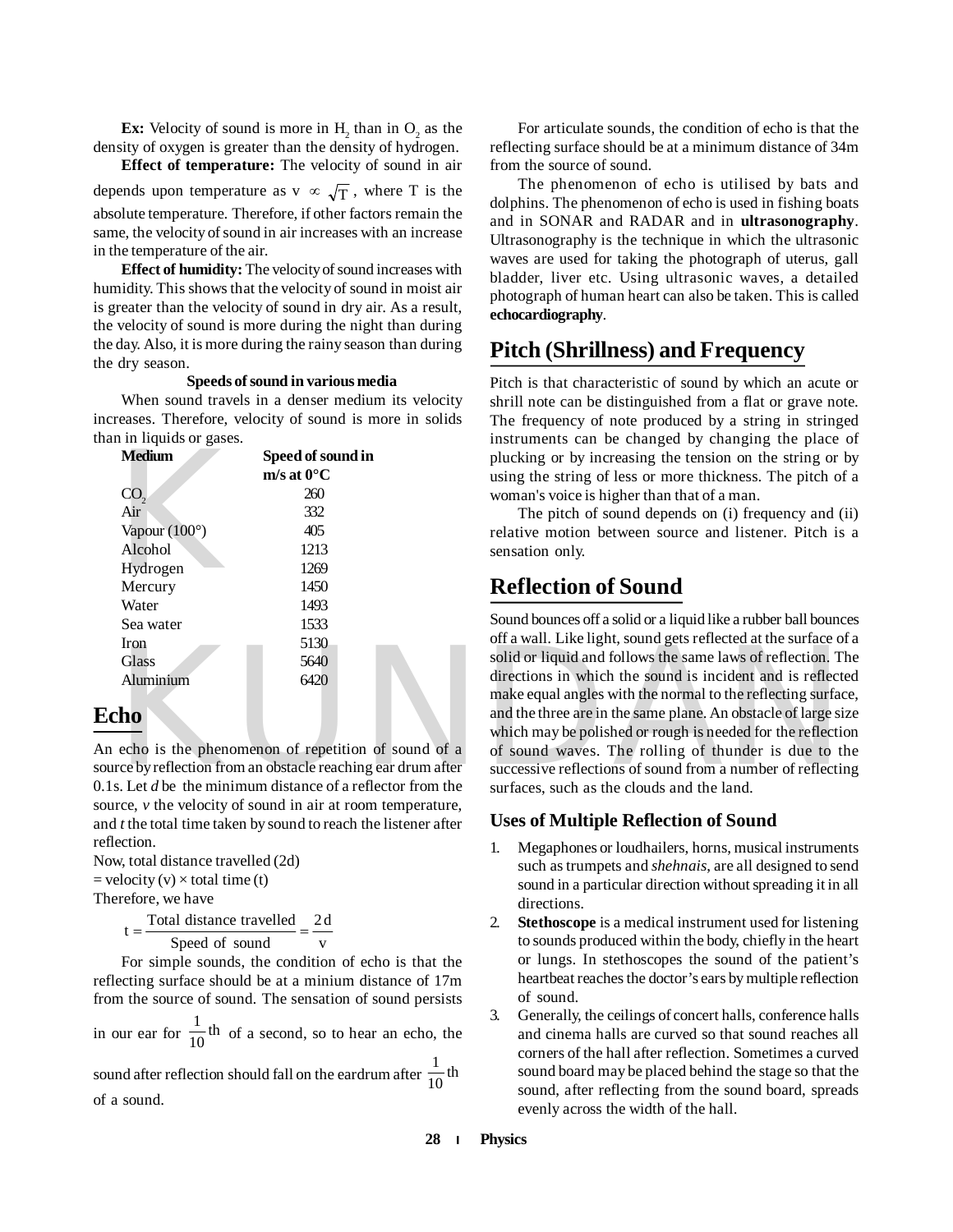#### **Hearing Aid**

 People with hearing loss may need a hearing aid. A hearing aid is an electronic, battery-operated device. The hearing aid receives sound through a microphone. The microphone converts the sound waves to electrical signals. These electrical signals are amplified by an amplifier. The amplified electrical signals are given to a speaker of the hearing aid. The speaker converts the amplified electrical signal to sound and sends to the ear for clear hearing.

#### **Reverberation**

auditorium are generials like comprendent<br>peries. The seat mandemonical metals and also represent the example of<br>**ESONANCE**<br>en the frequency of the requal to or A sound created in a big hall will persist by repeated reflection from the walls until it is reduced to a value where it is no longer audible. The repeated reflection that results in this persistence of sound is called **reverberation**. In an auditorium or big hall, excessive reverberation is highly undesirable. To reduce reverberation, the roof and walls of the auditorium are generally covered with sound-absorbent materials like compressed fibreboard, rough plaster or draperies. The seat materials are also selected on the basis of their sound-absorbing properties.

## **Resonance**

When the frequency of an externally applied periodic force is either equal to or an integral multiple of the natural frequency of the body, the amplitude of oscillation is increased to a high value. This phenomenon is known as resonance.

For a matrix of a matrix of the phenomenon of resonance occurs in:<br>
(i) Machine parts<br>
(ii) Radio and TV reception<br>
(iii) Air columns and<br>
(iv) Sound boxes of musical instruments<br> **Positions of Resonance**<br>  $\frac{1}{K}$  Examp The phenomenon of resonance occurs in: (i) Machine parts (ii) Radio and TV reception (iii) Air columns and (iv) Sound boxes of musical instruments

#### **Applications of Resonance**

- (i) When the soldiers walk in step, they produce some fixed frequency. If this frequency corresponds to the natural frequency of the bridge, resonance can take place. This will make the bridge vibrate violently, and hence it may collapse. To avoid such a situation, the soldiers are asked not to march in step.
- (ii) When the glass rattles, its natural frequency corresponds with the frequency with which the piano is being played. Thus, resonance takes place, which makes the glass to vibrate violently.
- (iii) When the frequency of the engine of a motorbike corresponds with the natural frequency of the rear view mirror, resonance takes place. Thus, the rear view mirror vibrates with larger amplitude.
- (iv) A tuning fork held close to the ear, disturbs a small amount of air and thence sound heard is faint. When

the handle of the vibrating tuning fork is held against a table, it sets up forced vibrations in the table top. As the table top has a larger surface area, large volume of air is set into vibrations, thereby producing a loud sound.

(v) A large sound box contains a large amount of trapped air. When the vibrations of the vibrating string are impressed upon the air, it sets up forced vibrations in the air column. As a large volume of enclosed air vibrates, a loud sound is produced.

## **Loudness and Intensity**

Loundess is the property by virtue of which a loud sound can be distinguished from a faint one, both having the same pitch and quality.

#### **Loudness depends on the following:**

- It is directly proportional to the square of amplitude.
- (ii) It is inversely proportional to the square of distance.
- (iii) It is directly proportional to the surface area of vibrating body.
- (iv) It is directly proportional to the density of the medium.
- (v) The more the resonant bodies nearby, the more will be the loudness.

#### The unit of loudness is **phon**.

The unit of intensity level is **decibel**.

Intensity is a measurable quantity whereas loudness is a sensation.

 $L = K \log I$ , where  $L =$  Loudness  $I = Intensity$  $K =$ Constant

Intensity is proportional to (i) square of amplitude, (ii) square of frequency and (iii) density of air.

| Source of sound       | Intensity (db) |
|-----------------------|----------------|
| Whisper               | $15-20$        |
| Ordinary conversation | 40-60          |
| Loudspeaker           | 70-80          |
| Hot discussion        | 70-80          |
| Heavy motor vehicle,  | 90-95          |
| motor bike            |                |
| Press                 | 100-105        |
| Orchestra             | 100-110        |
| Rocket                | 160-170        |
| Missile               | 180-190        |
| Siren                 | 190-200        |

## **Doppler Effect**

The Doppler effect is the change in frequency of a wave (sound or light) due to the motion of the source or observer. The frequency (and hence pitch) of a sound appears to be higher when the source approaches the listener and lower when the source recedes from him. It is due to the Doppler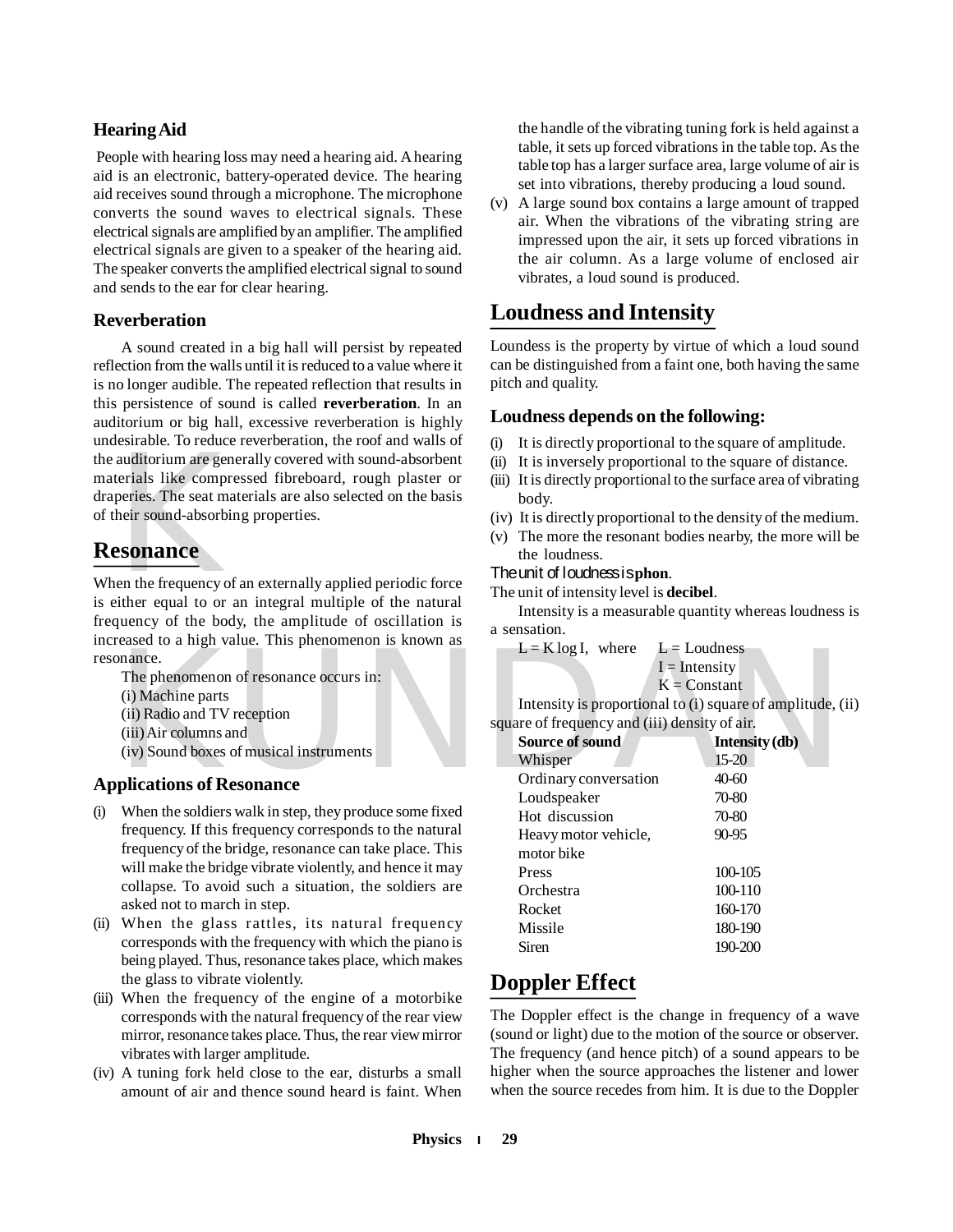#### effect that **the whistle of a train appears shriller when it approaches a listener than when it moves away from him**.

Speed guns (or radar sets), used by police to measure the speed of vehicles, use Doppler effect. A radar set sends out a radio pulse and waits for the reflection. Then it measures the Doppler shift in the signal and uses the shift to determine the speed.

The Doppler effect is very useful in **astronomy**. It can be used to find out whether a star is approaching towards us or receding away from us. When a star is receding from us the light emitted from the star appears more red (red light is of lower frequency than other colours). Thus, the fact that the light emitted by the stars of distant galaxies suffers a red shift when observed from the earth means that these galaxies are receding from our galaxy. This is the principle evidence in favour of the hypothesis of expanding universe.

Doppler effect can also be used to detect or even measure the rotation of a star, e.g. the sun.

The effect can be used to track a moving object, such as a satellite, from a reference point on the earth. The method is remarkably accurate; changes in the position of a satellite 10m away can be determined to a fraction of a centimetre.



ht is a transverse, e<br>humans. The wave<br>ough experiments of<br>tromagnetic waves<br>transverse nature<br>arisation. The hun<br>tromagnetic wa<br>tromagnetic spec Light is a transverse, electromagnetic wave that can be seen by humans. The wave nature of light was first illustrated through experiments on diffraction and interference. Like all electromagnetic waves, light can travel through a vacuum. The transverse nature of light can be demonstrated through polarisation. The human eye has the sensitivity to detect electromagnetic waves within a small range of the electromagnetic spectrum. **Electromagnetic radiation belonging to this region of the spectrum (wavelength of about 400 nm to 750 nm) is called light**.

The speed of light is finite and measurable. Its presently accepted value in vacuum is  $c = 2.99792458 \times 10^8$  m s<sup>-1</sup>. For many purposes, it suffices to take  $c = 3 \times 10^8 \,\mathrm{m\ s^{-1}}$ . **The speed of light in vacuum is the highest speed attainable in nature**.

The speed of light is unite and measurable. Its presently<br>
epted value in vacuum is  $c = 2.99792458 \times 10^8$  m s<sup>-1</sup>. For<br>
the nedium which has a larger refractive index has a small<br>
speed of light.<br>
A light wave can be con A light wave can be considered to travel from one point to another, along a straight line joining them. The path is called a **ray** of light, and a bundle of such rays constitutes a **beam** of light.

The scientific study of the behaviour of light is called **optics**.

## **Dual (Wave-Particle) Nature of Light**

The **wave nature** of light shows up the phenomena of interference, diffraction and polarisation. This phenomena shows that light is an electromagnetic wave consisting of electric and magnetic fields with continuous distribution of energy over the region of space over which the wave is extended.

On the other hand, photoelectric effect and Compton effect, which involve energy and momentum transfer and radiation, show the **particle nature** of light. (Particles exist in the form of **photon**.)

**For example:** In the familiar phenomenon of seeing an object by our eye, both descriptions are important. The gathering and focussing mechanism of light by the eye-lens are well described by the wave phenomena. But the light absorption by the rods and cones (of the retina) requires the photon phenomena of light.

## **Speed of light**

Firstly **Romer** (an astronomer) obtained the value of the speed of light with the help of the motion of the satellite of the planet Jupiter. In different media the speeds of light are different. It depends upon the refractive index of the medium. The medium which has a larger refractive index has a smaller speed of light.

The refractive index or index of refraction  $(\mu)$ 

 $=$  speed of light in medium speed of light in vacuum

The speed of light is maximum in vacuum and it is  $3 \times 10^8$ metre/sec (1,86,310 miles/sec or 2,99,776 km/sec). In any denser medium the speed of light is always smaller than that of vacuum. In air the value of the speed of light is 0.03% lesser than the value of the speed of vacuum; in water it is smaller than 25% and in glass it is lesser than 35%.

**Values of the speeds of light in various media**

| <b>Medium</b>     | Speed of light (m/s) |  |
|-------------------|----------------------|--|
| Vacuum            | $3 \times 10^8$      |  |
| Water             | $2.25 \times 10^8$   |  |
| Oil of turpentine | $2.04 \times 10^8$   |  |
| Glass             | $2 \times 10^8$      |  |
| Rock salt         | $1.96 \times 10^{8}$ |  |
| Nylon             | $1.96 \times 10^{8}$ |  |

## **Reflection of light**

The bouncing back of light when it strikes a smooth or polished surface is called reflection of light.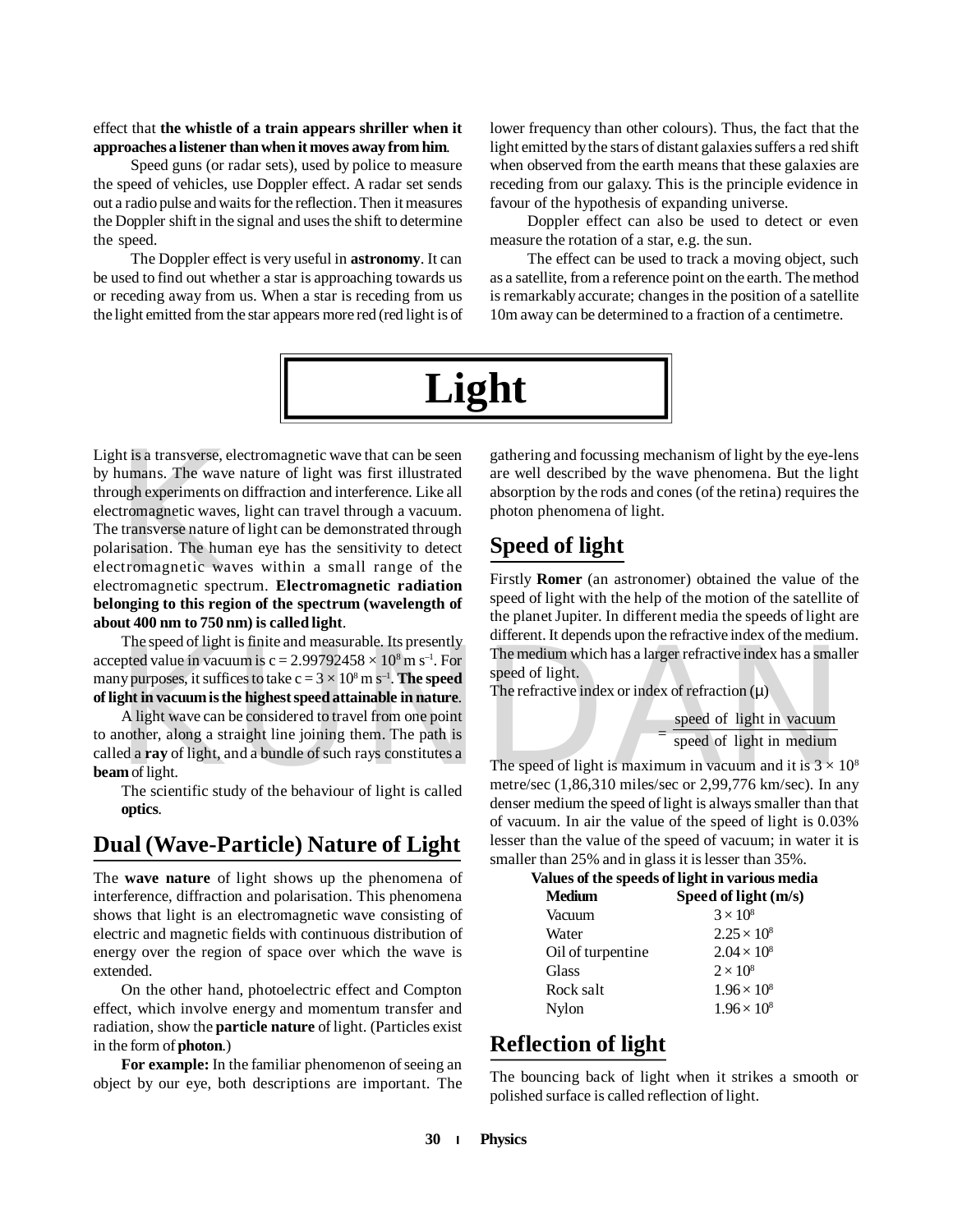- The light ray that strikes the surface of the mirror is called **incident ray**.
- The light ray that bounces off from the surface of the mirror is called **reflected ray**.
- The **normal** is a line perpendicular to the mirror surface where the reflection occurs.
- The angle between the incident ray and the normal is called the **angle of incidence (i)**.
- The angle between the reflected ray and the normal is called the **angle of reflection (r)**.

The image formed by reflection in a plane mirror is

- 1. laterally inverted
- 2. same size as the object
- 3. virtual
- 4. upright
- 5. as far behind the mirror as the object is in front of it.

**Note: Real image:** Image that can be seen on a screen.

**Virtual image:** Image that cannot be seen on a screen.

#### **Laws of Reflection**

We set the magnetic set of **Reflection**<br>  $\frac{1}{2}$  reflecting surface<br>
laws of reflection:<br>
The angle of inc<br>
reflection (r).<br>
The incident ray, t<br>
point of incidence The reflecting surfaces obey the following two laws called the laws of reflection:

- 1. The angle of incidence (i) is equal to the angle of reflection (r).
- 2. The incident ray, the reflected ray and the normal at the point of incidence all lie in the same plane.



#### **Application of Reflection of Light**

The reflection of light is useful in the functioning of modernday equipment like in the operation of laser printers. In fact, the reflection of laser light is used widely, in applications ranging from measuring the speeds of automobiles to reading price information from bar codes at the supermarket.

#### **Plane Mirror**

One surface of the mirror is plane and another surface has a sharp metallic polish, which is pasted. This is done to avoid polish decay. The backside of the mirror with silver or mercury layers (metallic polish) works as reflective surface. The object and image both are located at equal distance. In a plane mirror, the image formed is always imaginary and equal to the size of the object laterally inverted.

#### **Characteristics of image formed by a plane mirror**

It is worthwhile to remember the following in case of a plane mirror:

- 1. The image is as far behind the mirror as the object is in front.
- 2. The line joining the image to the object is perpendicular to the mirror.
- 3. The image is of the same size as the object, virtual and erect.
- 4. The image has right-left reversal.
- 5. If a plane mirror is rotated in the plane of incidence by an angle  $\theta$ , then the image rotates by an angle 2 $\theta$ , the reflected ray rotates by an angle  $\theta$ , while the incident ray remains fixed.
- 6. If the object is displaced through a distance *x* away from the mirror, the image is also displaced by a distance *x* away from the mirror.
- 7. If a mirror moves through a distance *x* towards or away from an object, then its image moves by a distance *x* towards or away from the mirror.
- 8. If a person moves with a velocity *v* towards or away from the mirror, then his image appears to move with a velocity *2v* towards or away from the mirror to him, but if a stationary observer observes the image then it appears to move with a velocity *v*.
- 9. If the mirror moves with a velocity *v* towards or away from a stationary observer, then the image will appear to move with a velocity *2v* towards or away from the object.
- **Note:** If an object is placed between two mirrors lying parallel to each other then infinite number of images are formed.

#### **Application of plane mirrors**

Plane mirrors have many applications. Some of these are:

- 1. The most common use is that of a looking mirror in the bathroom or dressing room.
- 2. It is used in showrooms to increase the effective length of the room.
- 3. It is used in the optician's room to increase the effective length of the room.
- 4. Large plane mirrors are mounted at the corners of a blind curve on highways to enable drivers to see the approaching traffic.
- 5. A plane mirror is used below the pointers of instruments such as voltmeter, ammeter and galvanometer to remove parallax error.
- 6. It is used in instruments such as periscope, sextant, photocopier, overhead projector, solar cooker and kaleidoscope.

#### **Periscope**

A periscope is an optical instrument which enables us to see objects over or round an obstacle. It can be used to view objects from above the head of people in a crowd. Its most common use is in the submarine.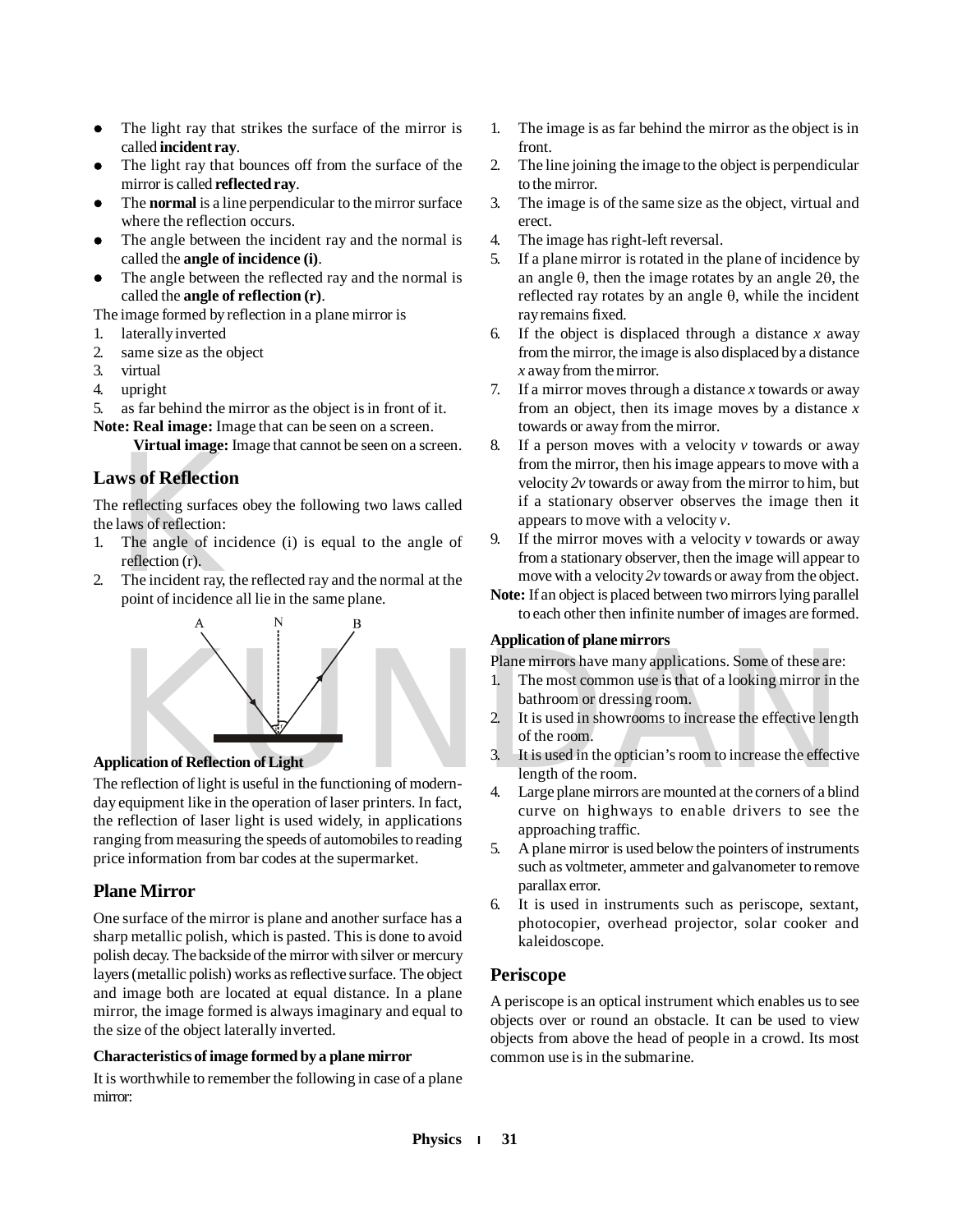#### **Uses of Periscope**

A periscope is used to view objects

- (i) from above the head of people in a crowd.
- (ii) on the other side of a high wall.
- (iii) from a trench in a war.
- (iv) from a submarine.

#### **Spherical mirrors**

The mirror constructed in a spherical plane is called a **spherical mirror**. One side of the mirror has a layer of mercury or coating of lead oxide.

Spherical mirrors are of two types: If the inside or the concave side of the spherical surface is polished, it is a **concave mirror** or a **converging mirror.** If the outside or the convex surface is polished, it is a **convex mirror or a diverging mirror.**

Both concave and convex mirrors are constructed from the same spherical glass. The centre of the glass sphere is called the **centre of curvature** (C) and the middle point (O) of the spherical mirror is called the **pole**. The line passing through the centre of curvature and the pole is called the **principal axis**. The middle point of the straight line drawn from the pole to the radius of curvature is called **focus** (F).

The focal distance  $(f) = \frac{2f(1 - f)}{2}$ radius of curvature

The focal distances (f) for both concave and convex mirrors are evaluated by the following formula

> f 1 u 1 v 1 where  $u = Object distance$  $v = Image$  distance  $f = Focal length of the mirror$

| <b>Images by a Concave mirror</b>               |                                                        |                                                          |                                                   |  |
|-------------------------------------------------|--------------------------------------------------------|----------------------------------------------------------|---------------------------------------------------|--|
| <b>Position</b><br>of object                    | <b>Position</b><br>of image                            | <b>Nature</b><br>of image                                | <b>Use</b>                                        |  |
| At infinity                                     | At the principal<br>focus or in the focal<br>plane     | Real, inverted<br>and extremely<br>diminished in size    | To collect heat<br>radiations in solar<br>devices |  |
| Beyond the centre of<br>curvature               | Between the principal<br>focus and centre of curvature | Real, inverted and<br>diminished                         |                                                   |  |
| At the centre of<br>curvature                   | At the centre of<br>curvature                          | Real, inverted and<br>equal to the size of<br>the object | Reflecting mirror for<br>projector lamps          |  |
| Between focus and<br>the centre of<br>curvature | Beyond centre of<br>curvature                          | Real, inverted and<br>bigger than object                 | In flood lights                                   |  |
| At the principal focus                          | At infinity                                            | Real, inverted and<br>extremely magnified                | In torches, head lights                           |  |
| Between the pole and the<br>principle focus     | Behind the mirror                                      | Virtual, erect and<br>magnified                          | Shaving mirror, dentist                           |  |

**Note:** A convex mirror always forms a virtual and erect image no matter at what place in front of the mirror the object is placed. The image is always situated between the pole and the focus, irrespective of the position of the object in front of the mirror.

| <b>Position of object</b>        | <b>Position of image</b>                               | Nature of image                            | <b>Uses</b>                                                   |
|----------------------------------|--------------------------------------------------------|--------------------------------------------|---------------------------------------------------------------|
| At infinity                      | Appears at the<br>principal focus                      | Virtual, erect and<br>extremely diminished | Used as a rear view mirror<br>and reflectors in street lights |
| Between infinity and the<br>pole | Appears between the<br>principal focus and the<br>pole | Virtual, erect and<br>diminished           | Used as a rear view mirror<br>and reflectors in street lights |

#### **For a Convex Mirror**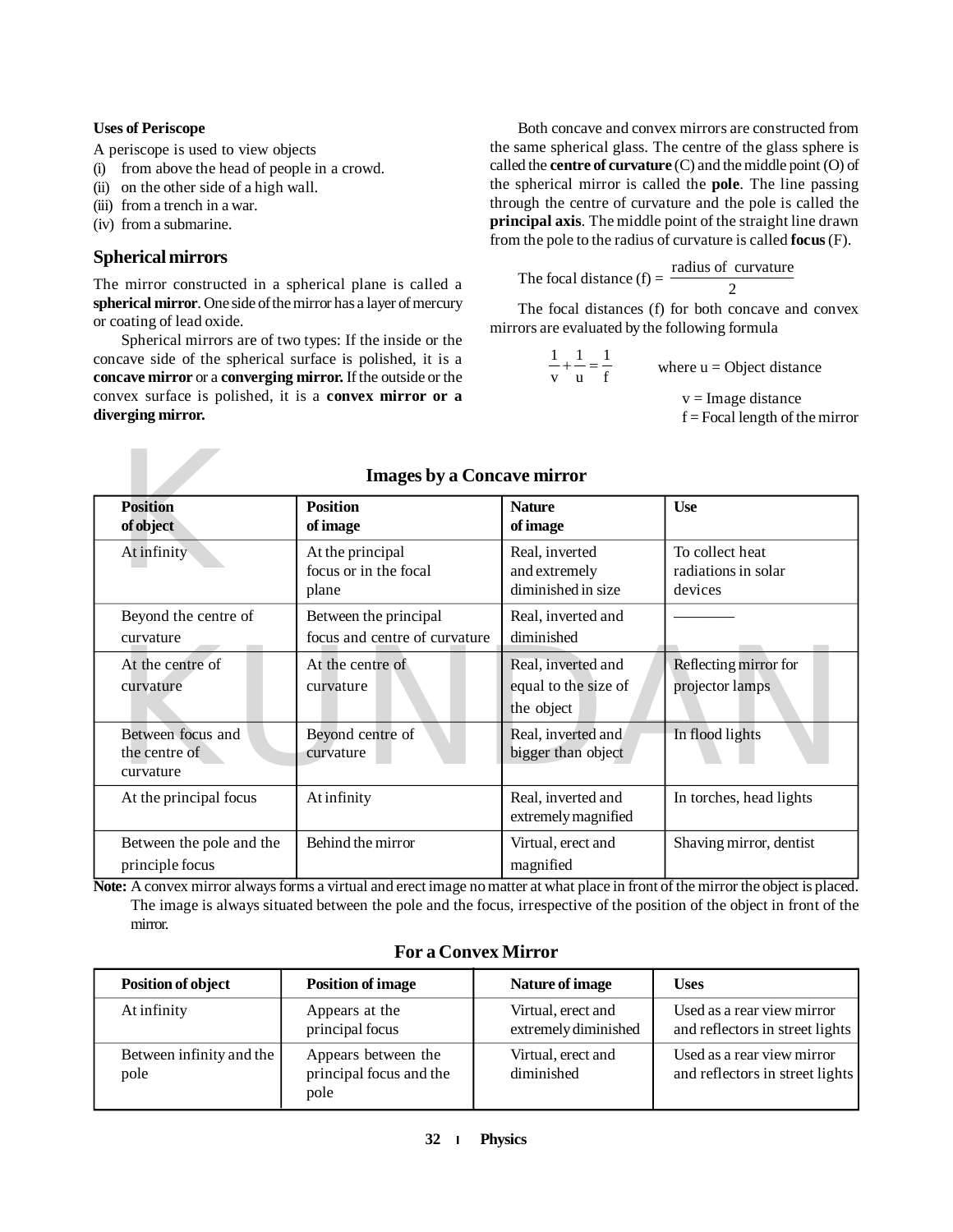#### **Uses of Spherical Mirrors**

#### **Concave Mirror**

- 1. **To collect heat radiation in solar devices:** Heat radiation from the sun coming from infinity is brought to focus by the concave mirror in its focal plane or at the focus.
- 2. **Reflecting mirror for projector lamps:** The object is placed at the centre of curvature to obtain an image of the same size.
- 3. **In floodlights:** The source of light is placed just beyond the centre of curvature. This illuminates a certain section of the ground.
- 4. **In torches and headlights:** The source of light is placed at the focus to obtain a parallel beam of light.
- 5. **Shaving mirror or dentist's mirror:** It produces an erect virtual and highly magnified image of an object placed between its pole and focus.
- 6. It is used in the **ophthalmoscope** by doctors to concentrate light on a small region which is to be examined.

#### **Convex Mirrors**

- It is used in the<br>concentrate light<br>examined.<br>**Nex Mirrors**<br>**Rear view mirror**<br>to the reason that a<br>of view than a pla<br>erect, diminished<br>exact distance of t 1. **Rear view mirror:** It is used in automobiles. This is due to the reason that a convex mirror provides a wider field of view than a plane or concave mirror. It produces an erect, diminished and virtual image. It does not give the exact distance of the vehicle coming from behind.
- 2. **Street light reflector:** It is used as a reflector in street lamps so as to diverge light over a large area.
- 3. **Security mirror:** It is used as a security mirror in shops and on roads at sharp bends and concealed entrances.

## **Refraction of light**

The refractive index of the two media and t<br>
Security mirror: It is used as a security mirror in shops<br>
and on roads at sharp bends and concealed entrances.<br>  $\lambda_1 \mu_1 = \lambda_2 \mu_2$ <br>
Shell's law and hence laws of refraction f It is the phenomenon of light in which a ray of light bends from its path when it travels from one medium to another. When a ray of light travels from an optically rarer medium into an optically denser medium, it bends towards the normal i.e.,  $\angle i > \angle r$ .



When a ray of light travels from a denser medium to a rarer medium, it bends away from the normal that is  $\angle i > \angle r$ .

If the ray is incident normally on the surface separating the two media, it goes undeviated i.e,  $\angle i = 0$ ,  $\angle r = 0$ .

**Cause of refraction:** Light has different speeds in different media.

#### **Laws of Refraction and Refractive Index**

Incident ray, the refracted ray and the normal at the point of incidence lie in the same plane. The ratio of the sine of angle of incidence to the sine of angle of refraction is a constant value which is known as **refractive index** for the pair of media. It is also equal to the inverse ratio of the two indices of the two media, i.e.,

$$
\frac{\sin i}{\sin r} = \frac{\mu_2}{\mu_1} = {}^1\mu_2
$$

where  $\mu_2$  is the refractive index of the 2nd medium with respect to the 1st medium.

This law is also known as **Snell's law**. Refractive index has no unit as it is a **ratio**. It is equal to **unity** for vacuum.

> Speed of light in medium  $\mu = \frac{\text{Speed of light in vacuum}}{\text{6}}$

When a ray of light goes from a rarer medium to a denser medium,

$$
\mu\,>\,
$$

When a ray of light goes from a denser medium to a rarer medium.

 $\mu < 1$ 

**The refractive index of a medium depends on**

> 1

(i) Nature of the two media in contact

(ii) Temperature of the medium

(iii) Wavelength of light

The refractive index of the two media and the wavelength of light in those media are related as:

 $\lambda_1 \mu_1 = \lambda_2 \mu_2$ 

Snell's law and hence laws of refraction fail if  $\angle i = \angle r = 0$ , i.e. when a ray of light falls normally on the surface.

#### **Critical Angle**

Critical angle is the angle of incidence in the denser medium for which angle of refraction in the rarer medium is 90°, when the ray of light is travelling from the denser to the rarer medium.

**Critical Angles of Some Transparent Media**

| <b>Substance</b>  | <b>Refractive</b> | <b>Critical</b> |
|-------------------|-------------------|-----------------|
| medium            | index             | angle           |
| Water             | 1.33              | 48.75°          |
| Crown glass       | 1.52              | $41.14^{\circ}$ |
| Dense flint glass | 1.62              | $37.31^{\circ}$ |
| Diamond           | 2.42              | $24.41^{\circ}$ |

#### **Applications of Refraction of Light**

1. **Twinkling of stars at night:** The light from stars suffers a series of refractions due to atmospheric layers of different densities and different refractive indices.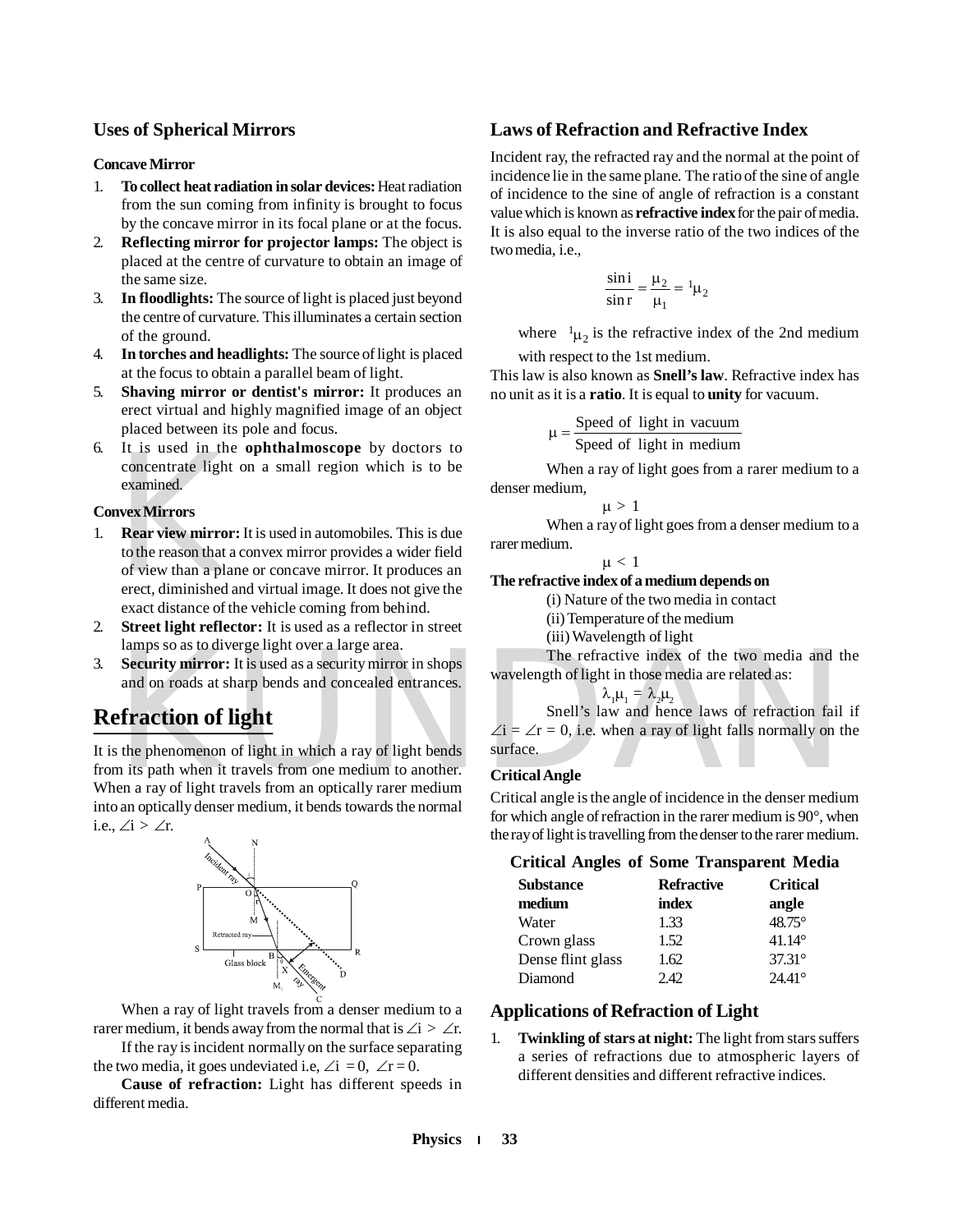

Due to this reason, a ray of light starting from a star S bends more and more towards the normal before reaching the observer on the earth. But the observer sees the star in the direction of the ray reaching finally in the eye, so star appears to him at  $S_1$  instead of S. On account of change in temperature and density the apparent position of the start changes continuously, which gives the twinkling effect to the star.

- star appears to m<br>change in tempera<br>of the start chan<br>twinkling effect to<br>A harpoon used to<br>apparent position<br>be raised up due to<br>(water) to rarer me<br>two media. 2. A harpoon used to kill a fish is aimed at a point below the apparent position of the fish because the fish appears to be raised up due to refraction of light from denser medium (water) to rarer medium (air) at the surface separating the two media.
- 3. When a coin is kept inside a water container, the phenomenon of refraction takes place and the coin kept in the container seems upwardly uplifted.
- 4. A fish inside water seems lifted up from its original position.
- 5. A straight rod partially sunk inside water seems to be bent.
- 6. When the sun is below the horizon before sunrise and after sunset, the region around the sun appears red due to refraction.
- 7. Water in a pond appears to be only three-quarters of its actual depth.

#### **Total Internal Reflection**

When a ray of light travels from a denser to a rarer medium and the angle of incidence in the denser medium for that pair of media is more than the critical angle, the ray of light, instead of going into the rarer medium, comes back in the denser medium and follows the laws of reflection, i.e.,  $\angle i = \angle r$ . In this case, no ray of light is refracted or absorbed. It is totally reflected and the image formed is very bright. That's why it is known as total internal reflection.

Due to total internal reflection, diamonds sparkle, mirage occurs in hot countries and looming occurs in cold countries.

#### **Applications of total internal reflection**

#### **Mirage**

On hot summer days, the air near the ground becomes hotter than the air at higher levels. The refractive index of air increases with its density. Hot air is less dense and has smaller refractive index than cool air. If the air currents are small, that is, the air is still, the optical density at different layers of air increases with height. As a result, light from a tall object such as a tree, passes through a medium whose refractive index decreases towards the ground. Thus, a ray of light from such an object successively bends away from the normal and undergoes total internal reflection, if the angle of incidence for the air near the ground exceeds the critical angle. When shown in to a distant observer, the light appears to be coming from somewhere below the ground. The observer naturally assumes that light is being reflected from the ground, say, by a pool of water near the tall object. Such inverted images of distant tall objects cause an optical illusion to the observer. This phenomenon is called mirage.

Mirage is especially common in hot deserts. It is noticed that while moving in a bus or a car during a hot summer day, a distant patch of road, especially on a highway, appears to be wet. But, you do not find any evidence of wetness when you reach that spot. This is also due to mirage.

#### Diamond

in the container seems upwardly uplifted.<br>
A fish inside water seems lifted up from its original<br>
position.<br>
A straight rod partially sunk inside water seems to be<br>
bent.<br>
Men the sun is below the horizon before sunrise an Diamonds are known for their spectacular brilliance. Their brilliance is mainly due to the total internal reflection of light inside them. The critical angle for diamond-air interface (**24.4°**) is very small, therefore once light enters a diamond, it is very likely to undergo total internal reflection inside it. Diamonds found in nature rarely exhibit the brilliance for which they are known. It is the technical skill of a diamond cutter which makes diamonds to sparkle so brilliantly. By cutting the diamond suitably, multiple total internal reflections can be made to occur.

#### **Prism**

Prisms designed to bend light by 90º or by 180º make use of total internal reflection. Such a prism is also used to invert images without changing their size.

#### **Optical fibres**

Optical fibres too make use of the phenomenon of total internal reflection. They are fabricated with high-quality composite glass/quartz fibres. When a signal in the form of light is directed at one end of the fibre at a suitable angle, it undergoes repeated total internal reflections along the length of the fibre and finally comes out at the other end.

Since light undergoes total internal reflection at each stage, there is no appreciable loss in the intensity of the light signal. Optical fibres are fabricated such that light reflected at one side of inner surface strikes the other at an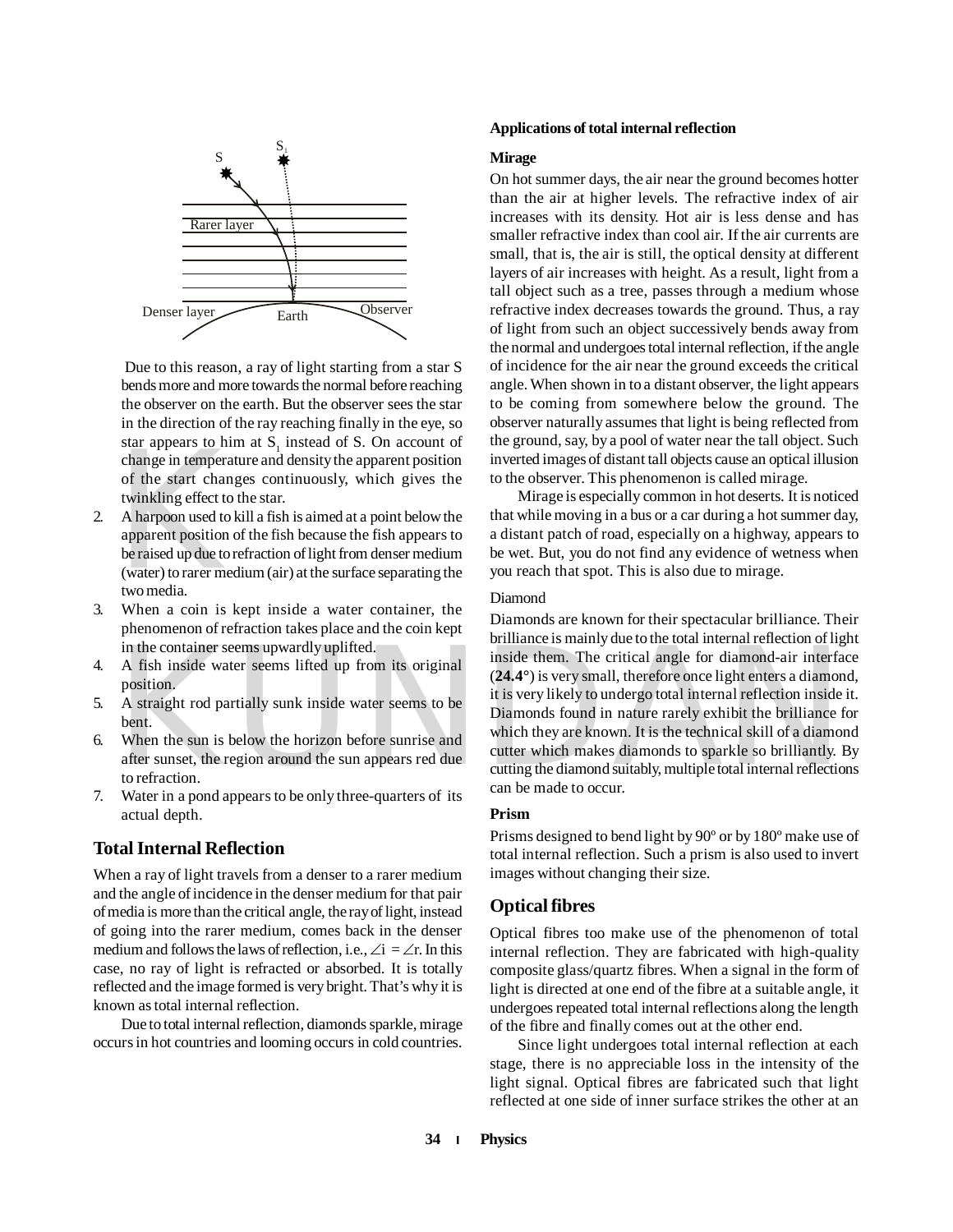angle larger than the critical angle. Even if the fibre is bent, light can easily travel along its length. Thus, an optical fibre can be used to act as an optical pipe. A bundle of optical fibres can be put to several uses. Optical fibres are extensively used for transmitting and receiving electrical signals, which are converted to light by suitable transducers. Obviously, optical fibres can also be used for transmission of optical signals. For example, these are used as a 'light pipe' to facilitate visual examination of internal organs like oesophagus, stomach and intestines.

A commonly available decorative lamp has fine plastic fibres with their free ends forming a fountain-like structure. The other end of the fibres is fixed over an electric lamp. When the lamp is switched on, the light travels from the bottom of each fibre and appears at the tip of its free end as a dot of light.

Finally realist<br>the should be very lit<br>g distances inside<br>ification and specification<br>and specificant period of the light c<br>h what you expect f<br>thick.)<br>Nowadays optic. The fibres in such decorative lamps are optical fibres. The main requirement in fabricating optical fibres is that there should be very little absorption of light as it travels for long distances inside them. This has been achieved by purification and special preparation of materials such as quartz. In silica glass fibres, it is possible to transmit more than 95% of the light over a fibre length of 1 km. (Compare with what you expect for a block of ordinary window glass 1 km thick.)

Nowadays optical fibres are extensively used for transmitting audio and video signals through long distances like telephone and other transmitting cables.

#### **Terms related to lens**

**Optical centre:** It is the mid point in a lens and any light ray which passes through it doesn't deviate.

**Focus:** The point at which the light rays coming parallel to the principal axis meet or appear to meet after refraction is called focus.

**Focal length:** The distance between the optical centre and the focus is called focal length.

**Image formation by convex lens:** The nature of image formed, its size and position etc. depend on the distance of the object kept from the focus.

- **Note:** 1. The focal length of a mirror does not depend upon the nature of the medium in which it is placed whereas the total length of a lens depends upon the medium in which it is placed. Thus, there will be no change in the focal length of the concave mirror whereas the focal length of the convex lens will change.
	- 2. The type of lens (converging and diverging lens) changes, if it is placed in a medium having a higher refractive index than that of the material of the lens.

#### **Refraction through a lens**

- **Lens** is a portion of a transparent refracting medium bounded by one or two spherical surfaces, i.e. convex lens (converging lens) and concave lens (diverging lens).
- The **power of a lens** is a measure of deviation produced by it in the path of rays refracted through it. Thus, power of a lens in **dioptre (D)** is the reciprocal of its focal length in metre.
- The power of a convex lens is taken as positive, i.e. a person suffering from **long-sightedness (hypermetropia)** uses lens of positive power in his/her spectacles.
- The power of a concave lens is taken as negative, i.e. a person using spectacles for **short-sightedness (myopia)** has negative power of spectacles.
- The **least distance of distinct vision** is the distance of the nearest point up to which the normal human eye can see distinctly without strain.
- The **power of accommodation** is the ability of the eyelens to focus the objects at different distances by changing its focal length.
- **Persistence of vision** is the time up to which the impression of an image persists upon the retina (1/16 of a second) after the object has been removed.
- **EXECUTE:** It is the mid point in a lens and any light<br> **Chical centre:** It is the mid point in a lens and any light<br> **CHICAL CENTE:** The point at which the light rays coming parallel<br>
the minimage persists upon the retina **Simple Microscope:** A simple microscope is based on the principle that a convex lens produces an erect, virtual and highly magnified image of the object when it is placed between the principal focus and the optical centre of the lens. It consists of a single converging or convex lens of short focal length.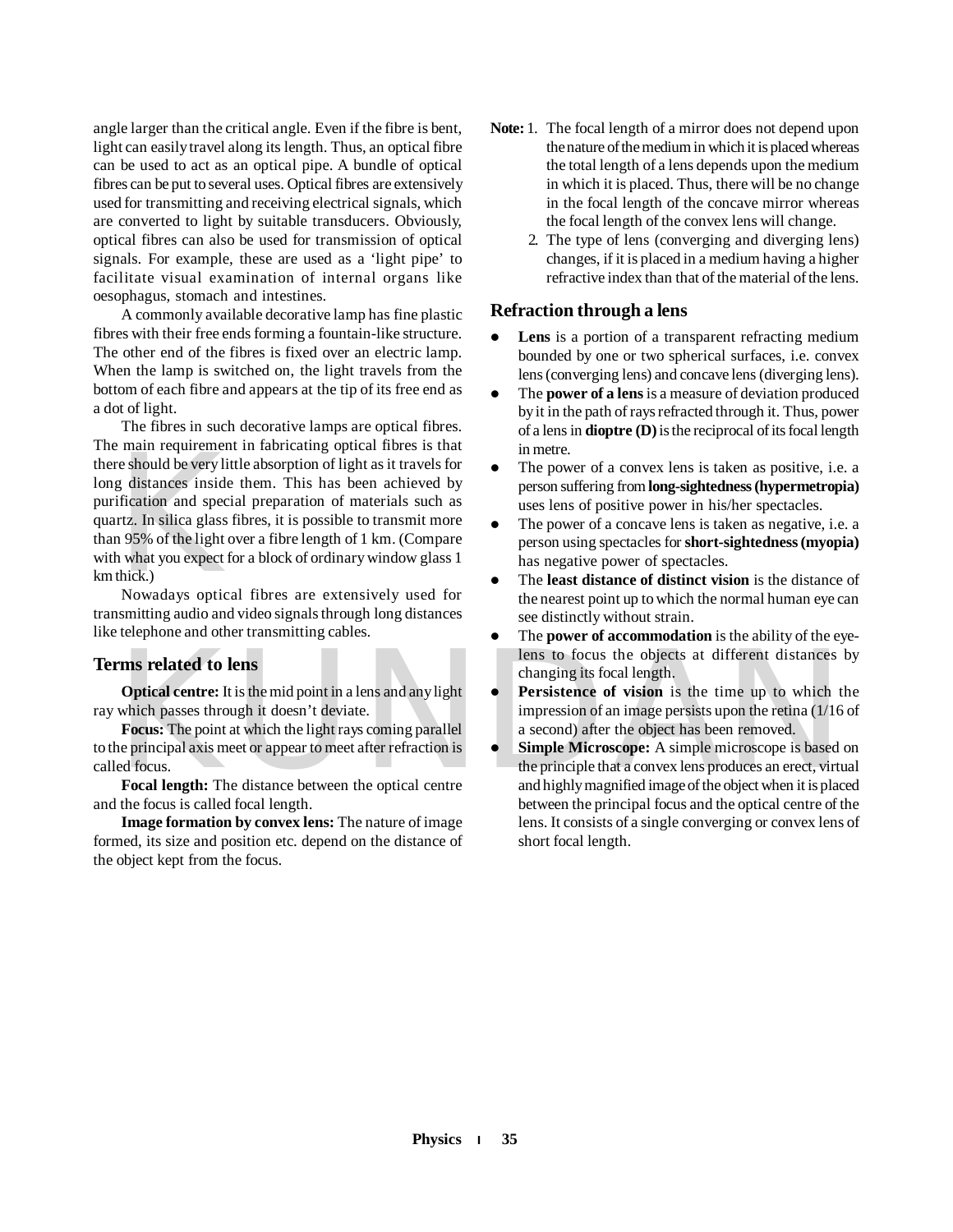## **Formation of images by a convex lens and a concave lens for different positions of the object**

|                | In case of convex lenses                                                       |               |                                                                                     |                                                          |                                                                                                            |
|----------------|--------------------------------------------------------------------------------|---------------|-------------------------------------------------------------------------------------|----------------------------------------------------------|------------------------------------------------------------------------------------------------------------|
| S. No.<br>1.   | Position of object<br>Between the optical<br>centre and the<br>principal focus | <b>Figure</b> | <b>Position of image</b><br>On the same side<br>as that of the object and magnified | Nature of image<br>Virtual, erect                        | <b>Uses</b><br>Magnifying<br>glass, eye-lenses,<br>spectacles for long-<br>sightedness or<br>hypermetropia |
| $\overline{2}$ | At the principal<br>focus                                                      | ٥             | At infinity                                                                         | Real, inverted<br>and extremely<br>magnified             | Spotlights                                                                                                 |
| 3.             | Between F and 2F                                                               | 2F<br>о       | Beyond 2F                                                                           | Real, inverted<br>and bigger than<br>the object          | Projector,<br>microscope                                                                                   |
| 4.             | At 2F                                                                          | 2F<br>2F      | At 2F                                                                               | Real, inverted<br>and equal to<br>the size of the object | Photocopier                                                                                                |
| 5.             | Beyond 2F                                                                      | 2F            | Between F<br>and 2F                                                                 | Real, inverted<br>and diminished                         | In a camera,<br>in eye while reading                                                                       |
| 6.             | At infinity<br>In case of concave lenses                                       |               | At the principal<br>axis                                                            | Real, inverted<br>and extremely<br>small                 | Telescope, camera<br>lens, burning glass                                                                   |
| 1.             | At infinity                                                                    |               | Appears at the                                                                      | Virtual, erect                                           | Spectacles for short-                                                                                      |
|                |                                                                                |               | principal focus                                                                     | and extremely<br>small                                   | sightedness                                                                                                |
| $\overline{2}$ | Between infinity<br>and the optical<br>centre                                  |               | Appears between<br>the principal focus<br>and the lens                              | Virtual, erect<br>and diminished                         | Spectacles for short-<br>sightedness<br>or myopia                                                          |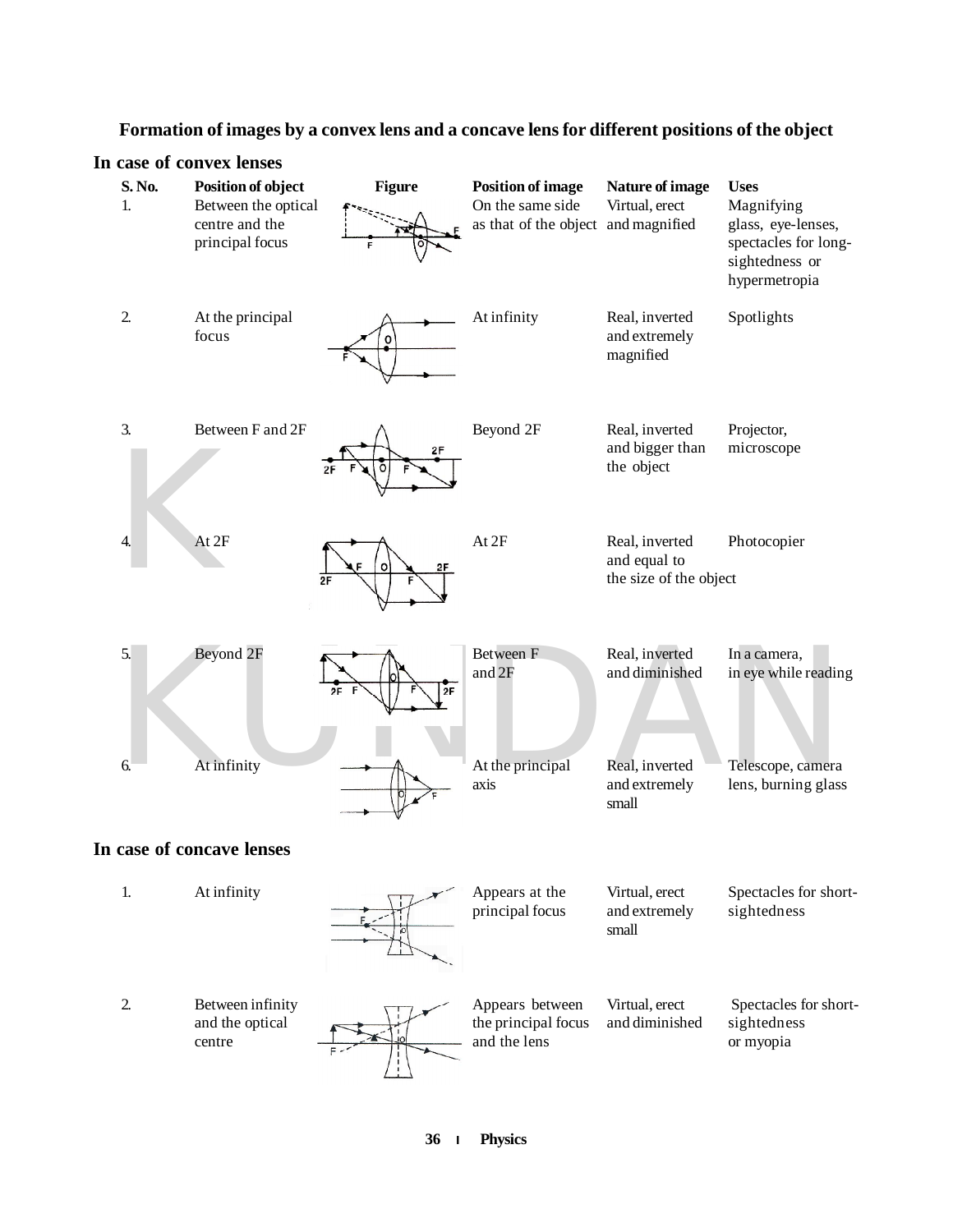## **Dispersion of light**

The process of splitting of white light (polychromatic light) into its constituent colours is known as **dispersion**.

When different colours or wavelengths are present in the incident light, different colours are deviated to different extents in a medium other than air or vacuum. In vacuum, all colours move with the same speed and so appear white, but when they are made to pass through prisms or lenses, the violet colour, whose refractive index is the maximum, is deviated the most, and the red colour, whose refractive index is the least, is deviated to the least extent. The deviations of other colours lie between those of red and violet.

**Dispersion of white light through a prism**



Violet is deviated the most while red is deviated the least.

#### **Visible Spectrum**

A band of colours obtained on the screen when a polychromatic (white) light splits into its constituent colours is called a **spectrum**.

Wavelength is the main characteristic of colour. The light of a certain colour has a fixed wavelength. The portion of the spectrum ranging from 8000Å to 4000 Å is visible to human eye and is called the **visible spectrum**. In the visible spectrum, the wavelength of red colour is the maximum and that of violet the minimum. The frequency of red colour is the minimum and that of violet the maximum. In vacuum, all colours have the same speed, but the velocity of visible colours changes in different mediums. In glass, red colour has higher speed than violet.

#### **Examples of Visible Spectrum**

(i) *Rainbow*: The seven-coloured spectrum which is formed opposite the sun after rain.

(ii) *Colour of an object changes on heating*: The colour of iron ball is red at low temperature. When it is further heated its colour changes from red to orange to yellow. At very high temperature it glows with bluish white light, because its colours shift from red to violet side of the spectrum as temperature increases.

#### **Invisible Spectrum**

The portion of the spectrum which extends on either side of

the visible spectrum is called the **invisible spectrum**. These do not produce any sensation of vision but their presence can be detected with suitable instruments. They are: (a) Infrared spectrum (b) Ultraviolet spectrum.

(a) **Infrared radiations** are long-wavelength radiations having wavelength 8000Å–400,000Å (where  $1\text{\AA} = 10^{-10} \text{ m}$ ).

They cause heating effect. They do not affect ordinary photographic films.

(b) **Ultraviolet radiations** have short wavelengths ranging from 4000Å–100Å. They strongly affect photographic plates. They produce fluorescence. Their penetration power is large.

### **Scattering of Light**

The deflection of light by fine particles of solid, liquid or gaseous matter from the main direction of beam is called **scattering**. The scattering of light by the earth's atmosphere depends upon the wavelength of light and the size of the particles. For large-sized particles, reflection and refraction are more prominent. For particles whose size is much smaller than the wavelength of light, scattering is more pronounced. According to the **fourth-power law of Rayleigh**, the intensity of scattered radiation is inversely proportional to the fourth power of wavelength. This means that short wavelength will

be scattered more 
$$
\left(I \propto \frac{1}{\lambda^4}\right)
$$
. Very fine particles scatter blue

subseted ight appears to be vehicle. The<br>
while particles of large size scatter red fight indice. The<br>
Mavelength is the main characteristic of colour. The<br>
int of a certain colour has a fixed wavelength. The portion<br>
the light while particles of large size scatter red light more. The blue colour of the sky is due to the scattering by air molecules and the sun appears red is because of the removal of blue from the direct beam. Chalk dust particles are whitish because their size is quite large and reflection is more prominent. The scattered light appears to be white. It is for this reason that clouds are white.

**Rainbow** is an example of dispersion of light. The rainbow is formed due to dispersion of light by water drops hanging in the atmosphere after the rainfall. The sunrays are incident on the raindrops and get dispersed and are then totally reflected internally and transmitted to form a rainbow.

### **Colour of Objects**

We see objects because of the light they reflect. Most of the objects around us reflect only a part of the light that is incident upon them and it is the reflected part which gives the objects their colour.

When a rose is viewed in white light, its petals appear red, and the leaves appear green, because the petals reflect the red part of the white light and the leaves reflect the green part. The remaining colours are absorbed. When the same rose is viewed in green light, the petals will appear black and the leaves green. In blue or yellow light, both the petals and the leaves will appear black.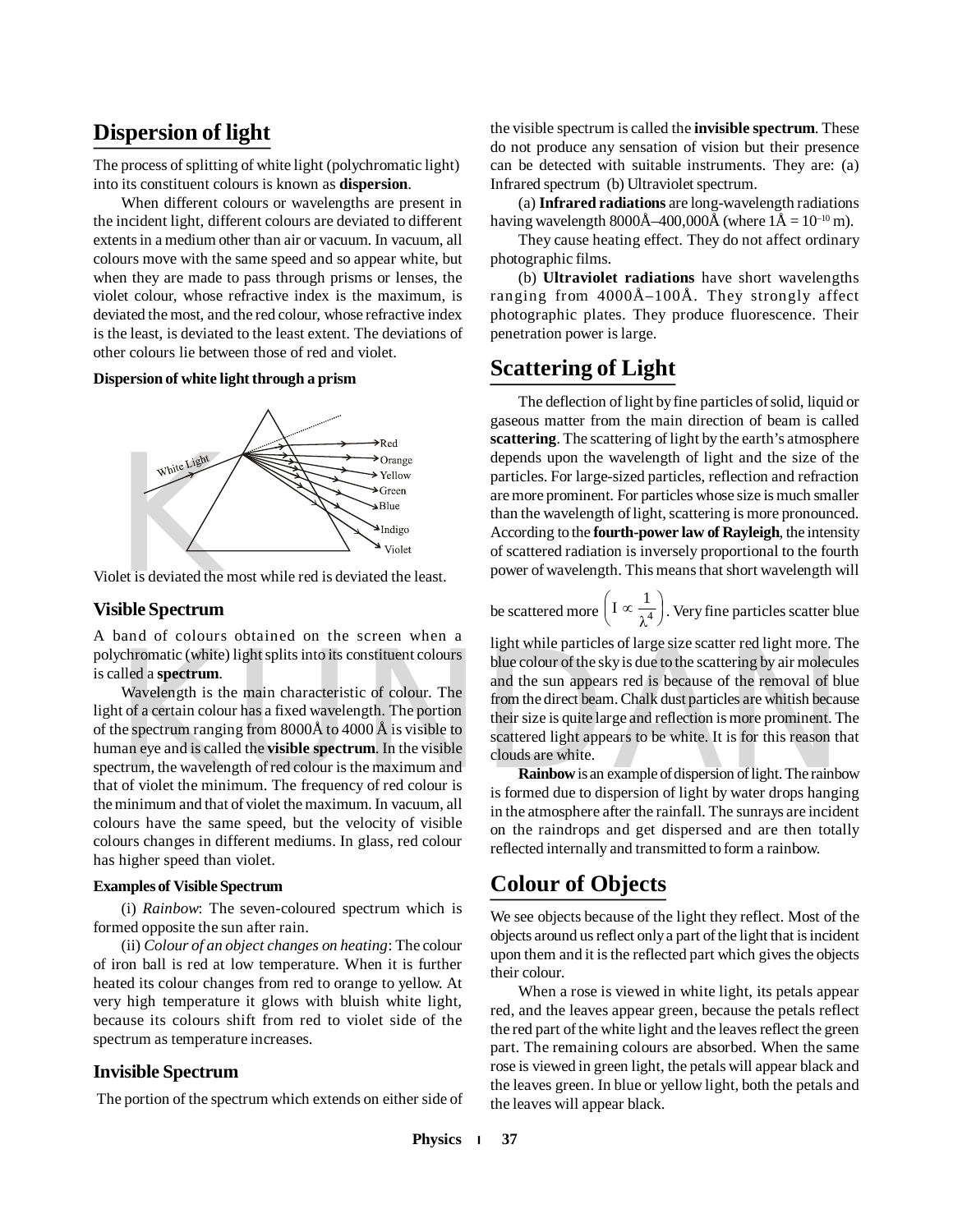This page appears white because it reflects all the colours and the print appears black because it absorbs all the colours.

**Mixing Coloured Light:** White light can be produced by a mixture of red, green and blue lights. In fact all colours can be produced by a suitable mixture of these three colours. Red, green and blue are therefore called **primary colours**. Others, such as yellow, are **secondary colours**.

Thus,  $Red + Green = Yellow$  $Red + Blue = Magnetic$  $Green + Blue = Cyan$ Also,  $Green + Magnetic$ 

> $Red + Cyan = White$  $Blue + Yellow = White$

Two colours which give white light when put together are called **complementary colours**. Blue and yellow are complementary colours.

By adding various<br>By adding various<br>produce any color<br>produce any color<br>produce any color<br>cyan, which are ob<br>purs, are called **subt**<br>Cyan (Peacock Blu<br>Magenta + Yellow By adding various amounts of red, green and blue, we can produce any colour in the spectrum. For this reason, they are called the **additive primary colours**. Yellow, magenta and cyan, which are obtained by mixing two additive primary colours, are called **subtractive primary colours**. The colours obtained by mixing two subtractive colours are:

Cyan (Peacock Blue) + Yellow = Green  $Magenta + Yellow = Red$  $Cyan + Magenta = Blue$ 

## **Interference of light**

The superposition of two (or more) waves of the same kind that pass the same point in space at the same time is called **interference**.

At some points the intensity is maximum and the interference at these points is called **constructive interference**. At some other points the intensity is minimum (possibly even zero) and the interference at these points is called **destructive interference**.

Interference is the most fundamental characteristic of a wave and there is no loss of energy in it; there is only redistribution of energy from maxima to minima. The phenomenon of interference was firstly demonstrated by Thomas Young in his experiment called **Young's double slit experiment**.

#### **Examples related to interference**

- (i) The kerosene oil spread on the water surface seems to be coloured due to interference of light.
- (ii) The soap bubbles have a brilliant colour in sunlight due to interference of light.

## **Diffraction of light**

Diffraction is a general characteristic exhibited by all types of waves, be it sound waves, light waves, water waves or matter

waves. Since the wavelength of light is much smaller than the dimensions of most obstacles, we do not encounter diffraction effects of light in everyday observations. Indeed the colours that we see when a CD is viewed is due to diffraction effects.

When a beam of light passes through a narrow slit or an aperture, it spreads out to a certain extent into the region of geometrical shadow. This is an example of *diffraction,* i.e. of the failure of light to travel in a straight line. If one uses monochromatic light for diffraction, bright and dark bands are observed in the region of geometrical shadow. With white light, coloured bands are observed. Diffraction is a particular case of interference and is due to the wave nature of light.

A **diffraction grating** is a device used to disperse a beam of light for producing its spectrum. Gratings may be prepared by ruling equidistant parallel lines onto a glass (transmission grating) or metal surface (reflection grating). **Note:** In interference and diffraction, light energy is

redistributed. If it reduces in one region, producing a dark fringe, it increases in another region, producing a bright fringe. There is no gain or loss of energy, which is consistent with the principle of conservation of energy.

## **Polarisation**

**Example 18 The Suppose we have the same superposition of two (or more) waves of the same kind<br>a rope and make waves down it, we could make waves in a<br>direction we liked. But if we made waves through a narro<br>particular pas** Polarisation is a feature of **transverse waves** only. Longitudinal waves can never be polarised. A wave is **plane-polarised** if all the vibrations in the wave are in a **single** plane, which contains the direction of propagation of the wave. Suppose we have a rope and make waves down it, we could make waves in any direction we liked. But if we made waves through a narrow vertical slit, we would find that the waves would only pass through if they were vertical. This would be a **vertically polarised wave**.

Light waves are easily polarised using **polaroid** filters. Light waves, like all electromagnetic waves, consist of an **electric field** component perpendicular to a **magnetic field** component, which are always in phase. We normally consider only the electric field component in polarisation, because the electrical effects are those that dominate.

 A light wave that is vibrating in more than one plane is referred to as **unpolarised light**. Light emitted by the sun, by a lamp in the classroom, or by a candle flame is unpolarised light.

It is possible to transform unpolarised light into polarised light. **Polarised light waves** are light waves in which the vibrations occur in a single plane. There are a variety of methods of polarising light. For example,

- 1. Polarisation by Transmission
- 2. Polarisation by Reflection
- 3. Polarisation by Refraction
- 4. Polarisation by Scattering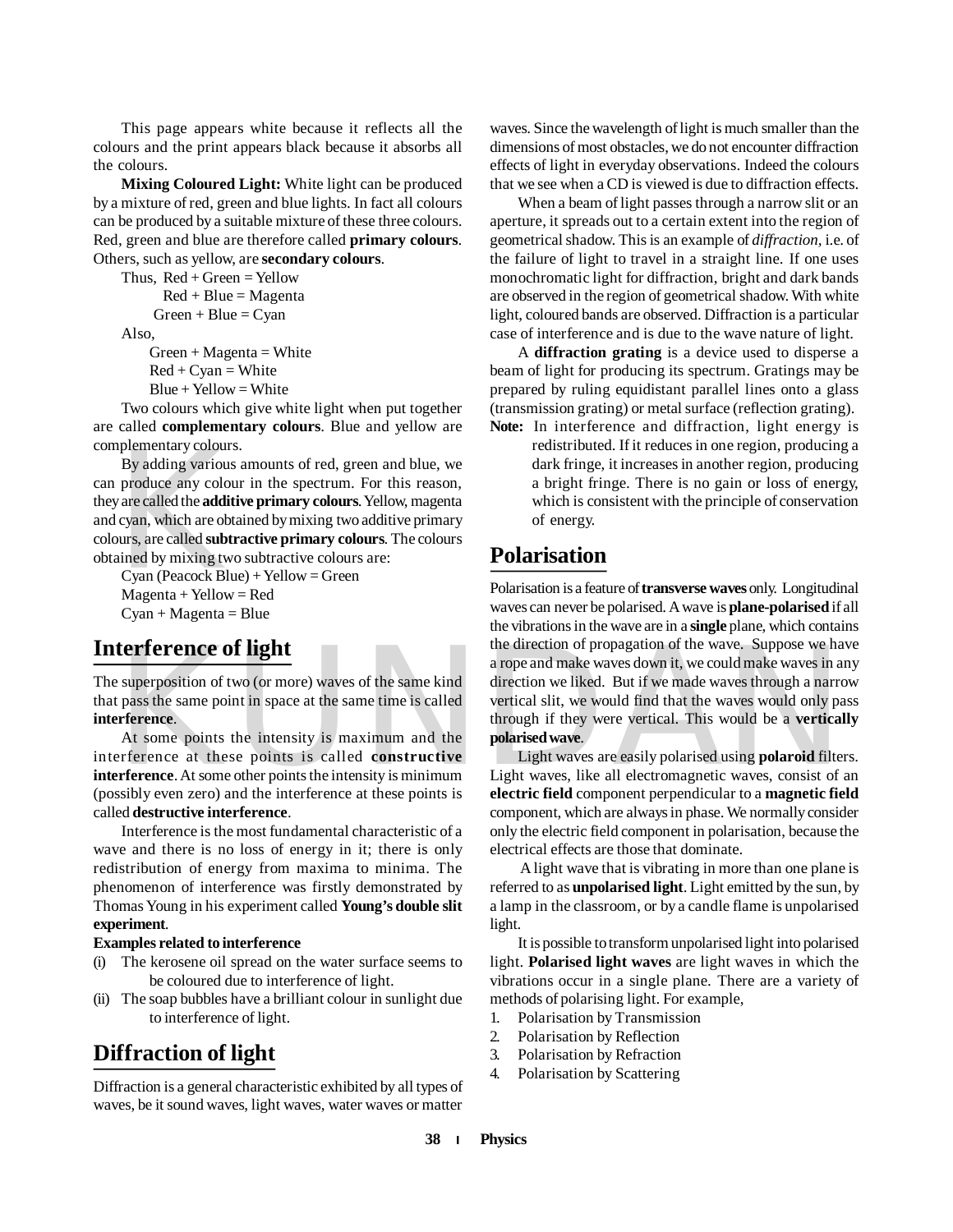#### **Polaroid**

Light waves are transverse in nature; i.e., the electric field associated with a propagating light wave is always at right angles to the direction of propagation of the wave. This can be easily demonstrated using a simple polaroid. You must have seen thin plastic-like sheets, which are called polaroids. A polaroid consists of long-chain molecules aligned in a particular direction. The electric vectors (associated with the propagating light wave) along the direction of the aligned molecules get absorbed.

Thus, if an unpolarised light wave is incident on such a polaroid then the light wave will get linearly polarised with the electric vector oscillating along a direction perpendicular to the aligned molecules.

#### **Applications of Polarisation**

- Polarisation has a wealth of other applications besides their use in glare-reducing sunglasses.
- In industry, polaroid filters are used to perform stress analysis tests on transparent plastics.
- Polarisation is also used in the entertainment industry to produce and show 3-D movies.
- In industry, polar analysis tests on the Polarisation is also to produce and sh<br>Polarisation is also to produce and sh<br>Polaroids are use cars to cut off the<br>from the opposite<br>**nerence and incohe**  Polaroids are used in headlights and windscreens of cars to cut off the dazzling light of a car approaching from the opposite side.

#### **Coherence and incoherence**

- Coherent radiation originates from a single oscillator, or a group of oscillators in perfect synchronisation (phaselocked), e.g., microwave ovens, radars, lasers, radio towers (i.e., artificial sources).
- Incoherent radiation originates from independent oscillators that are not phase-locked. Natural radiation is incoherent.

## **Light Amplification by Stimulated Emission of Radiation (LASER)**

A laser is an optical device that produces an intense beam of coherent monochromatic light. A laser is not a source of energy. It is simply a converter of energy, taking advantage of stimulating emission to concentrate a certain fraction of energy (commonly 1%) into radiation of a single frequency, moving in a single direction.

- 1. Eye surgeons use lasers to 'weld' detached retinas back into place without making incision.
- 2. Laser beams have been used to measure the exact distance between the earth and the moon and to provide information on continental drift.
- 3. The detection and measuring of pollutants in vehicular exhaust gases is accomplished with lasers.
- 4. Communications can be carried in a laser beam directed through space, through atmosphere, or through optical

fibres that can bend like cables.

- 5. A laser beam is used as a non-wearing 'optical' needle for video and phonograph records, as a knife to rapidly and accurately cut cloth in garment factories, as a tool for meat inspection, and for fingerprint detection.
- 6. Police use special guns emitting short bursts of infrared laser lights to measure the speed of vehicles. A laser speed gun measures the round-trip time for light to reach a vehicle and reflect back. If the gun takes a large number (say 1000) of readings per second, it can compare the change in distance between readings and calculate the speed of vehicles.

## **The Eye**

Human eye consists of a **natural convex lens** which forms real, inverted and diminished image on the retina. **Ciliary muscles** can change the focal length of the human eye. For a grown-up person, the separation between the retina and the lens is about **2.5 cm**, which is the image distance.

A normal eye can see up to maximum distance of infinity and the minimum distance of clear vision is about **25 cm**. For seeing at maximum distance of infinity, eye muscles are fully relaxed having maximum focal length and for seeing at minimum distance, muscles are strained, having minimum focal length.

#### **Some Common Defects**

For end this defect cannot see a distant object but near object<br>towers (i.e., artificial sources).<br>Incoherent radiation originates from independent<br>oscillators that are not phase-locked. Natural radiation<br>is incoherent.<br>In **(A) Shortsightedness or Myopia:** A person suffering from this defect cannot see a distant object but near objects are clearly seen. In this,  $f_{\text{max}}$  is less than the distance from the lens to the retina and hence the image of a distant object is formed short of retina (see figure a). For remedy, a **divergent lens** is given to a myopic person (see figure c). This lens forms the image of a distant object at a distance x, which is maximum distance of clear vision.



**(B) Farsightedness or Hypermetropia:** A person suffering from this defect cannot see a near object (see figure (a)). For remedy, a convergent lens is used (see figure (c)).

If y is the minimum distance up to which the eye can clearly see, the **converging lens** should form the image of an object at distance *y =* 25 cm.



**Physics 39**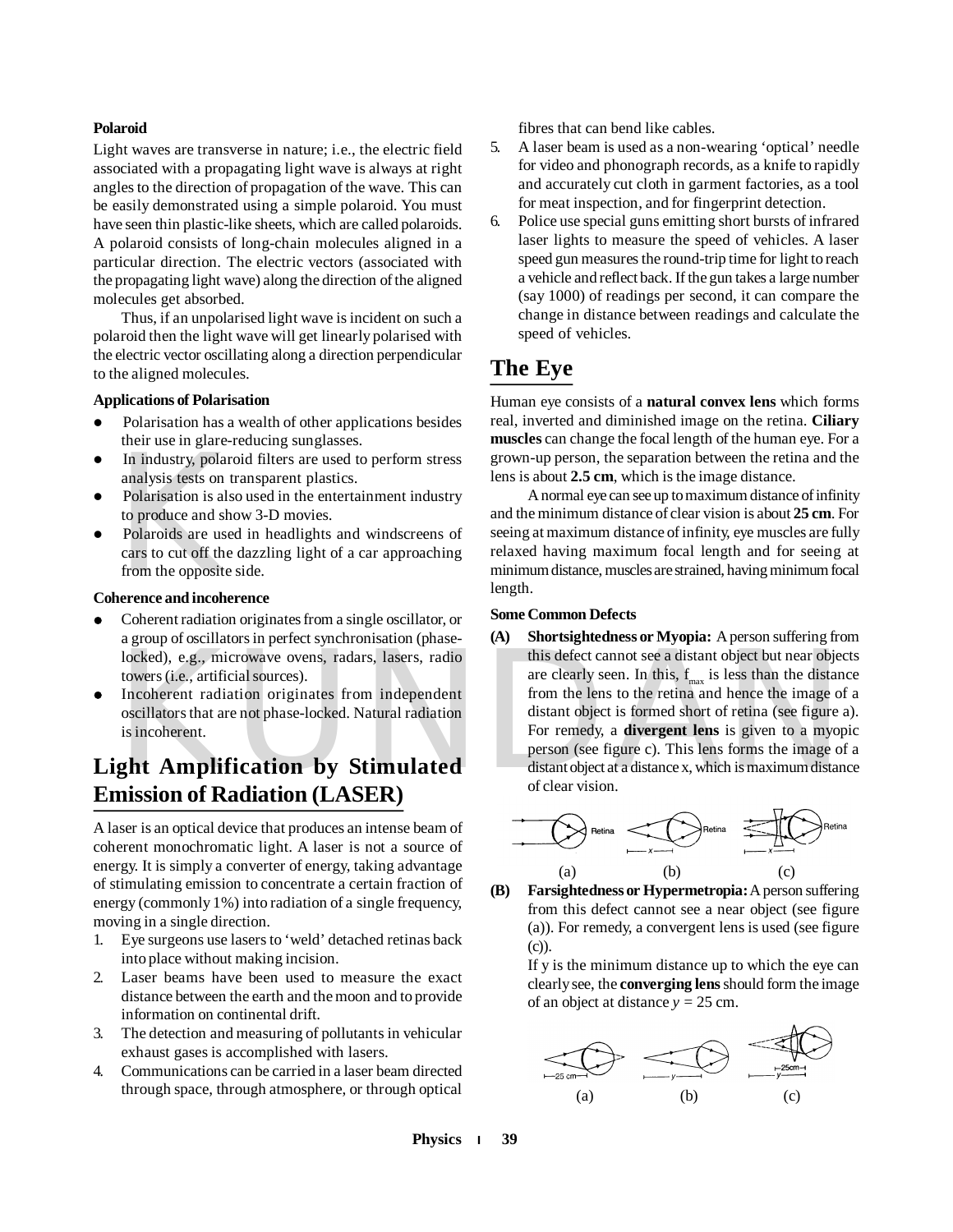- **(C) Presbyopia:** In this defect, both far-off and nearer objects are not clearly seen. This is corrected by using **bi-focal lens**.
- **(D) Astigmatism:** Such a person cannot see all directions equally well. This is corrected by using **cylindrical lenses**.

## **Optical Instruments**

#### **Microscope**

It is an optical instrument used to see the small objects which cannot be seen with the naked eye.

**Simple Microscope:** It consists of a single convex lens of small focal length. Hence, a magnifying glass may be called a simple microscope. It forms the final image magnified and erect.

In general, for a film<br>t when the final im<br>mal adjustment)<br>gnification is minim<br>least distance of dist<br>st strained and magn<br>**Magnifying Powe**<br>the image at the eyes In general, for a microscope or for a telescope, remember that when the final image is formed at infinity (also called normal adjustment) our eyes are most relaxed and magnification is minimum. But if the final image is formed at the least distance of distinct vision  $(D = 25$  cm), our eyes are most strained and magnification is maximum.

**Magnifying Power:** It is the ratio of the angle subtended by the image at the eye to the angle subtended by the object at the eye when both are placed at the least distance of distinct vision independently.

**Compound Microscope:** It consists of two convex lenses placed co-axially and the distance between them can be changed. The lens towards the object is called **objective (O)** and that near the eye is called **eyepiece (E)**. The objective has small focal length and small aperture. The eyepiece has large aperture and large focal length compared to the objective.

#### **Telescope**

Telescope is an optical instrument to observe a distant object clearly. Basically, they are of two types, refracting and reflecting.

**Astronomical Telescope:** It consists of two converging lenses placed co-axially. The objective has large aperture and large focal length. The eyepiece has smaller aperture and smaller focal length. The separator between the two lenses can be changed.

**Magnifying Power (M):** It is the ratio of the angle subtended by the image at the eye when it is at the least distance of distinct vision to the angle subtended by the object at the eye.

**Terrestrial Telescope:** It is used to see the objects on the earth. It forms the final image erect.



It consists of three converging lenses, namely, objective (O), eyepiece (E) and field lens (F)*.* The focal plane of the objective is at a distance of 2*f* from the field lens so that *A'B'*  $= AB$  (see fig above).

**Galilean Telescope:** It is a terrestrial telescope having very small field of view due to the concave lens used as an eyepiece.

ced co-axially and the distance between them can be<br>
a back. The lens system, which converges light onto the fil-<br>
nged. The lens towards the object is called **objective (O)**<br>
that near the eye is called **eyepiece (E)**. Th **Lens Camera:** Basically, a camera consists of lightproof box with a lens system in front and photographic film at the back. The lens system, which converges light onto the film, consists of a number of lenses. The purpose of using more than one lens is to minimise defects or aberrations of the image. Objects at different distances are focused on the film by moving the lens system. Like the pupil in the eye, a camera also has an opening or aperture whose diameter can be varied by the camera iris. There is a shutter placed between the lens system and the film. When a photograph is taken, the shutter opens and closes rapidly. The time for which the shutter remains open can be adjusted.

## **Static Electricity**

The word electricity comes from the Greek word *electron*, which means "amber".

Amber is petrified tree resin currently used in jewellery and if amber rod is rubbed with a piece of cloth, it attracts small pieces of dry leaves or paper. This is known as **static electricity** or **amber effect**.

The branch of Physics that deals with the interaction between stationary charges is called **Electrostatics**.

**Example:** We may have felt a shock when we touched a metal door knob after sliding across a car seat.

**Charge:** Charge is the property associated with matter due to which it produces and experiences electrical and magnetic effects.

There are two types of electric charges termed as positive and negative charge.

Unlike charges attract while like charges repel each other.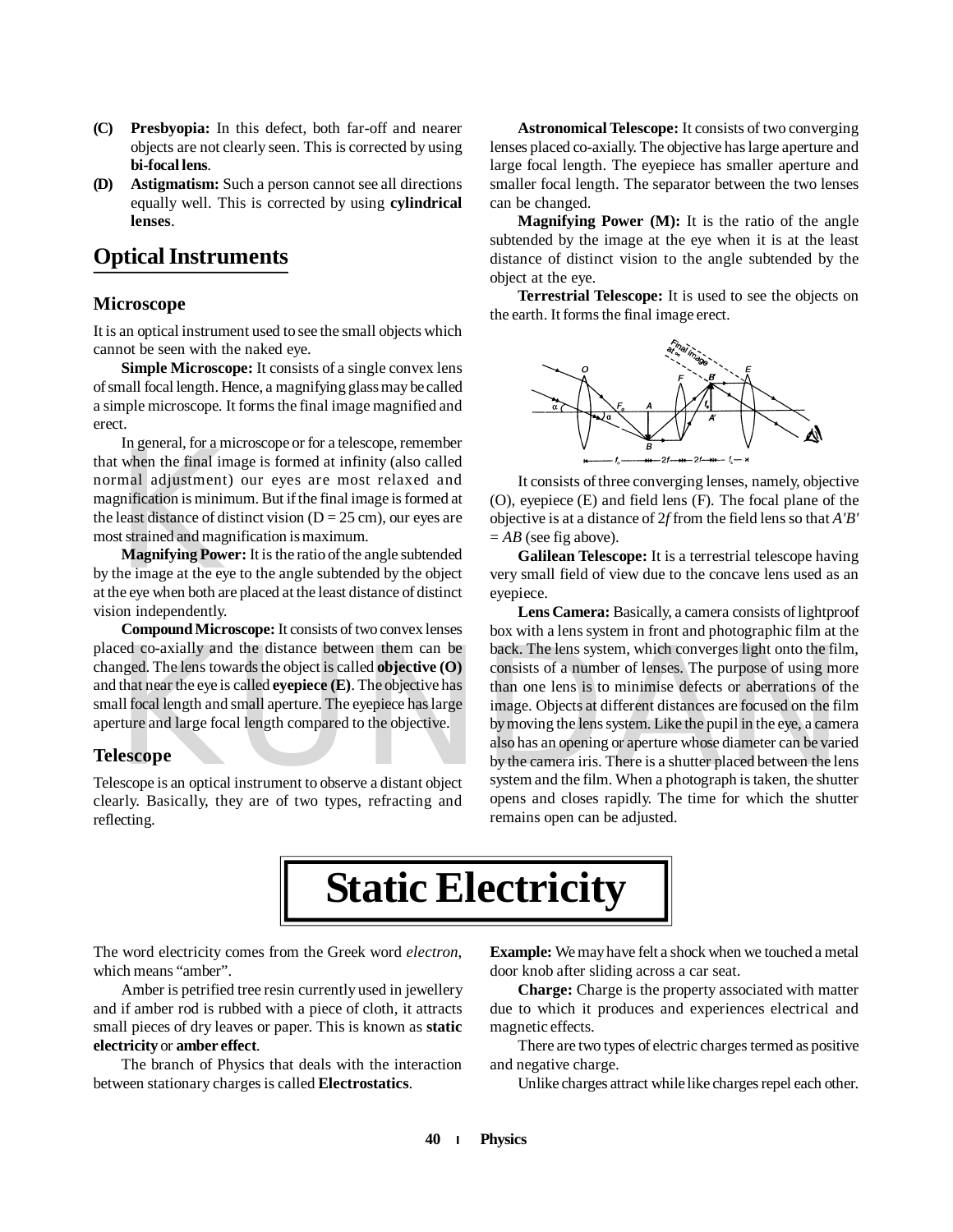Charge is conserved in nature. Charge is neither created nor destroyed; it is merely transferred from one body to other.

## **Charging by Friction, Conduction and Induction**

- **Franklin** is the smallest unit of charge while **Faraday** is the largest.
- Friction causes one object to gain electrons from another object.
- Charging by conduction occurs when excess charges in one object are transferred through contact to another object.
- Charging by induction occurs when a charged object influences the charge distribution in another object.
- **Note: Benjamin Franklin** was the first to assign positive and negative signs of charge.
- The existence of two types of charges was discovered by **Duafog**.

The existence of<br>by **Duafog.**<br>Modern concept of<br>his theory, when two<br>outermost orbit of<br>ms of another body<br>her of electrons the<br>by becomes positive<br>omes negatively cl **Modern concept or principle of electricity :** According to this theory, when two bodies are rubbed, the electrons of the outermost orbit of the atoms of one body transfer to the atoms of another body, and thus, the first body has lesser number of electrons than the second body. Thereby, the first body becomes positively charged and the second body becomes negatively charged. This is the latest concept of electricity.

**Electric Field:** If an isolated charge is kept anywhere, the region or space around it, up to which if any other charged particle is brought, experiences a force. This region or space is called electric field.

## **The concept of potential difference**

The positive charge flows from a body at a higher potential to a body at a lower potential and the negative charge flows from a body at a lower potential to a body at a higher potential.

The flow of charge continues until the potential between the two bodies becomes equal.

The **electric potential difference** between two conductors is defined as the amount of work done in moving a unit positive charge from one conductor to the other.

Mathematically, suppose the charge is q; then the electric potential difference between the two conductors is given by

$$
V = \frac{W}{q}
$$

Since work (W) is measured in joule and charge (q) in coulomb, the electric potential difference is measured in **joule per coulomb (JC-1)**. This unit occurs so often in our study of electricity that it has been named as **volt**, in honour of the scientist Alessandro Volta (the inventor of the Voltaic cell). Thus

$$
1\,\text{volt} = \frac{1\,\text{joule}}{1\,\text{coulomb}}
$$

Potential difference is a scalar quantity.



### **Electric Current**

Electric current is defined as the amount of charge per unit time that crosses the surface. Current is measured in ampere (A). Charge is measured in coulomb (C).

$$
I = \frac{charge}{time}
$$

1 ampere current flows when 1 coulomb of charge flows for 1 sec. or  $6.25 \times 10^{18}$  electrons flow in 1 second through a conductor.

 $\therefore$  Q = n × e (number of electrons × charge present on 1 electron)

$$
I = \frac{Q}{t} = \frac{ne}{t}
$$

Current always flows from positive potential towards negative in the circuit.

#### **Electromotive force (emf)**

Electromotive force is the work done in establishing the flow of unit charge in the circuit. This requires an arrangement. Such an arrangement is called a source of emf.

## **Electric cell**

The electric cell is an equipment which maintains a potential difference between any two points of the conducting wire so that the flow of electric current is continuously sustained. In electric cells, the chemical energy which is produced by various chemical reactions transforms into electrical energy. There are two metallic rods in every electric cell which are called **electrodes** and which have opposite nature. The metallic rod which is positively charged is called **anode** and the collected ions are called **anions**, while the metallic rod which is negatively charged is called **cathode**, and the collected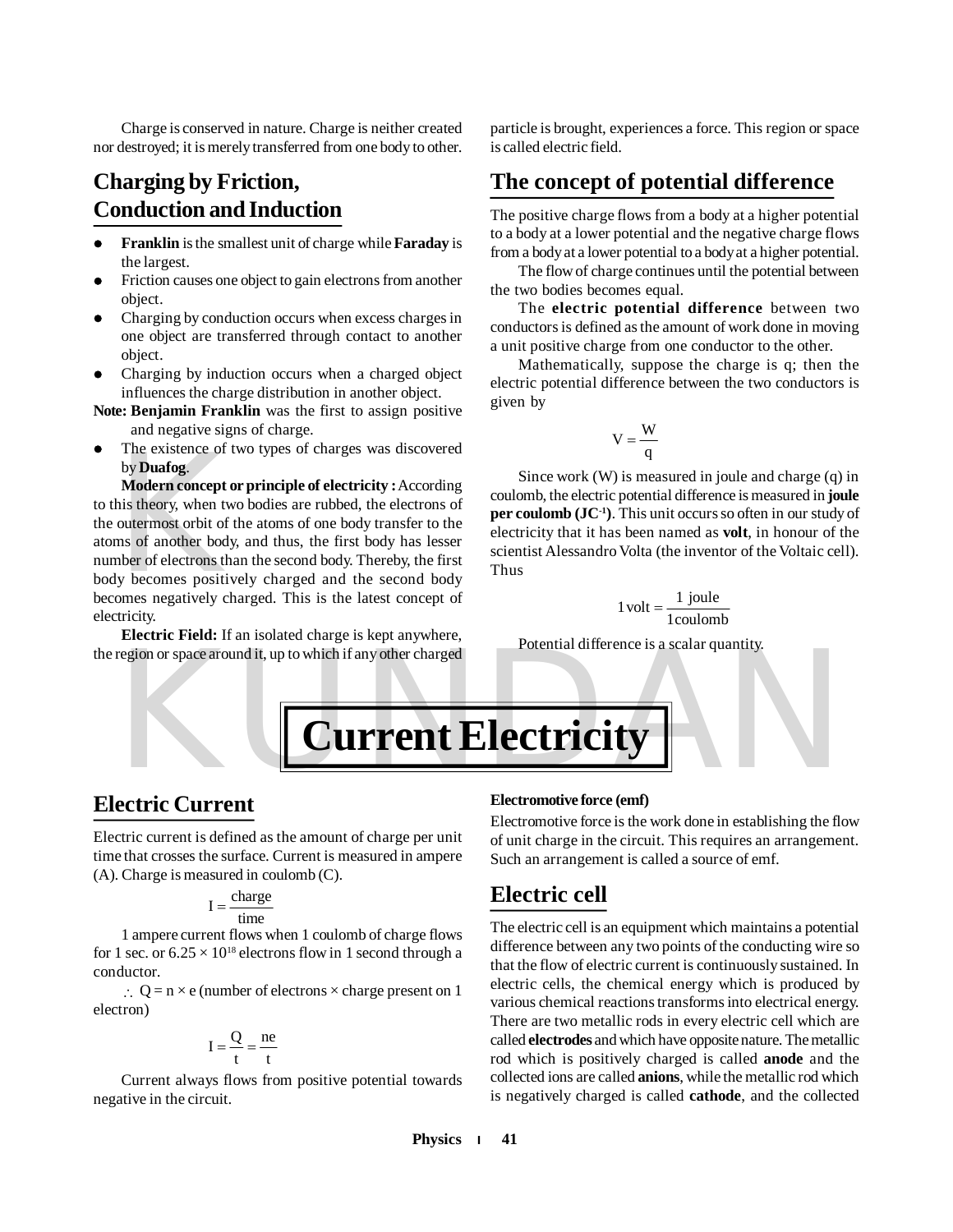ions are called **cations**. These metallic rods (electrodes) are kept inside the solvent called **electrolyte**.

Usually electric cells are of two types :

- (i) Primary cell
- (ii) Secondary cell

**(i) Primary cell:** In a primary cell, chemical energy is directly converted into electrical energy, and when all the chemical energy is exhausted (used up), the cell becomes dead. The Voltaic cell, Leclanche cell, Dry cell, Daniel's cell etc. are the examples of primary cell.

**(ii) Secondary cell:** In a secondary cell, first the electrical energy is converted into chemical energy. Then this chemical energy is converted into electrical energy. The entire process is completed by charging, and during its use, it is discharged, then it is again charged, and this is the process (way) of its functioning. That's why all the secondary cells are rechargeable. The process of recharging is done through an external source of electrical energy. **The battery or cell attached in motor vehicle, motor bike, emergency light etc. are the examples of secondary cell.**

Final source of electric<br>
in motor vehible examples of see<br>
Voltaic cell: The<br>
ssandro Volta in 17<br>
are kept inside th<br>
SO<sub>4</sub>).<br>
Coppe **Voltaic cell:** The Voltaic cell was invented by Professor **Alessandro Volta** in 1799. In this cell a zinc rod and a copper rod are kept inside the glass container of sulphuric acid  $(H_2SO_4).$ 



In this cell the copper rod acts like an anode and the zinc rod acts like a cathode. The value of emf in this cell is **1.08 volt**.

**Leclanche cell:** In this cell a saturated solution of NH4Cl is taken in a glass container, in which the zinc rod acts like a cathode and the carbon rod kept in a mixture of manganese dioxide  $(MnO<sub>2</sub>)$  acts like an anode.



The value of emf is **1.5 volt**. This type of cell is used where electric current is not regularly available. Such cells are mainly used in **electric alarm, siren, telephone etc.**

**Dry cell:** In this cell the electrolyte used is not in the form of solution but it remains in the dry form. In it there is a zinc container (vessel) in which manganese dioxide  $(MnO<sub>2</sub>)$ , ammonium chloride ( $NH<sub>4</sub>Cl$ ) and carbon are kept and in the middle of this mixture a carbon rod is kept. Here, the carbon rod acts like an anode while the zinc container acts like a cathode. The dense paste of ammonium chloride is kept inside the mixture of  $\text{MnO}_2$  and carbon. The value of emf this cell is also 1.5 volt. Such cells are used frequently in **torch, transistor, radio etc.**

| <b>Electromotive force of cells</b> |              |
|-------------------------------------|--------------|
| Cell                                | EMF          |
| Voltaic cell                        | $1.08$ volt  |
| Daniel's cell                       | $1.08$ volt  |
| Dry cell                            | $1.50$ volt  |
| Leclanche cell                      | $1.50$ volt  |
| Lead container cell                 | $2.00$ volt  |
| Battery of six cells                | $12.00$ volt |
|                                     |              |

### **Resistance**

It is the obstruction to the flow of electrons. The more the resistance in the circuit, the less will be the current flowing through the circuit. Increase in resistance causes electrical energy to get converted into heat energy.

 $R \propto$  length (*l*)

$$
R \propto \frac{1}{\text{area of cross-section (a)}}
$$
  
 
$$
\therefore R = \rho \frac{l}{a}
$$

A long and thin wire offers more resistance than a short and thick wire. It is measured in ohm  $(\Omega)$ .

The resistance of a conductor is said to be one ohm if under a potential difference of one volt a current of one ampere flows through the conductor.

#### **Materials chosen for making**

- (1) **Connecting wires:** Materials having a flow value of resistivity, e.g., copper, aluminium.
- (2) **Resistance boxes:** Materials having a high value of resistivity but whose resistance does not increase with increase in temperature, e.g., constantan, manganin, German silver.
- (3) **Resistors and filaments:** Materials having large value of resistivity, not pure metals but alloys, e.g., nichrome, manganin.
- (4) **Fuse wire:** Material having low melting point and high resistivity, e.g., solder, an alloy of lead and tin.

In the electrical case, resistance  $(R)$  is defined as the ratio of the voltage V applied across a piece of material to the current I through the material, or  $R = V/I$ . When only a small current results from a large voltage, there is a high resistance to the moving charge. For many materials (e.g., metals), the ratio V/I is the same for a given piece of material over a wide range of voltages and currents. In such a case, the resistance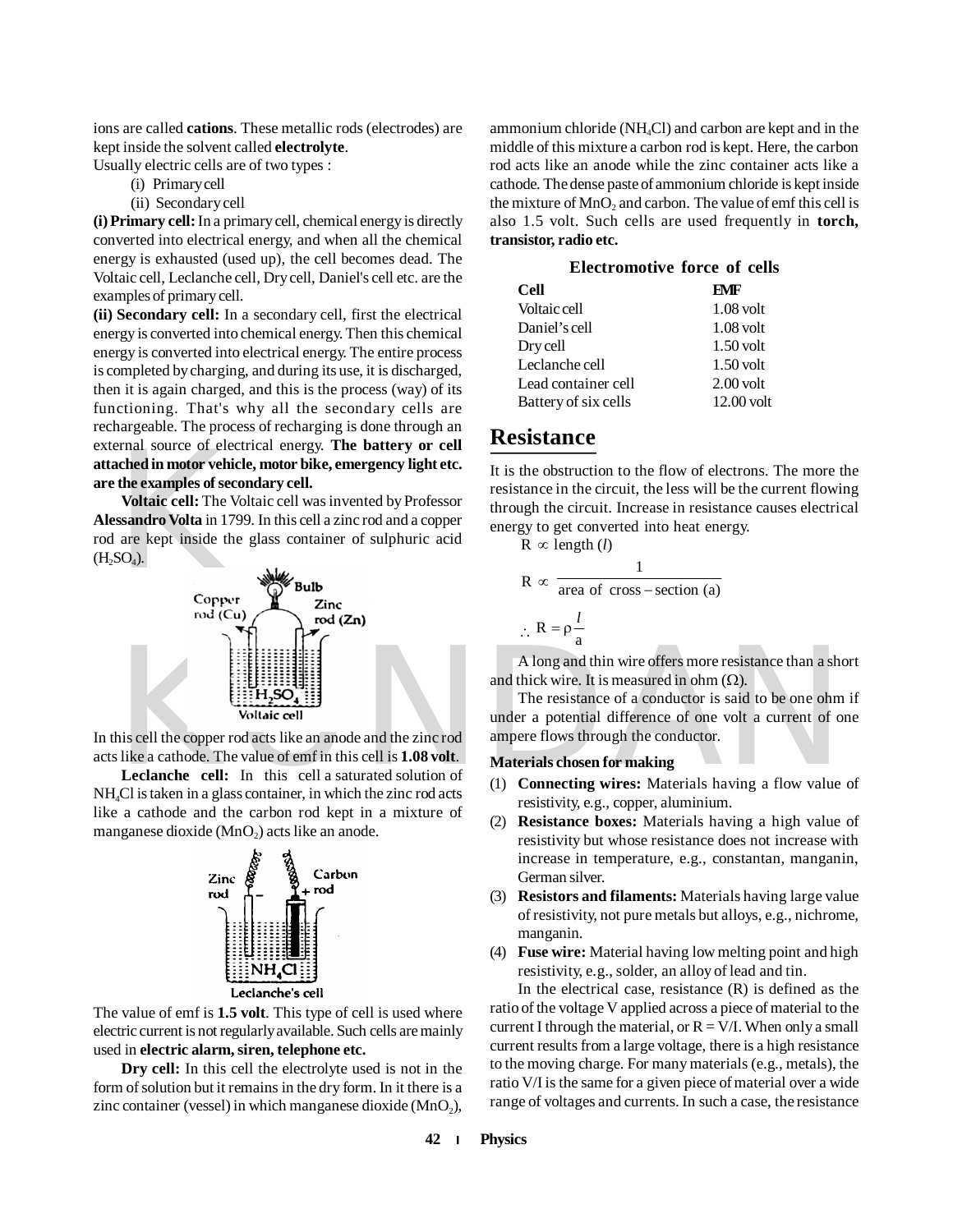is a constant and the relation  $R = V/I$  is referred to as **Ohm's law,** after the German physicist George Simon Ohm (1789- 1854), who discovered it.

The above relation is an empirical formula which relates the current flowing through a conductor to the potential difference applied across it.

It states that "Physical conditions remaining the same, the electric current flowing through a conductor is directly proportional to the potential difference across the two ends of the conductor."

Mathematically

$$
V \propto I \text{ or } V = IR
$$

where R is a "constant" and is called the resistance of the conductor.

The SI unit of resistance is volt per ampere, which is called **ohm** and is represented by the Greek capital letter omega $(\Omega)$ .

#### **Internal Resistance**

Example 2.1.<br>
Example 2.1.<br>
Example 2.1.<br>
Example 2.1.<br>
Example 2.1.<br>
Example 2.1.<br>
Example 2.1.<br>
Example 2.1.<br>
Example 2.1.<br>
Example 2.1.<br>
Example 2.1.<br>
Example 2.1.<br>
Example 2.1.<br>
Example 2.1.<br>
Example 2.1.<br>
Example 2.1 The internal resistance of a cell is defined as the opposition of electrolyte to the flow of current through it. It is always in series in a circuit. If a number of cells are in series, then the internal resistances of all the cells are added according to series combination. But if a number of cells are connected in parallel then internal resistance is also calculated according to reciprocal law of parallel combination.

i.e., 
$$
\frac{1}{r_p} = \frac{1}{r_1} + \frac{1}{r_2} + \frac{1}{r_3} + \dots
$$

The internal resistance of a secondary cell is always less than that of a primary cell.

**Electric current, resistance and potential difference in series and in parallel circuits:**

#### **For a series combination of resistors**

- (i) The current is the same in every part of the series circuit.
- (ii) The equivalent resistance is the sum of the individual resistances, including the internal resistance of the cell in the circuit.
- (iii) Current in the circuit is independent of the relative positions of the resistors in series.
- (iv) The equivalent resistance is greater than any individual resistance in the series combination.
- (v) The potential drop across each resistor is proportional to its resistance.
- (vi)In series combination of resistors, we have

$$
\mathbf{R}_{\mathrm{s}} = \mathbf{R}_{1} + \mathbf{R}_{2} + \mathbf{R}_{3} + \dots
$$

#### **In parallel combination of resistors**

(i) Total current through the combination is the sum of the individual currents through the various branches.

- (ii) The potential difference across all resistors is the same.
- (iii) The current through each branch is inversely proportional to the resistance of that branch.
- (iv)The reciprocal of the equivalent resistance equals the sum of the reciprocals of the individual resistances.
- (v) If two resistors  $R_1$  and  $R_2$  are in parallel, then the current  $I_1$  and  $I_2$  in them will be distributed as:

$$
I_1 = \frac{R_2 I}{R_1 + R_2} \text{ and } I_2 = \frac{R_1 I}{R_1 R_2}
$$
  
or  

$$
I_1 = \frac{V}{R_1} \text{ and } I_2 = \frac{V}{R_2}
$$

Where I is the total current in the circuit.

(vi) 
$$
\frac{1}{R_P} = \frac{1}{R_1} + \frac{1}{R_2} + \frac{1}{R_3} + \dots
$$

#### **About combination of resistors, we have:**

- (i) Using n conductors of equal resistances, the number of combinations one can have at a time is  $2<sup>n-1</sup>$ .
- (ii) If resistances are different, then the number of combinations is 2<sup>n</sup> .

(iii) For n equal resistances, 
$$
\frac{R_S}{R_P} = n^2
$$

#### **Resistivity**

- The resistivity of a material is the resistance of a conductor of this material of unit length and unit crosssectional area.
- i.e.,  $\frac{1}{r_p} = \frac{1}{r_1} + \frac{1}{r_2} + ...$ <br>
The internal resistance of a secondary cell is always<br>
than that of a primary cell.<br>
Electric current, resistance and potential difference<br>
eries and in parallel circuits:<br>
a series Resistivity is independent of the length and crosssectional area of the conductor and depends upon the nature of the material and the temperature.
	- The connecting wires are usually made of a material having a low value of resistivity, e.g., copper, aluminium.
	- Resistors are made of wires having a large value of resistivity. Usually, they are made of alloys, e.g., nichrome, manganin and constantan.
	- The resistance and resistivity of a conductor is directly proportional to its absolute temperature.
	- With rise in temperature, the resistance and resistivity of
		- (i) Conductors increase
		- (ii) Alloys increase
		- (iii) Semiconductors decrease
		- (iv) Electrolytes decrease
	- Resistance of certain alloys does not increase much or remains almost the same with rise in temperature, e.g.,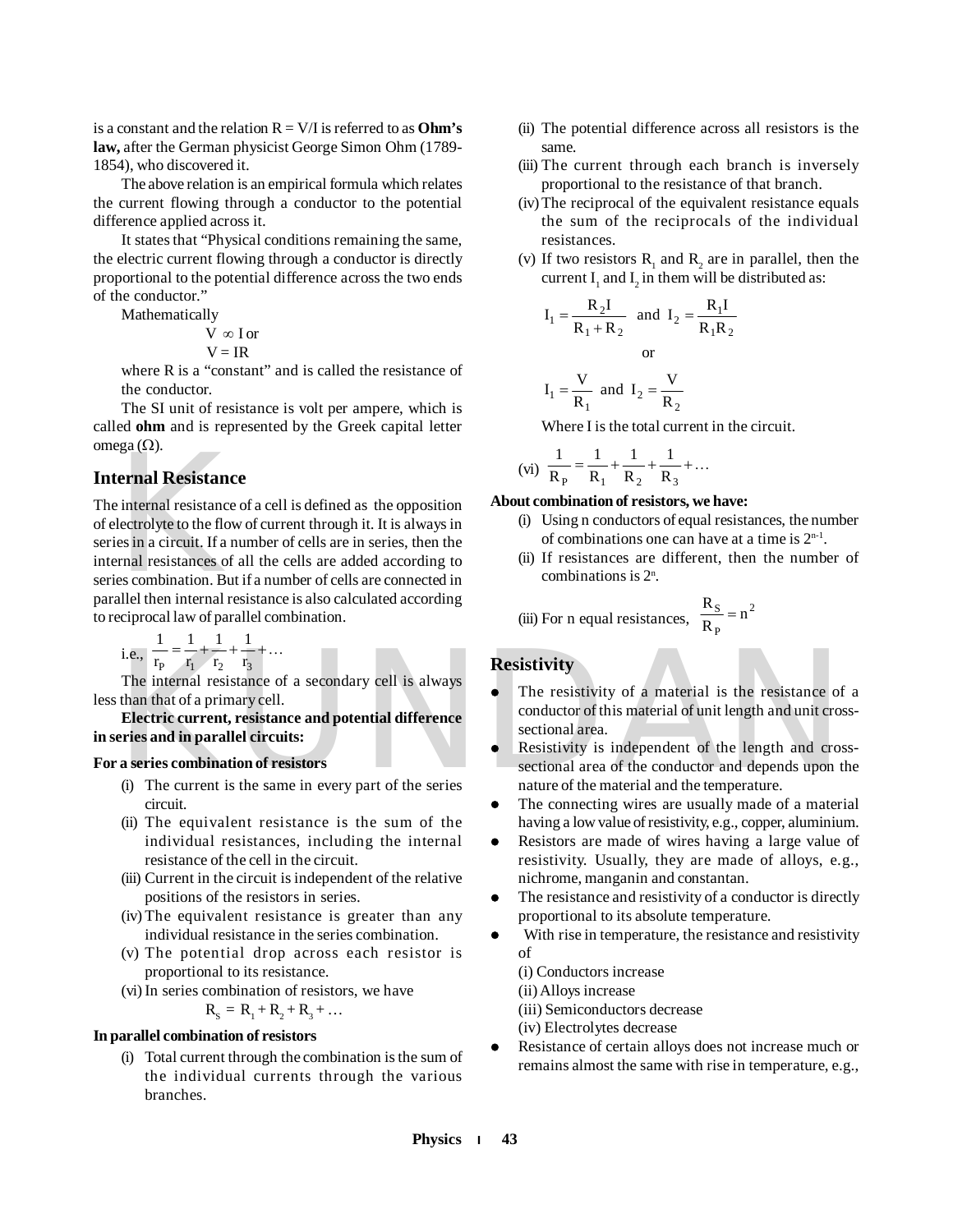manganin, constantan, German sub silver etc. That's why they are used for making resistance boxes.

#### **Factors affecting the resistance of a conductor**

The electrical resistance of a conductor depends upon the following factors:

- **Effect of length of conductor:** On increasing the length of a wire, its resistance increases, and on decreasing the length of a wire, the resistance will reduce. Actually, the resistance of a wire is directly proportional to its length.
- **Effect of area of cross-section of conductor:** It has been found that the resistance of a conductor is inversely proportional to the area of the cross-section of the conductor which is used in the circuit.
- **Effect of nature of material of conductor:** The electrical resistance of a conductor depends on the nature of the material of which it is made.
- **Effect of temperature:** The resistance of conductors of pure metals increases on increasing the temperature and decreases on decreasing the temperature.

**Effect of tempera**<br>pure metals increa<br>decreases on decre<br>mestic electric c<br>igning an electric c<br>es or parallel circu<br>mple, if we want t<br>bs for decorating b<br>h as Diwali or marri Worder the interval and the bulb gets fused, then the circuit<br>
worder the interval and all the bulb gets fused, then the circuit<br>
axis and all the bulbs are turned off. An electrician has to<br>
da lot of time in locating the **Domestic electric circuits series or parallel:** When designing an electric circuit, we should consider whether a series or parallel circuit is better for the intended use. For example, if we want to connect a large number of electric bulbs for decorating buildings and trees as during festivals such as Diwali or marriage functions, then the series circuit is better because all bulbs connected in series can be controlled with just one switch. A series circuit is also safer because the flow of current in it smaller. But there is a problem with this circuit. This is because if one bulb gets fused, then the circuit breaks and all the bulbs are turned off. An electrician has to spend a lot of time in locating the fused bulb form among hundreds of bulbs, so as to replace it and restore the lighting.

The parallel electric circuit is better for connecting bulbs in house because then we can have separate switches for each bulb and hence operate it separately. In addition to having ease of operation, parallel domestic circuits have many other advantages over the series circuits.

**Electric power:** We know that the rate of doing work is known as power. So electric power is the electrical work done per unit. That is

> Power = Work done/time taken Or  $P = W/t$

**Unit of power:** The SI unit of electric power is **watt**, denoted by the letter W. The power of 1 watt is the rate of working of 1 joule per second. That is

1 Watt  $= 1$  joule/1 second

**Heating effect of current:** When an electric current is passed through a high-resistance wire like nichrome wire, the resistance wire becomes hot and produces heat. This is known as the heating effect of current. The role of resistances in circuits is the same as that of friction in machines.

Since a conductor, say a resistance wire, offers resistance to the flow of the current, work must be done by a current continuously to keep itself flowing. We will calculate the work done by a current I when it is passing through a resistance R for time *t*. Now when an electric charge Q moves against a potential difference V, the amount of work done is given by

 $W = Q \times V$ 

From the definition of current, we have

 $I = Q/t$  or  $Q = I t$ And from Ohm's law, we have  $V/I = R$ 

or potential difference,  $V = I \times R$ 

Now putting  $Q = I \times t$  and  $V = I \times R$ ,

we have  $W = I^2 \times R \times t$ 

or Heat produced,  $H = I^2 \times R \times t$  joules

It is clear that the heat produced in a wire is directly proportional to

- Square of current
- Resistance of wire
- Time for which current is passed

#### **Applications of the heating effect of current**

The important applications of the heating effect of electric current are the following:

- The heating effect of current is utilised in the working of electrical heating appliances such as electric iron, kettle, toaster, oven, room heater and water geyser.
- The heating effect of current is utilised in electric bulb for producing light.
- The heating effect of current is utilised in electric fuse for protecting household wiring and appliances.

## **Electrical Instruments**

- 1. **Electric Bulb:** It is based on the principle that when a current is passed through the resistor filament, it gets very hot and emits light. To retain such a high temperature, the filament must be made of a metal of high remelting point. Generally, a filament is made of a thin wire of tungsten enclosed in a glass bulb containing some inert gases like nitrogen and argon. Tungsten has a high melting point of nearly 3380 °C. The inert gases prolong the life of the filament. Due to high resistance of the filament, a large amount of heat is produced which raises the temperature and hence it begins to emit light at high temperature much below its melting point. For every watt of electrical power consumed, the luminous intensity of bulb is nearly 1 **candela**.
- 2. **Electric Fuse:** It is a protective device which prevents excessive current. It is always connected in series with an electric circuit or an electric appliance. It consists of a piece of wire generally made of lead-tin alloy having very low melting point and high resistance. If a current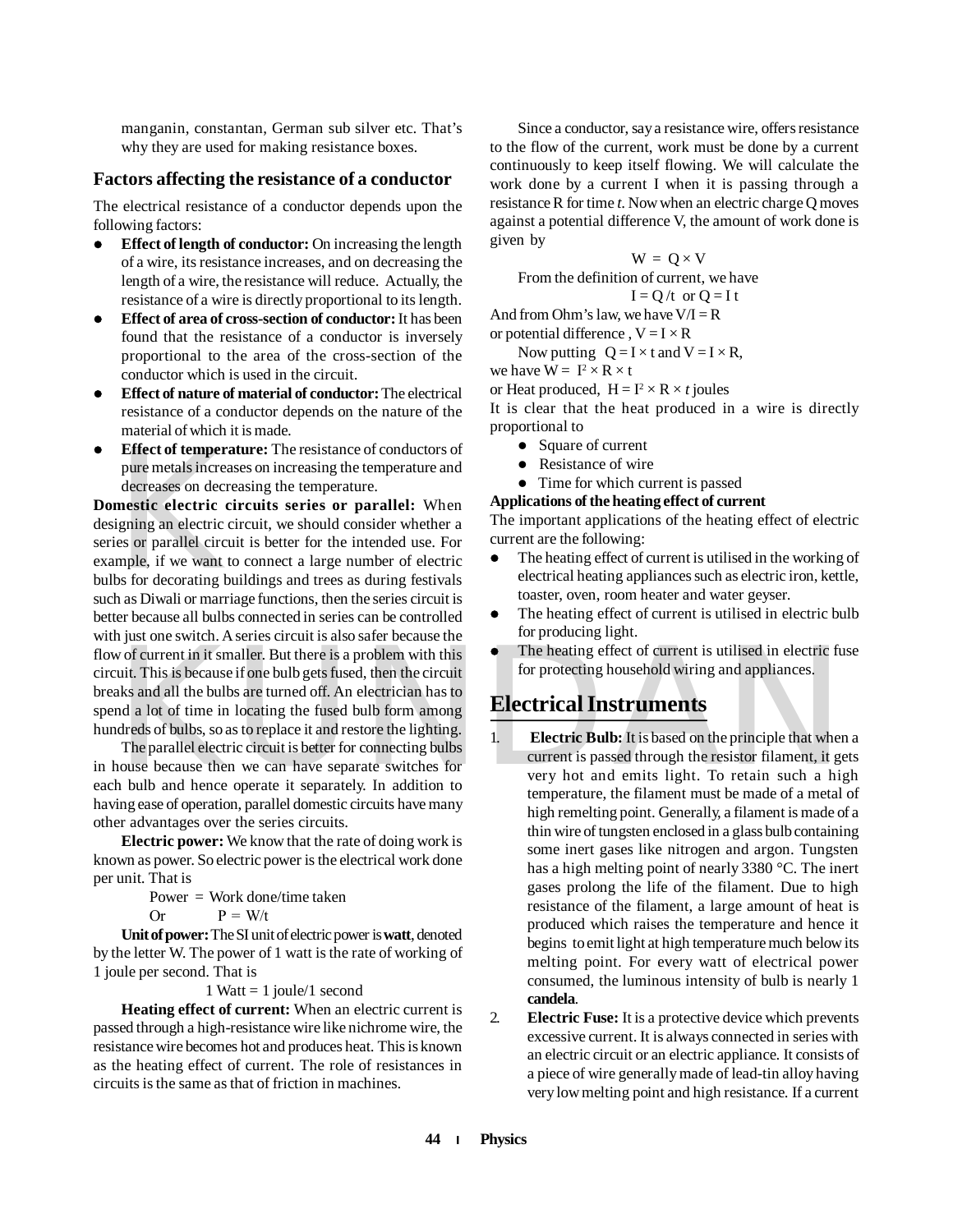larger than the specified value flows, the fuse wire melts and breaks the circuit and hence the electric appliance is saved from damage. The melting point and the resistance of fuse wires are different for different electric appliances.

When an electric heater of 2kW is operated at 220V, a

current of  $\frac{2000}{220}$  A  $\frac{2000}{220}$  A = 9.1A will be obtained in the circuit.

So, a fuse wire of 10A should be used.

ionise the gas protonisation<br>through ionisation<br>the tube gets suff<br>tratts to vaporion<br>emission, UV ray<br>incident on the<br>fluorescent mate<br>the wall and vision 3. **Tube light:** Basically it is a long tube of glass and the inside wall of the tube is coated with a thin layer of fluorescent material. The tube glass has mercury along with some inert gas like argon inside it. The two ends of the tube have two terminals on which a thin layer of barium oxide is coated. Whenever these two terminals of the tube are activated to pass an electric current, the electrons are emitted, which are directly respondent to ionise the gas present inside the tube. Consequently, through ionisation of the gas, ions generate a flow of current inside the tube. The mercury confined inside the tube gets sufficient thermal energy and it (mercury) starts to vaporise and finally, due to the electron emission, UV rays are emitted. When these UV rays are incident on the inside wall of the tube on which fluorescent material is coated, they are absorbed by the wall and visible rays, or light of lower frequency, seem to appear.

that light produced from the tube light appears similar<br>to a white visible sunlight. In the tube light internal<br>energy is produced in smaller amount, so 60% to 70%<br>electrical energy transforms into light energy. That's<br>wh The fluorescent material coated is used in such a way that light produced from the tube light appears similar to a white visible sunlight. In the tube light internal energy is produced in smaller amount, so 60% to 70% electrical energy transforms into light energy. That's why the power of tube light is sharper than that of an ordinary bulb. A 40-watt tube light provides 6 to 8 times more light than an ordinary bulb of 40 watts.

## **Measurement of Voltage, Current and Resistance**

**Galvanometer:** It is a very sensitive instrument to detect very small current, as small as  $10^{-3} \mu A$ . The deflection in the instrument is directly proportional to the current passing through it.

**Ammeter:** It measures current and hence is always connected in series to the element through which the current has to be measured so that the total current of the element goes into the ammeter. Ideally the resistance of an ammeter will be zero so that it doesn't introduce any resistance into the main circuit and the main circuit is not affected. (An ideal ammeter has been impossible so far.) In practice, the resistance of an ammeter is approximately 1  $\Omega$ , so the current measured is always slightly less than what is flowing into the main circuit.

**Voltmeter:** It's a device to measure potential difference across a circuit element and hence is always connected in parallel to that element. Ideally the resistance of a voltmeter is infinite so that it doesn't draw any main-circuit current and the potential difference across the circuit element remains to its true value. (The ideal voltmeter has alternatively been realised in practice in the form of potentiometer.)

## **Types of current**

There are two types of electric current: Direct Current (DC) and Alternating Current (AC).

- a) If the magnitude and direction of current does not vary with time, it is known as **direct current (DC)**.
- b) If a current is periodic, i.e. its magnitude varies periodically and its polarity reverses after each half cycle, it is known as **alternating current (AC)**.

#### **Alternating current**

An alternating current is the one which has the following characteristics:

- Its magnitude is not constant but is constantly varying.
- Its direction also reverses after every half a cycle.
- **●** In one cycle of A.C. the current rises from zero to maximum and then decreases to zero and again rises to maximum in the opposite direction before again becoming zero.
- **●** The frequency of an A.C. is the number of cycles of the A.C. produced in one second. In our houses, we use 50 cycles of A.C. in 1 second.
- **●** Alternating current and alternating emf are those whose magnitude and direction vary periodically with time.
- **●** The simplest types of alternating current and alternating emf have a sinusoidal variation, given respectively by  $i = i_0$ sin $\omega t$  and  $\varepsilon = \varepsilon_0$ sin $\omega t$

where  $i_0$  and  $\epsilon_0$  are called peak values of current and voltage respectively and  $\omega$  is the angular frequency.

- The time taken by an alternating current to go through one cycle of change is called its **period** (T) and  $T=2\pi/\omega$ .
- The number of cycles per second of an alternating current is called its **frequency**,  $n = 1/T = \omega/2\pi$ .
- The phase of an alternating current at any instant represents the fraction of the time period that has elapsed since the current last passed through the zero position of reference. Phase can also be expressed in terms of angle in radians.
- **●** An alternating current or emf varies periodically from a maximum in one direction through zero to a maximum in the opposite direction, and so on. The maximum value of the current or emf in either direction is called the **peak value**.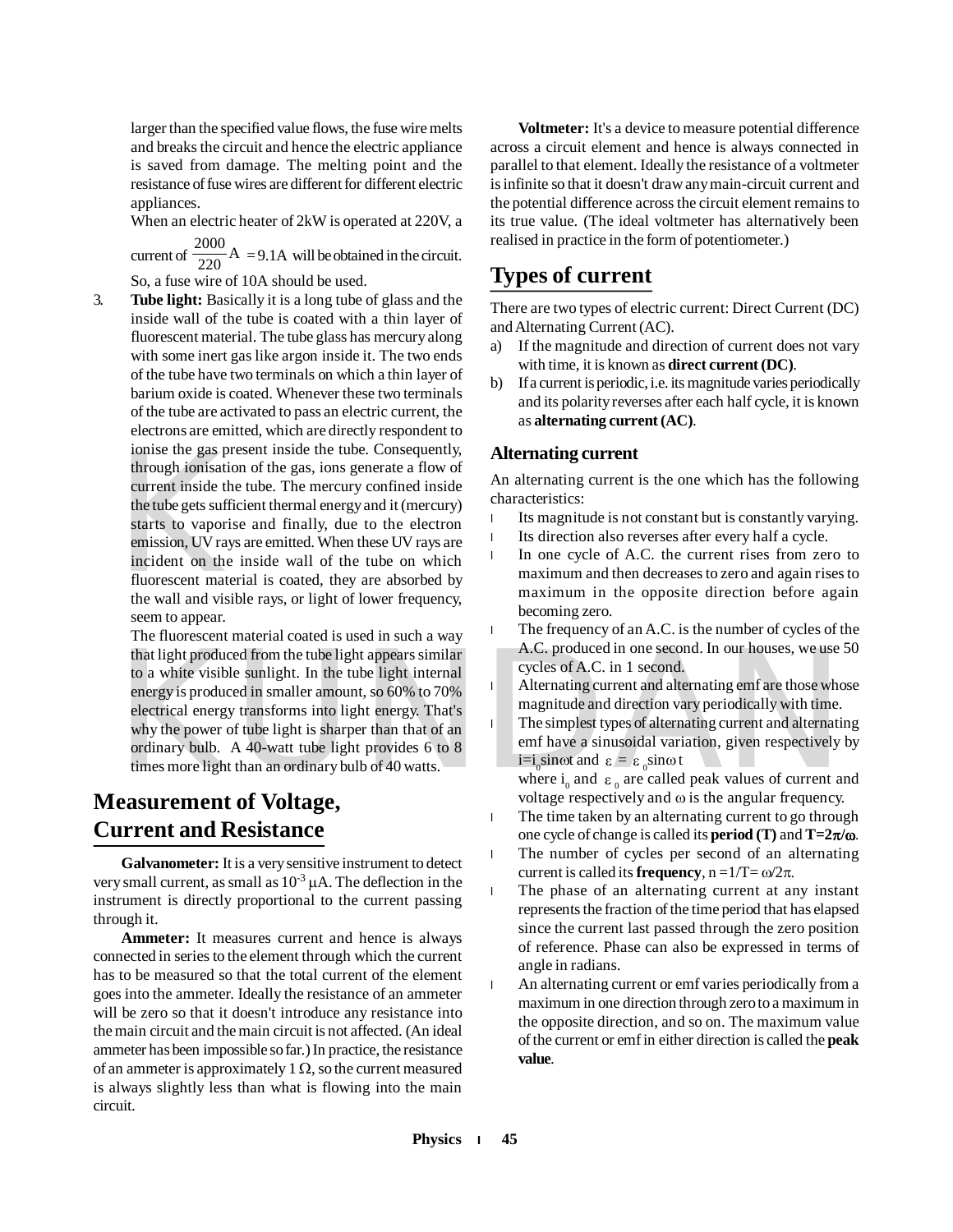#### **Comparison between AC and DC**

- (a) The generation of AC is more economical than that of DC.
- (b) AC voltages can be easily stepped up or stepped down using transformers.
- (c) AC can be transmitted to longer distances with less loss of energy.
- (d) AC can be easily converted into DC by using rectifiers.
- (e) The phenomenon of electrolysis cannot be performed through an AC, so for the extraction of metals in metallurgy and other works in the industrial workshops, only DC, and not AC, can be used.
- (f) In electroplating, AC is not used; it can be done by using DC only.
- (g) Unlike DC, AC cannot be stored in an accumulator cell.
- (h) Electromagnets can only be prepared through DC. In India, the AC changes direction after every 1/100

second, that is, the frequency of AC is 50 Hz.

#### **Disadvantages of AC**

- (a) AC is more fatal and dangerous than DC.
- ond, that is, the free<br>advantages of AC<br>AC is more fatal a<br>AC always flows<br>(skin effect) and h<br>AC cannot be use<br>etc.<br>sed and Open Circ (b) AC always flows on the outer layer of the conductor (skin effect) and hence requires stranded wires.
- (c) AC cannot be used in electrolysis, e.g. electroplating etc.

#### **Closed and Open Circuits**

**Open circuit:** A circuit is said to be open if no current passes through the circuit. The resistance of such a circuit is infinite. This happens if the key is not plugged.

**Closed circuit:** A circuit is said to be closed if current passes through the circuit. The resistance of such a circuit is finite. This happens if the key is plugged.

## **Domestic Electric Circuits**

In our homes, we receive supply of electric power through a **main supply** (also called **mains**), either supported through overhead electric poles or by underground cables. One of the wires in this supply, usually with red insulation cover, is called **live wire** (or **positive**). Another wire, with black insulation, is called **neutral wire** (or **negative**). In our country, the potential difference between the two is **220 V**.

At the metre-board in the house, these wires pass into an electricity meter through a main fuse. Through the main switch they are connected to the line wires in the house. These wires supply electricity to separate circuits within the house. Often, two separate circuits are used, one of **15 A** current rating for appliances with higher power ratings such as geysers, air coolers, etc. The other circuit is of **5 A** current rating for bulbs, fans, etc. The earth wire, which has insulation of green colour, is usually connected to a metal plate deep in the earth near the house. This is used as a safety measure, especially for those appliances that have a metallic body, for example, electric press, toaster, table fan, refrigerator, etc. The metallic body is connected to the earth wire, which provides a low-resistance conducting path for the current. Thus, it ensures that any leakage of current to the metallic body of the appliance keeps its potential to that of the earth, and the user may not get a severe electric shock.

In each separate circuit, different appliances can be connected across the live and neutral wires. Each appliance has a separate switch to 'ON'/'OFF' the flow of current through it. In order that each appliance has equal potential difference, they are connected parallel to each other. Electric fuse is an important component of all domestic circuits.

A fuse in a circuit prevents damage to the appliances and the circuit due to overloading. Overloading can occur when the live wire and the neutral wire come into direct contact. (This occurs when the insulation of wires is damaged or there is a fault in the appliance.) In such a situation, the current in the circuit abruptly increases. This is called **shortcircuiting**. The use of an electric fuse prevents the electric circuit and the appliance from a possible damage by stopping the flow of unduly high electric current. The Joule heating that takes place in the fuse melts it to break the electric circuit.

Overloading can also occur due to an accidental hike in the supply voltage. Sometimes overloading is caused by connecting too many appliances to a single socket.

Based up on electrical properties, crystalline solids are classified as (i) conductors, (ii) semi-conductors and (iii) insulators.

### **Insulators and Conductors**

Sugar and cheme in the key is not plugged.<br>
Sugar and cheme in the key is not plugged.<br>
Sugar and Conductors<br>
Sugar and Conductors<br>
Sugar and Conductors<br>
Sugar and Conductors<br>
Sugar and Conductors<br>
Sugar and Conductors<br>
T 1. **Conductors:** These are the substances which easily allow the passage of electricity through them. These materials have a large number of free electrons  $(-10^{28} \text{ m}^{-1})$ <sup>3</sup>) and very small resistivity  $(-10^{-8} \Omega \text{ m})$ .

The resistivity of an ideal conductor is zero and it increases with the rise in temperature in metals (copper, aluminium, silver, gold etc) and decreases in non-metals (graphite). In case of alloys of metals such as nichrome, manganin or constantan, resistivity is more than that of metals but varies slowly with temperature.

2. **Insulators:** These are the substances which have practically no free electrons and have very high resistivity ( $-10^{16}$  Qm). The resistivity of an ideal insulator is infinity and decreases with the rise in temperature. Mica, rubber, glass and porcelain are some examples of insulators.

#### **Semiconductor**

A semiconductor is a material that has a resistivity value in between that of a conductor and an insulator.

The conductivity of a semiconductor material can be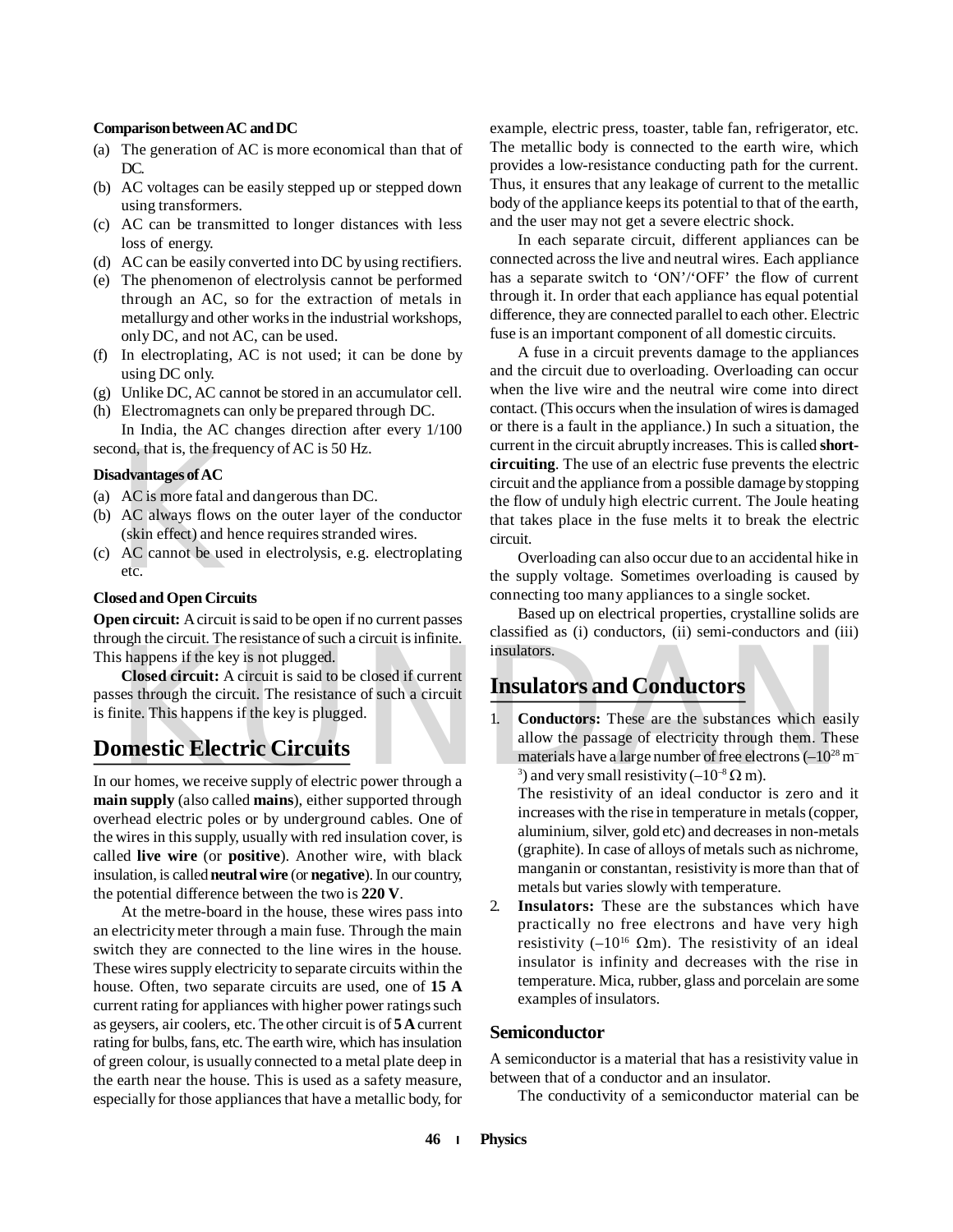varied under an external electric field. Devices made from semiconductor materials are the foundation of modern electronics, including radio, computer, telephone, and many other devices. Semiconductor devices include transistor, many kinds of diodes including the light-emitting diode, silicon-controlled rectifier, and digital and analog integrated circuits. Solar photovoltaic panels are large semiconductor devices that directly convert light energy into electrical energy.

In a metallic conductor, current is carried by the flow of electrons. In semiconductors, current can be carried either by the flow of electrons or by the flow of positively charged holes in the electron structure of the material. **Silicon** is used to create most semiconductors commercially. So many other materials are used, including germanium and gallium arsenide. In semiconductor production, **doping** intentionally introduces impurities into an extremely pure (intrinsic) semiconductor for the purpose of modulating its electrical properties. The impurities are dependent upon the type of semiconductor.

the purpose of modurities are dependent<br>urities are dependent<br>not present and are<br>**Extrinsic semicor**<br>present in large qua<br>Based on the iniconductors, they a<br>1. n-type semicon **Intrinsic semiconductors** are those in which impurities are not present and are therefore called pure semiconductors.

**Extrinsic semiconductors** are those in which impurities are present in large quantities.

Based on the impurities present in the extrinsic semiconductors, they are classified into two categories:

- 1. n-type semiconductors and
- 2. p-type semiconductors

#### **n-type semiconductors**

PN diode as a rectifier<br>
en a pentavalent substance (Group V elements) like<br>
sphorus, Arsenic or Antimony is added in sufficient<br>
metrics to the pure form of Si or Ge crystal, it is said to be<br> **EXECUTE DEVALUATE:**<br>
PRODU When a pentavalent substance (Group V elements) like Phosphorus, Arsenic or Antimony is added in sufficient quantities to the pure form of Si or Ge crystal, it is said to be **n-type**.

**●** In n-type semiconductor, electrons are majority carriers and holes are minority carriers  $(n_e > n_h)$ .

#### **p-type semiconductors**

When a trivalent substance (Group III elements) like Boron, Aluminium, Gallium or Indium is added in sufficient quantities (1 in 10 or less) to the pure form of Si or Ge crystal, it is said to be **p-type**.

**●** In p-type semiconductor, holes are majority carriers and electrons are minority carriers  $(n_h > n_e)$ .

**p-n junction:** When a semiconducting material such as silicon or germanium is doped with impurity in such a way that one side has a large number of acceptor impurities and the other side has a large number of donor impurities, the resulting semiconductor is called **p-n junction**.

**Forward biased:** In a p-n junction diode, if p-region is connected to +ve terminal (relatively higher potential) of the battery and n-region is connected to –ve terminal (relatively lower potential) of the battery then it is said to be **forward biased**.

**Reverse biased:** In a p-n junction diode, if p-region is

connected to –ve terminal (relatively low potential) of the battery and n-region is connected to the +ve terminal (relatively high potential) of the battery then it is said to be **reverse biased**.

#### **Semiconductor devices**

Semiconductor devices are electronic components that exploit the electronic properties of semiconductor materials, principally silicon, germanium, and gallium arsenide, as well as organic semiconductors. Semiconductor devices have replaced thermionic devices (vacuum tubes) in most applications.

Semiconductor devices are small in size, consume low power, operate at low voltages and have long life and high reliability.

The Cathode Ray Tube (CRT) used in television and computer monitor that works on the principle of vaccum tube is being replaced by LCD (Liquid Crystal Display) monitors with supporting solid-state electronics.

The best examples of the semiconductor devices are: Diode and Transistor.

#### **Diode**

Diodes are made from a single piece of semiconductor material which has a positive P-region at one end and a negative Nregion at the other, and has a resistivity somewhere between that of a conductor and an insulator.

#### **Application of Diode as a device**

- PN diode as a rectifier
- Zener diode as a voltage regulator
- Photodiodes used for detecting optical signals (photo detectors)
- Light emitting diodes (LED) which convert electrical energy into light
- Photovoltaic devices which convert optical radiation into electricity (solar cells)
- **•** Laser Diode
- GUNN Diode as a sensor and measuring instrument

**Light Emitting Diodes:** Light emitting diodes or LEDs are among the most widely used of all the types of diodes available. They are the most visible type of diode that emits a fairly narrow bandwidth of visible coloured light, invisible infrared or laser type light when a forward current is passed through them. A light emitting diode or LED, as it is more commonly called, is basically just a specialized type of P-N junction diode made from a very thin layer of fairly heavily doped semiconductor material.

Unlike normal diodes, which are made for direction or power rectification and which are generally made either from Germanium or Silicon semiconductor material, light-emitting diodes are made from compound-type semiconductor materials such as Gallium Arsenide (GaAs), Gallium Phosphide (GaP), Gallium Arsenide Phosphide (GaAsP), Silicon Carbide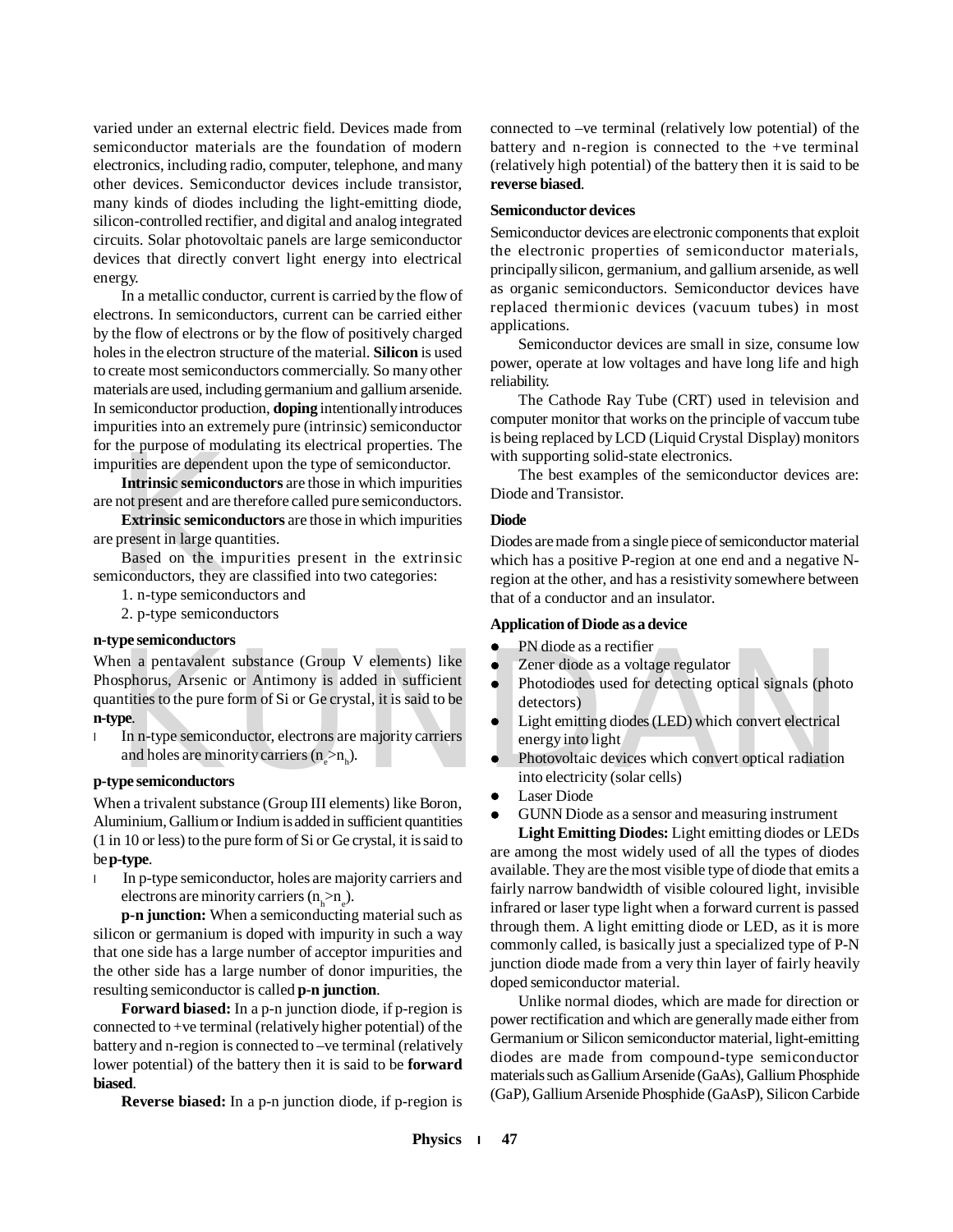#### (SiC) or Gallium Indium Nitride (GaInN).

LEDs have the following advantages over conventional incandescent low-power lamps:

- (i) Low operational voltage and less power
- (ii) Fast action and no warm-up time required
- (iii) The bandwidth of emitted light is 100 Å to 500 Å or in other words it is nearly (but not exactly) monochromatic.
- (iv) Long life and ruggedness
- (v)Fast on-off switching capability

## **Liquid Crystal Display**

An LCD or Liquid Crystal Display is a flat, thin display device consisting of any number of pixels aligned in front of a reflector or source of light. The LCD has been widely hailed as a prized invention as it is relatively cheap and it consumes less power to function than competing technologies, making it almost indispensable in battery-powered electron devices.

#### **Types of LCD**

most indispensable<br> **Solution**<br> **CDS** are broadly<br>
ective, depending<br>
t. A **transmissive**<br>
the base and is vi<br>
Such LCDs are uses LCDs are broadly classified as either transmissive or reflective, depending upon the position of their source of light. A **transmissive LCD** is illuminated by a light source from the base and is viewed from the front.

Such LCDs are used in applications where high luminal levels are required, such as computer displays, personal digital assistance televisions, and mobile phones.

Uses:<br>
tial displays of watches and calculators, are illuminated<br>
an external light, which in turn is reflected back by a<br>
using reflector located behind the display. As the light<br>
to pass twice through the liquid crystal On the other hand, **reflective LCDs**, usually found in digital displays of watches and calculators, are illuminated by an external light, which in turn is reflected back by a diffusing reflector located behind the display. As the light has to pass twice through the liquid crystal layer, it is attenuated twice and hence reflective LCDs produce darker blacks than their transmissive counterparts. But, since the same attenuating phenomenon, to an extent, happens in the translucent part of the liquid crystal layer as well, the contrast of the display image will be less than a transmissive LCD.

In terms of power consumption, reflective LCDs, due to the absence of an artificial light source, are more powerefficient than their transmissive counterparts.

There are now LCDs, which combine the basic features of both transmissive and reflective LCDs. They are called transflective LCDs and they operate transmissively or reflectively depending upon the ambient light conditions.

#### **Transistor**

A transistor is formed by sandwiching a thin layer of a ptype semiconductor between two layers of n-type semiconductors or by sandwiching a thin layer of an n-type semiconductor between two layers of p-type semiconductors.

Transistor means "transfer of resistance" and is invented by John Bardeen, WH Brattain and William Shockley in 1948. Transistors are of two types:

 $i)$  n-p-n;  $ii)$  p-n-p

A transistor mainly consists of three sections:

i) emitter, ii) base, iii) collector.

A transistor has three doped regions forming two p-n junctions between them. There are two types of transistors:

(i) **n-p-n transistor:** Here two segments of n-type semiconductor (emitter and collector) are separated by a segment of p-type semiconductor (base).

(ii) **p-n-p transistor:** Here two segments of p-type semiconductor (termed as emitter and collector) are separated by a segment of n-type semiconductor (termed as base). . **Uses:**

1. Transistor acts as an amplifier. An electronic device which can raise the magnitude of current or of voltage input signals is called as amplifier.

- 2. Transistors are used in electronic circuits called 'oscillators'.
- 3. Transistors are also used in stabilized power supplies.
- 4. Transistors form important components of micro electronic systems called ICs (Integrated Circuits) or 'Chips'.

## **Magnetism**

Magnetic phenomena are universal in nature. Vast, distant galaxies, tiny invisible atoms, men and beasts all are permeated through and through with a host of magnetic fields from a variety of sources. The earth's magnetism pre-dates human evolution. The word *magnet* is derived from the name of an island in Greece called Magnesia, where magnetic-ore deposits were found as early as 600 BC.

The directional property of magnets was known since

ancient times. A thin long piece of a magnet, when suspended freely, pointed in the north-south direction. The name *lodestone* (or *loadstone*) is given to a naturally occurring ore of iron **magnetite**. The technological exploitation of this property is generally credited to the Chinese texts dating 400 BC that mention the use of magnetic needles for navigation on ships.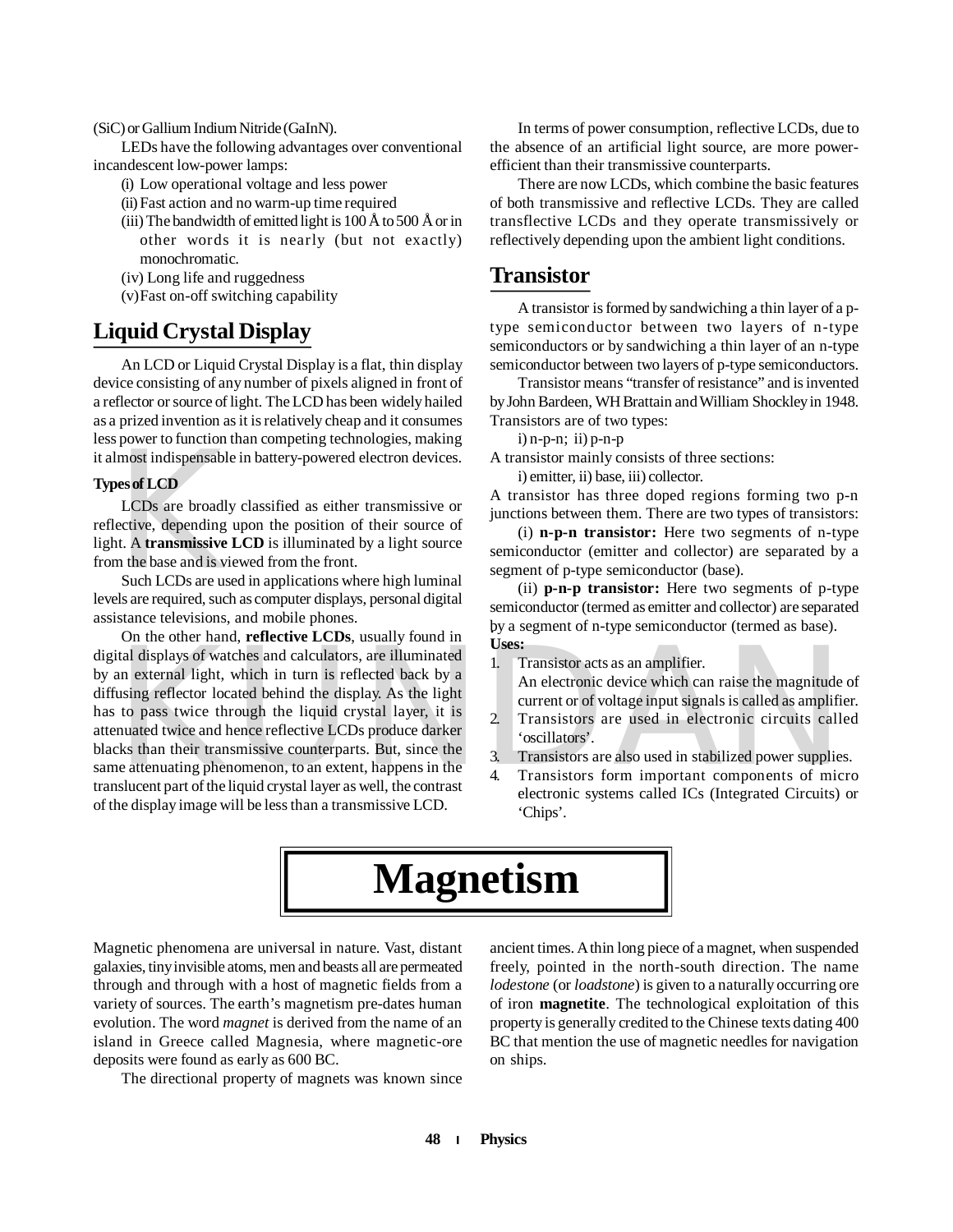## **Magnet**

A substance which attracts substances like iron, nickel, cobalt, etc. is called a **magnet**.

#### **Properties**

- **●** When a magnet is freely suspended or pivoted, it comes to rest, showing north and south directions.
- **●** Like poles repel and unlike poles attract each other .
- **●** A magnet attracts substances like iron, nickel, cobalt and steel.
- **●** A magnet imparts its properties to other magnetic substances.

Magnets are of two types. They are:

- (i) Natural magnets
- (ii) Artificial magnets

#### **Natural magnets**

- **●** Magnets which are available in nature are called **natural magnets**.
- **●** Magnetite is a natural magnet.
- **●** It is also called lodestone.
- **●** It is the magnetic oxide of iron.
- **•** Its formula is  $\mathbf{Fe}_{3}\mathbf{O}_{4}$ .

Magnets which are<br> **magnets.**<br>
Magnetite is a nat<br>
It is also called loo<br>
It is the magnetic c<br>
Its formula is  $Fe_3C$ <br>
Natural magnets<br>
gnetic power.<br> **ificial magnets** Natural magnets have no regular shape. They have less magnetic power.

#### **Artificial magnets**

Magnets which are made by artificial methods are called **artificial magnets**; e.g. bar magnets, cylindrical magnets, horseshoe magnets, Robinson magnets, pot-shaped magnets, etc.

- **●** Artificial magnets have regular shape. Their magnetic power is more.
- **●** Horseshoe magnets are used in cycle dynamos.
- **●** Pot-shaped magnets are used in loud speakers.
- **●** Magnets are also used in magneto-therapy to cure some diseases.

#### **Bar magnet**

- **●** The two poles of the magnet are generally of equal strength and lie just below the ends.
- **●** The straight line joining the two poles of a magnet is called **axial line**.
- **●** The line passing through the midpoint and normal to the axial line is called **equatorial line**.
- **●** The straight line joining the poles of the magnet is known as **magnetic length**.
- **●** Magnetic length is about 5/6 times or 83.3% of the geometric length.

**Magnetic lines of force:** A line of force in a magnetic field is the path or curve along which a free unit North Pole travels.

## **Magnetic Field and Magnetic Field Lines**

**Magnetic field:** The region or space around a magnet through which any other magnetic material experiences a force of attraction or repulsion is called magnetic field.

#### **Characteristics of magnetic lines of force**

- **●** Magnetic lines of force start from North Pole and ends on the South Pole outside the magnet.
- Inside the magnet, magnetic lines of force run from South Pole to North Pole.
- They are closed loops.
- No two magnetic lines of force intersect each other.
- **●** They have a tendency to repel each other laterally (they have lateral elongation).
- They contract longitudinally.
- The tangent drawn to the magnetic line of force at any point gives the direction of magnetic field at that point.
- **●** In a uniform magnetic field, lines of force will be straight and parallel lines.
- The number of lines of force at a region represents the intensity of magnetic field at that region, i.e., if the field is strong, the lines of force are crowded, whereas in weak fields they are spaced apart.

**Magnetic flux:** The number of lines of force passing through any area in a magnetic field is known as magnetic flux.

#### **Magnetic field induction**

- The number of magnetic lines of induction<br>
seshoe magnets, Robinson magnets, pot-shaped<br>
Seshoe magnets, Robinson magnets, pot-shaped<br>
Artificial magnets have regular shape. Their magnetic<br>
Artificial magnets have regular **●** The number of magnetic lines of induction passing through unit area normal to the surface is called **magnetic flux density** or **magnetic field induction (B)**.
	- **●** The unit of B is **tesla (T)**.

#### **Magnetic susceptibility**

**●** The ratio of magnitude of intensity of magnetization (I) in a material to that of magnetizing field (H) is called magnetic susceptibility of that material.

$$
\chi=\frac{I}{H}
$$

- **●** The intensity of magnetization inducted in a material by unit magnetizing field is known as magnetic susceptibility.
- $\chi$  has no units and no dimensions.
- **Note:** The intensity of the magnetic field or magnetising field strength (H): 'H' is an auxiliary field which is measured as the ratio of magnetic induction to the permeability of the medium at the given point.

#### **Absolute magnetic permeability (m)**

The ratio of magnitude of magnetic induction to magnetising field is defined as magnetic permeability.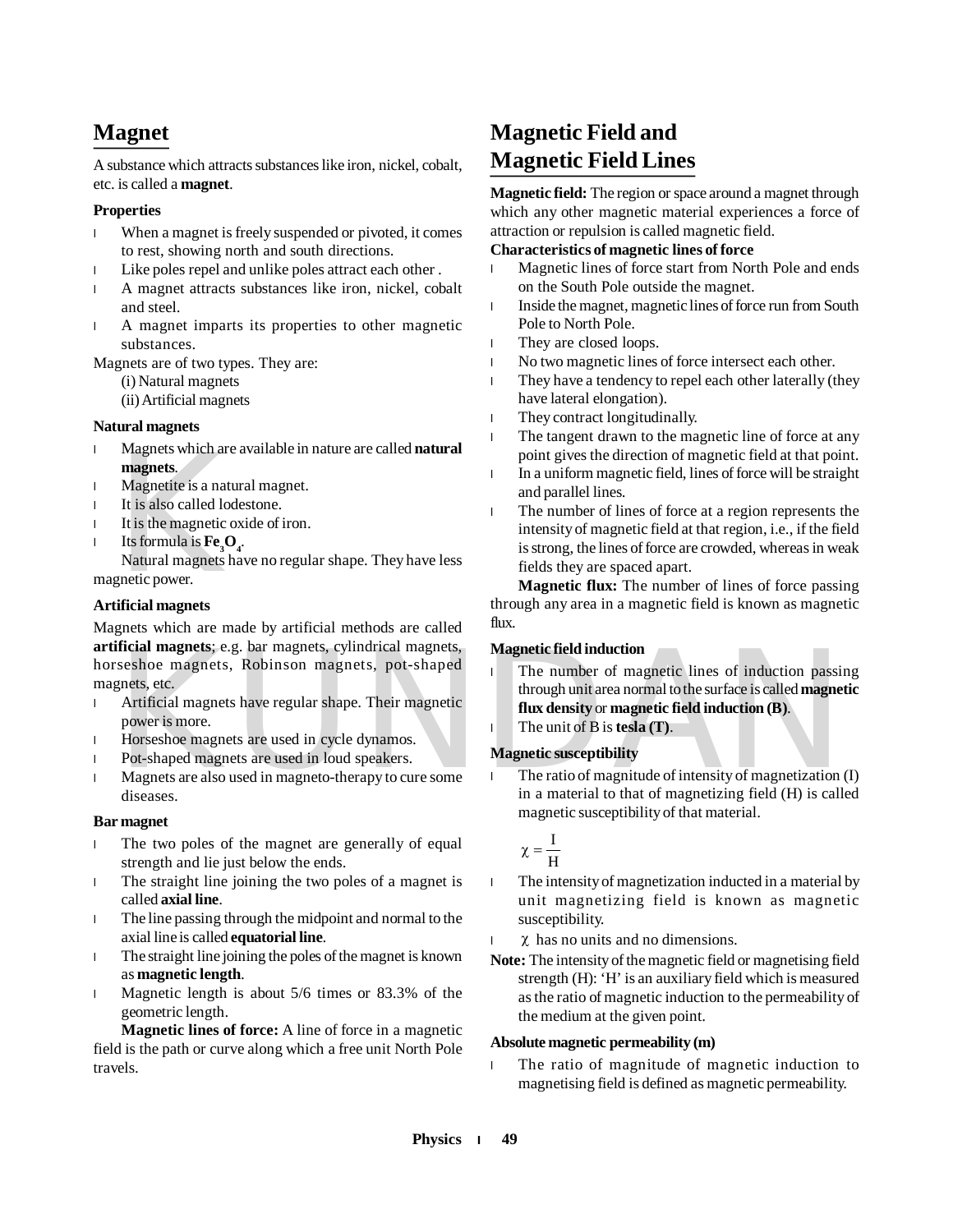$$
\mu = \frac{B}{H}
$$

- **●** Magnetic permeability of a medium is the extent to which magnetic lines of force can enter a medium. It is the characteristic property of the magnetic material.
- **●** Magnetic permeability represents the amplification of magnetising field in that material.
- $\mu$  is always positive and is different for different materials.
- The value of  $\mu$  depends on magnetising field.

## **The Earth's Magnetism**

Our earth behaves as if it were a powerful magnet. Within it the south pole is towards the earth's north pole and the north pole is towards the earth's south pole. It is supported by the following facts:

- (i) A freely suspended magnetic needle stays in north-south direction. If a magnetic needle is suspended so that it is free to move in the horizontal plane, then its north pole rests pointing north and the south pole pointing south.
- therefore. It a mag<br>free to move in the<br>rests pointing nor<br>On drawing the lin<br>points, where the<br>exactly neutralise<br>there been no earth<br>not have been ava<br>An iron piece but (ii) On drawing the lines of force of a magnet, we get neutral points, where the magnetic field due to the magnet is exactly neutralised by the earth's magnetic field. Had there been no earth's magnetic field, neutral points would not have been available.
- (iii) An iron piece buried in earth becomes a magnet. If we bury an iron rod in the earth in the direction in which a freely-suspended magnetic needle stays, then after some time the rod becomes a magnet.

## **Magnetism in medicine**

time the rod becomes a magnet.<br> **agnetism in medicine**<br> **agnetism in medicine**<br>
electric current always produces a magnetic field. Even<br>
k ion currents that travel along the nerve cells in our<br>
y produce magnetic fields. W An electric current always produces a magnetic field. Even weak ion currents that travel along the nerve cells in our body produce magnetic fields. When we touch something, our nerves carry an electric impulse to the muscles we need to use. This impulse produces a temporary magnetic field. These fields are very weak and are about one-billionth of the earth's magnetic field. **Two main organs in the human body where the magnetic field produced is significant, are the heart and the brain**. The magnetic field inside the body forms the basis of obtaining the images of different body parts. This is done using a technique called **Magnetic Resonance Imaging (MRI)**. The analysis of these images helps in medical diagnosis. Magnetism has, thus, got important uses in medicine.

## **Magnetic Classification of Substances**

On the basis of magnetic behaviour of different materials, they are divided into categories:

- (1) diamagnetic substances,
- (2) paramagnetic substances and
- (3) ferromagnetic substances

#### **Diamagnetic Substance**

Diamagnetic substances are those which have tendency to move from stronger to the weaker part of the external magnetic field. In other words, unlike the way a magnet attracts metals like iron, it would repel a diamagnetic substance.

Some diamagnetic materials are bismuth, copper, lead, silicon, gold, zinc, air, hydrogen, nitrogen (at STP), water and sodium chloride. Diamagnetism is present in all the substances. However, the effect is so weak in most cases that it gets shifted by other effects like paramagnetism, ferromagnetism, etc.

The most exotic diamagnetic materials are *superconductors*. These are metals cooled to very low temperatures which exhibit both *perfect conductivity* and *perfect diamagnetism*. Superconducting magnets can be gainfully exploited in a variety of situations, for example, for running magnetically levitated superfast trains.

**Note:** Diamagnetism is universal. It is present in all materials. But it is weak and hard to detect if the substance is para- or ferromagnetic.

#### **Paramagnetic Substance**

Paramagnetic substances are those which get weakly magnetised when placed in an external magnetic field. They have tendency to move from a region of weak magnetic field to strong magnetic field, i.e., they get weakly attracted to a magnet. The individual atoms (or ions or molecules) of a paramagnetic material possess a permanent magnetic dipole moment of their own.

Some paramagnetic materials are aluminium, sodium, calcium, oxygen (at STP) and copper chloride. Experimentally, one finds that the magnetisation of a paramagnetic material is inversely proportional to the absolute temperature T.

#### **Ferromagnetic Substance**

Ferromagnetic substances are those which get strongly magnetised when placed in an external magnetic field. They have a strong tendency to move from a region of weak magnetic field to strong magnetic field, i.e., they get strongly attracted to a magnet. The individual atoms (or ions or molecules) in a ferromagnetic material possess a dipole moment as in a paramagnetic material. However, they interact with one another in such a way that they spontaneously align themselves in a common direction over a macroscopic volume called **domain**.

Alnico, an alloy of iron, aluminium, nickel, cobalt and copper, is one such material There are a number of elements, which are ferromagnetic: iron, cobalt, nickel, gadolinium, etc.

The ferromagnetic property depends on temperature. At high enough temperature, a ferromagnet becomes a paramagnet.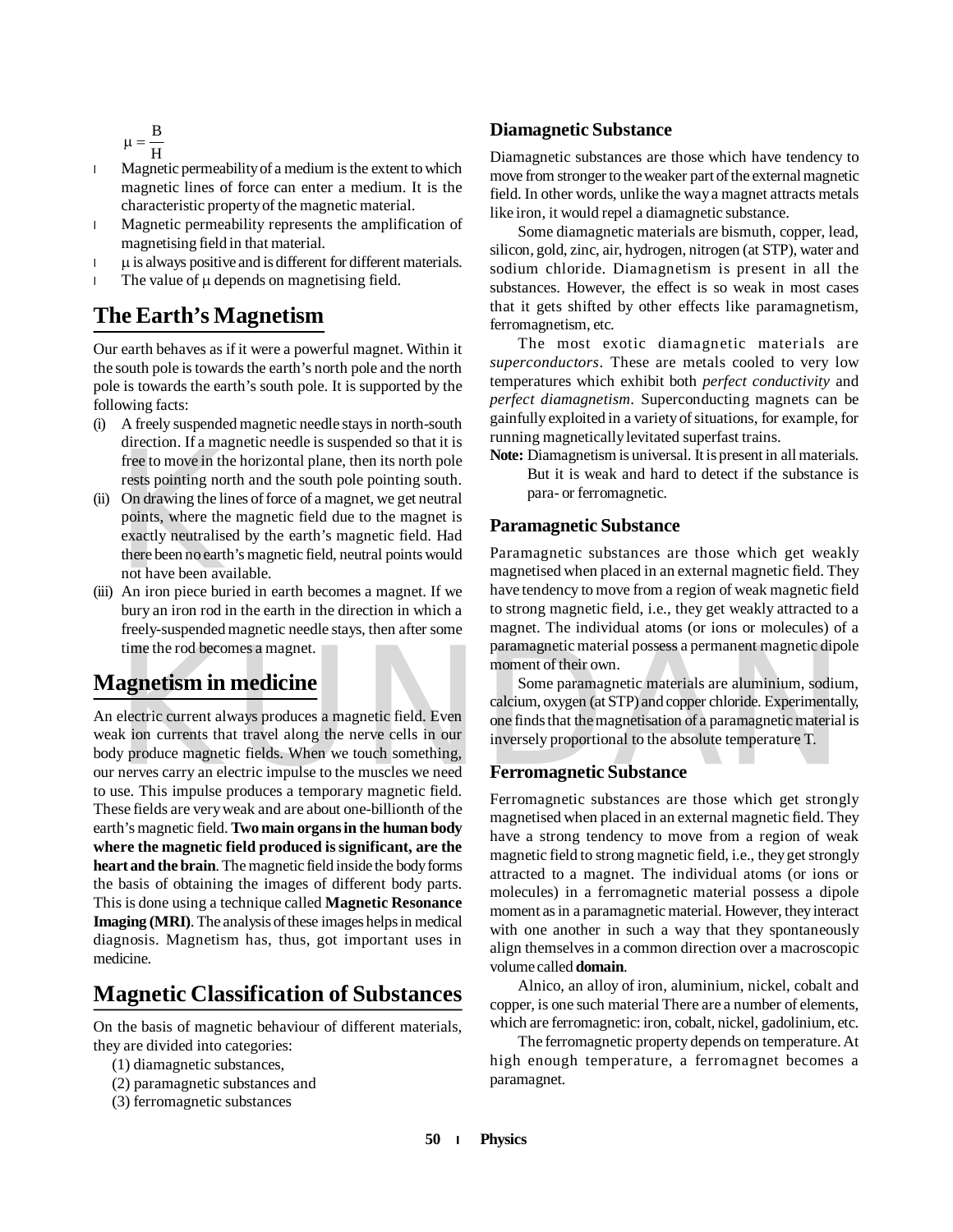The temperature of transition from ferromagnetism to paramagnetism is called the  $\textbf{C}\textbf{ur}$  ie temperature (  $\textbf{T}_\text{c}$  ).

#### **Electromagnetism**

- 1. The phenomenon of production of a magnetic field around a current-carrying conductor is called **magnetic effect of currents**. The direction of magnetic field is found by **Snow rule** or **Ampere's swimming rule**.
- 2. When the current flows through a straight conductor, the conductor behaves like a magnet.
- 3. If the direction of current flowing through coil is anticlockwise, then north polarity is created, and vice versa.

#### **Solenoid**

A coil of many circular turns of insulted copper wire wrapped closely in the shape of a cylinder is called a **solenoid**.

The intensity of the magnetic field of a solenoid can be increased

- (i) by increasing the number of turns on the solenoid,
- (ii) by increasing the strength of current flowing through the solenoid, and
- (iii) by placing soft iron core along the axis of the solenoid.

reased<br>
(i) by increasing t<br>
(ii) by increasing the solenoid, a<br>
(iii) by placing solenoid.<br> **Electromagnet:**<br>
ally called an electromagnet is that when the **Electromagnet:** A coil wound over a soft iron piece is usually called an electromagnet. The advantage of such a magnet is that when the current is switched off, the soft iron core loses most of its magnetism.

Electric bell, electric fan, etc. They are used for magnetic<br>
aration and for lifting heavy iron loads. A permanent<br>
and the AC voltage. It converts a low voltage at a high current<br>
and in a high voltage at a low current, Electromagnets are used in electrical applicances such as **electric bell, electric fan,** etc. They are used for magnetic separation and for lifting heavy iron loads. A permanent magnet is made from steel. Once magnetised, it cannot lose its magnetism easily.

**Electric motor:** An electric motor is a device which converts **electrical energy into mechanical energy.** It is based on the principle that when a current-carrying conductor capable of moving freely is placed in a magnetic field, it experiences a force and begins to move in a direction given by Fleming's left hand rule.

It does not work on the principle of electromagnetic induction.

Electric motor is used as an important component in electric fans, refrigerators, mixers, washing machines, computers, MP3 players, etc.

The speed of rotation of an electric motor can be increased by (i) increasing the number of turns in the coil, (ii) increasing the area of cross-section of the coil, (iii) increasing the current flowing into the coil, (iv) increasing the strength of the radial magnetic field and (v) using soft iron core.

#### **Electromagnetic induction**

**●** The phenomenon of electromagnetic induction is the production of induced current in a coil placed in a region where the magnetic field changes with time. The magnetic

field may change due to a relative motion between the coil and a magnet placed near to the coil. If the coil is placed near a current-carrying conductor, the magnetic field may change either due to a change in the current through the conductor or due to the relative motion between the coil and the conductor. The direction of the induced current is given by **Fleming's right-hand rule**.

**●** In the phenomenon of electromagnetic induction, mechanical and magnetic energy are converted into electrical energy.

#### **Faraday's laws of electromagnetic induction are:**

(i) Whenever there is a change in magnetic flux within a conductor, an induced emf is set up in it which gives rise to induced current. The direction of induced current is always opposite to the cause which produces it. (**Lenz's law**)

(ii) The magnitude of the emf induced is directly proportional to the rate of change of magnetic field, the number of turns in the coil and the area of cross-section of the coil.

The direction of induced emf is given by Fleming's right hand rule. **Fleming's right hand rule** states that if the thumb, the middle finger and the forefinger of the right hand are stretched mutually perpendicular to each other and if the forefinger indicates the direction of the magnetic field and the thumb indicates the direction of motion of conductor then the middle finger will indicate the direction of induced current.

**Transformer:** A transformer is a device used to change the AC voltage. It converts a low voltage at a high current to a high voltage at a low current, and vice versa.

#### **A transformer is of two types:**

(i) Step-up and (ii) Step-down

A step-up transformer increases the emf whereas the step-down transformer decreases the emf. **Transformer works on the principle of mutual induction,** i.e., whenever the magnetic flux linked with a coil changes, an induced emf is produced in the neighbouring coil.

The energy loss in a transformer takes place in the following ways:

(i) Increasing the current through it

(ii) Heating in the coils

(iii) Eddy currents in the core

(iv) Hysteresis loss in the core

**Eddy currents** are induced circular currents in the soft iron core itself, tending to oppose the change in the magnetic flux through it. Eddy currents produce a heating effect and lower the efficiency of the transformer.

The ratio of the turns  $\frac{B}{N_P}$ S N N is called the transformation

ratio where  $N_s$  is the number of turns on output or secondary winding and  $N_{\rm p}$  is the number of turns on the input or primary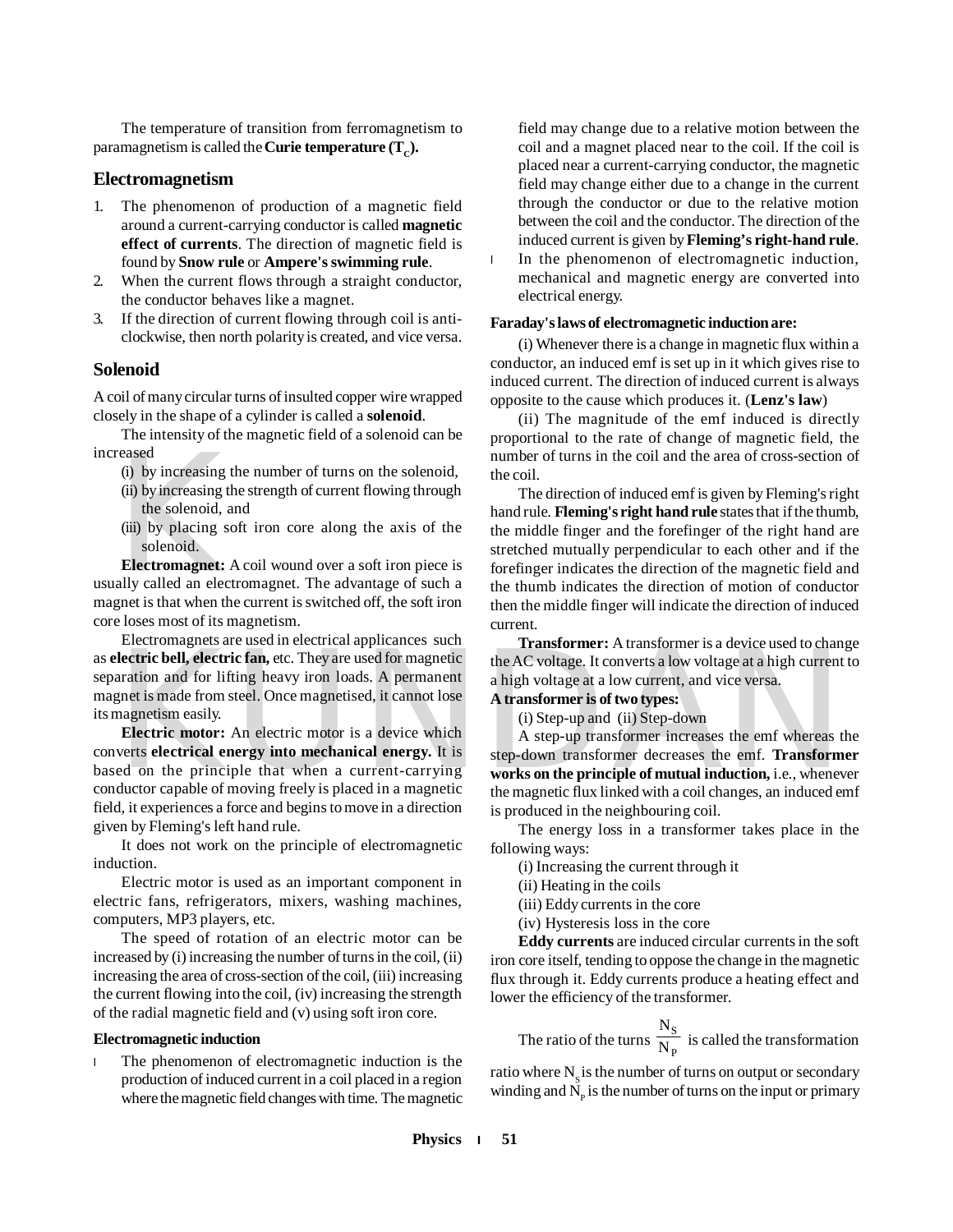winding. For a step-up transformer,  $\frac{2}{N_P}$ S N N > 1 and for a step-

down transformer,  $\frac{2}{N_P}$ S N N  $< 1$ .

In a step-up transformer, the primary coil consists of smaller number of turns of thin wire. In a step-down transformer, the primary coil consists of a large number of turns of thin wire and the secondary coil consists of a smaller number of turns of thick wire.

Transformer is used in a) power station, b) television, c) telephone, d) telegraph and e) radio.

### **Electric generator**

Based on the phenomenon of electromagnetic induction, the experiments studied above generate induced current, which is usually very small. This principle is also employed to produce large currents for use in homes and industry. In an electric generator, mechanical energy is used to rotate a conductor in a magnetic field to produce electricity.

A generator of dynamo is a device which converts mechanical energy into electrical energy. It is based on the principle of electromagnetic induction.

## **Modern Physics**

# **nission of electr**<br>
re are four types of<br>
(i) Thermionic em<br>
(ii) Photoelectric e<br>
(iii) Field emission<br>
(iv) Secondary em **Emission of electrons**

There are four types of emission of electrons:

(i) Thermionic emission

(ii) Photoelectric emission

(iii) Field emission and

(iv) Secondary emission

The emission of electrons from a metal surface when heat is supplied to it is called **thermionic emission**.

The phenomenon due to which the surface of a metal ejects free electrons by absorbing some kind of energy is called **photoelectric emission**.

#### **Work function**

The minimum energy required to emit electron from the metal surface is called **work function** or **threshold energy**.

**The number of electrons emitted per second depends on:** (i) Material of the surface, (ii) Temperature of the surface, (iii) Its surface area.

Thermionic emitters should have the following properties: (i) High melting point, (ii) Low work function, (iii) Mechanically rugged, (iv) Low vapour pressure.

**Some practical thermionic emitters are:** (i) Pure tungsten, (ii) Thoriated tungsten, (iii) Alkali metal oxide coated tungsten.

Work function is measured in electron volt (eV).

 $1 \text{eV} = 1.6 \times 10^{-19} \text{C} \times 1 \text{V}$  or  $1 \text{eV} = 1.6 \times 10^{-19} \text{J}$ .

The work function of tungsten  $= 4.52$  eV and that of thoriated tungsten  $= 2.6$  eV.

The minimum frequency at which a given metal can emit photoelectrons is called **threshold frequency**.

## **Photoelectric effect**

Photoelectric effect is the phenomenon of emission of electrons by metals when illuminated by light of suitable frequency.

The minimum energy needed by an electron to come out from a metal surface is called the work function of the metal. Energy greater than the work function (f) required for electron emission from the metal surface can be supplied by suitably heating or applying strong electric field or irradiating it with light of suitable frequency.

The phenomenon due to which the surface of a metal<br>
the phenomenon due to which the surface of a metal<br>
the surface of a metal<br>
the surface of a metal<br>
the surface of a metal<br>
ight of suitable frequency.<br>
Certain metals re Certain metals respond to ultraviolet light while others are sensitive even to the visible light. Photoelectric effect involves conversion of light energy into electrical energy. It follows the law of conservation of energy. The photoelectric emission is an instantaneous process and possesses certain special features.

> Photoelectric current depends on (i) the intensity of incident light, (ii) the potential difference applied between the two electrodes, and (iii) the nature of the emitting material.

## **Photoelectric Cell**

The device which converts light energy into electric energy is called photoelectric cell.

A photoelectric cell uses the photoelectric effect. It converts light energy into electric energy. A photocell consists of a cathode coated with an alkali metal. Opposite to it a collector is placed. These are arranged in an evacuated bulb.

When light falls on alkali metal photoelectrons are liberated. They are attracted by the collector due to the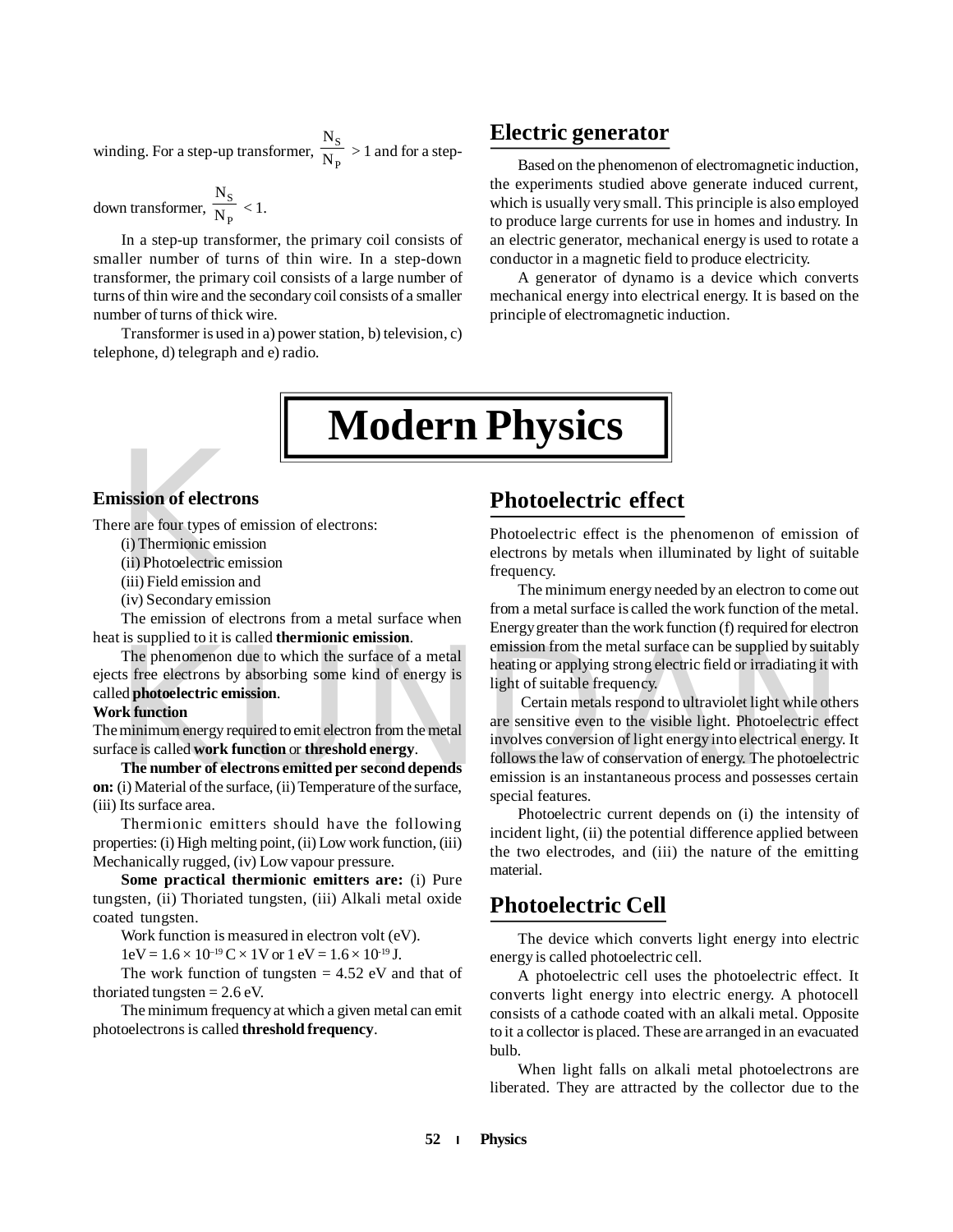positive potential on it and current flows through the circuit. The changes in current are according to the changes in the light falling on alkali metal.

#### **Uses of photocells:**

- **●** In automatic switching on and off of street lights
- **●** In photometry, they are used to compare the illuminating powers of two sources.
- **●** They are used in fire alarms and burglar's alarms.
- **●** In meteorology, they are used to record the intensity of day light.
- **●** The photocells inserted in the street light electric circuit are used to switch on and off the street lighting system automatically at dusk and dawn.
- **●** Photocells are used in the control of a counting device, which records every interruption of the light beam. So photocells help count the persons entering a temple or auditorium.
- They are used to<br>and in the televisic<br>scenes.<br>They are also used<br>doors.<br>They are used in co<br>They are used in co<br>They are used in in<br>holes in metal she **●** They are used to reproduce sound in cinematograph and in the television camera for scanning and telecasting scenes.
- **●** They are also used in automatic opening and closure of doors.
- **●** They are used in solar arrays to generate electricity.
- **●** They are used in controlling the temperature of furnaces.
- **●** They are used in industries for detecting minor flaws of holes in metal sheets.
- **●** They are used for detection of traffic law defaulters.
- **●** The temperature of celestial bodies is measured and their spectra are studied by photocells.

| S.No.          | <b>Property</b>     | <b>Alpha Particles</b>        | <b>Beta Particles</b>        | <b>Gamma Rays</b> |
|----------------|---------------------|-------------------------------|------------------------------|-------------------|
| 1.             | Nature              | These are helium nuclei       | These are fast moving        | These are elec-   |
|                |                     |                               | electrons                    | radiations        |
| $\overline{2}$ | Charge              | $+3.2 \times 10^{19}$ C (+2e) | $-1.6 \times 10^{-19}$ C (e) | Zero              |
| 3.             | Rest mass           | $6.6 \times 10^{-27}$ kg (4m) | $9.1 \times 10^{-31}$ kg     | Zero              |
| 4.             | Penetrating power   | Minimum, can hardly           | 100 times that of alpha,     | 100 times tha     |
|                |                     | penetrate                     | can travel 10 cm through     | penetrate thro    |
|                |                     |                               | matter                       | cm of lead        |
| 5.             | Ionising power      | 100 times that of beta        | 100 times that of gamma      | Minimum           |
| 6.             | Effect of electric  | Are deflected by electric     | Are deflected by electric    | Undeflected b     |
|                | and magnetic fields | and magnetic fields           | and magnetic fields          | and magnetic      |
| 7.             | Photographic        | Can blacken a photo-          | Can blacken a photo-         | Can blacken a     |
|                | effect              | graphic plate                 | graphic plate                | graphic plate     |
| 8.             | Fluorescence        | Can cause fluorescence        | Can cause fluorescence       | Can cause flu     |
| 9.             | Burning effect      | Causes burning effect         | Harmful to mankind           | Very harmful      |
| 10.            | Speed               | Speed of 15,000 km per        | About 33% to 99% of          | Travel with th    |
|                |                     | second                        | the velocity of light        | of light          |

## **Radioactivity**

Natural radioactivity is defined as the spontaneous disintegration of a nucleus with the emission of certain particles and radiations.

**Radioactivity is unaltered by:** (i) Strongest chemical or physical treatments, (ii) Excessive heating or cooling, (iii) Strong electric or magnetic fields.

In radioactivity,  $\alpha$ ,  $\beta$  and  $\gamma$  rays are emitted.

In radioactivity, the nucleus which breaks is called the **parent nucleus** and the one which is formed as a result of decay is called the **daughter nucleus**.

 $\alpha$  and  $\beta$  are positively and negatively charged particles respectively but  $\gamma$ -rays is an electro-magnetic wave (uncharged radiations).

During  $\alpha$  and  $\beta$  particles emissions, the emitting nucleus undergoes a change in its atomic number and mass number, but during  $\gamma$ -emission no such change takes place.

Alpha and beta particles are deflected by electric and magnetic fields.

Radioactivity is used to cure diseases like leukemia and cancer by radiation therapy. The radio isotopes are used as fertilisers for plants. They are used to study wear and tear of piston rings and gears in engine. They are used to provide electric power.

The isotope of carbon-14 has been used for carbon dating to estimate the age of rocks and trees.

**Properties of**  $\alpha$ **,**  $\beta$ **,**  $\gamma$  **radiations:** Some properties of a,  $\beta$  and  $\gamma$  are as shown in the table below:

|                | their spectra are studied by photocells.  | The temperature of celestial boules is measured and | $\beta$ and $\gamma$ are as shown in the table below:          |                                                                        |
|----------------|-------------------------------------------|-----------------------------------------------------|----------------------------------------------------------------|------------------------------------------------------------------------|
| .No.           | <b>Property</b>                           | <b>Alpha Particles</b>                              | <b>Beta Particles</b>                                          | <b>Gamma Rays</b>                                                      |
| 1.             | <b>Nature</b>                             | These are helium nuclei                             | These are fast moving<br>electrons                             | These are electromagnetic<br>radiations                                |
| $\overline{2}$ | Charge                                    | +3.2 $\times$ 10 <sup>19</sup> C (+2e)              | $-1.6 \times 10^{-19}$ C (e)                                   | Zero                                                                   |
| 3.             | Rest mass                                 | $6.6 \times 10^{-27}$ kg (4m)                       | $9.1 \times 10^{-31}$ kg                                       | Zero                                                                   |
| 4.             | Penetrating power                         | Minimum, can hardly<br>penetrate                    | 100 times that of alpha,<br>can travel 10 cm through<br>matter | 100 times that of beta, can<br>penetrate through several<br>cm of lead |
| 5.             | Ionising power                            | 100 times that of beta                              | 100 times that of gamma                                        | Minimum                                                                |
| 6.             | Effect of electric<br>and magnetic fields | Are deflected by electric<br>and magnetic fields    | Are deflected by electric<br>and magnetic fields               | Undeflected by electric<br>and magnetic fields                         |
| 7.             | Photographic<br>effect                    | Can blacken a photo-<br>graphic plate               | Can blacken a photo-<br>graphic plate                          | Can blacken a photo-<br>graphic plate                                  |
| 8.             | Fluorescence                              | Can cause fluorescence                              | Can cause fluorescence                                         | Can cause fluorescence                                                 |
| 9.             | Burning effect                            | Causes burning effect                               | Harmful to mankind                                             | Very harmful                                                           |
| 10.            | Speed                                     | Speed of 15,000 km per<br>second                    | About 33% to 99% of<br>the velocity of light                   | Travel with the velocity<br>of light                                   |